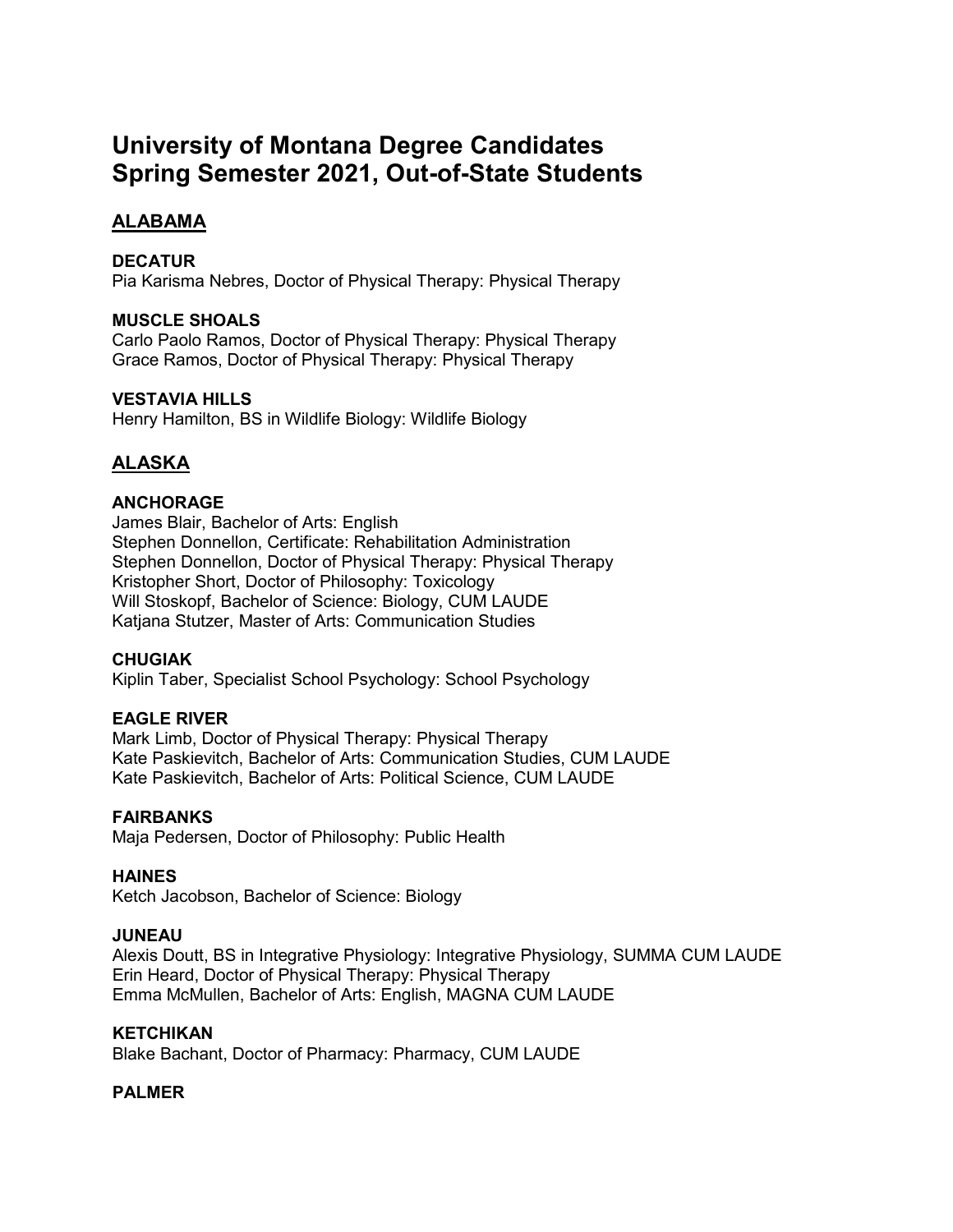Seneca Glenn, Bachelor of Arts: Commun Sci & Disorders Michael Heath, BS in Business Administration: Finance

## **PETERSBURG**

Sierra Streuli, Master of Arts: Sociology

## **SEWARD**

Maryam Norton, Bachelor of Arts: Commun Sci & Disorders, SUMMA CUM LAUDE

#### **WARD COVE**

Naomi Updike, Master of Science: Speech Language Pathology

# **WASILLA**

Taylor Bushey, Bachelor of Music: Music, CUM LAUDE

# **ARIZONA**

**ANTHEM** Ryan McKinley, BA in Journalism: Journalism

## **FLAGSTAFF**

Samantha Russell, Doctor of Philosophy: Psychology Meredith Sena, Doctor of Physical Therapy: Physical Therapy

# **FORT MOHAVE**

Anabelle Barangas, Doctor of Physical Therapy: Physical Therapy

#### **GOODYEAR**

Julia Houston, Doctor of Pharmacy: Pharmacy

#### **PHOENIX**

Faith D'ortenzio, Bachelor of Arts: Social Work Cortland Erkens, Doctor of Pharmacy: Pharmacy Schalene Kraft, Doctor of Pharmacy: Pharmacy, CUM LAUDE

#### **SCOTTSDALE**

Colleen Knutson, Bachelor of Arts: Social Work

#### **SUN CITY WEST**

Tessa Dimock, Doctor of Physical Therapy: Physical Therapy

#### **TUCSON**

Tyler Jahn, Associate of Applied Science: Sustainable Construction Tech, CUM LAUDE Matthew Zacharias, Associate of Arts: General AA, SUMMA CUM LAUDE Matthew Zacharias, Bachelor of Arts: History, SUMMA CUM LAUDE

## **WINSLOW**

Sammie Bia, Doctor of Pharmacy: Pharmacy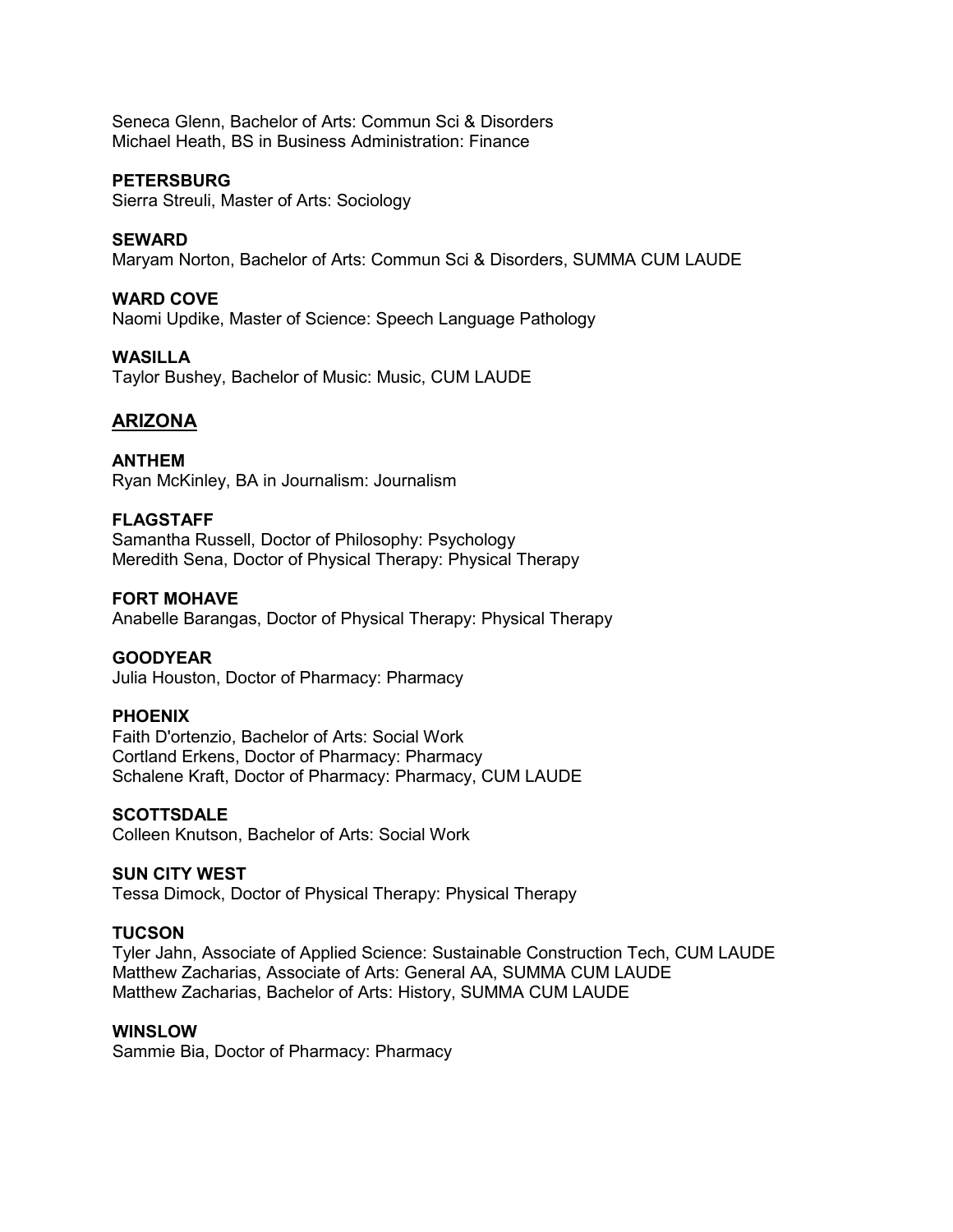# **Arkansas**

**LITTLE ROCK** Tamara Martin, Master of Science: Speech Language Pathology

# **California**

**ALTA LOMA** Mykal Tolliver, Bachelor of Arts: Communication Studies, MAGNA CUM LAUDE

## **AMERICAN CANYON**

Asia Chhon, Bachelor of Arts: Sociology Asia Chhon, Certificate: Forensic Studies Asia Chhon, Certificate: Global Leadership

## **ARCADIA**

Alexander Tsang, BS in Pharmacy: Pharmaceutical Sciences, CUM LAUDE

## **ARTESIA**

Evelyn Co, Doctor of Physical Therapy: Physical Therapy

**ATASCADERO** Lindsay Whalen, Juris Doctor: Law

#### **AUBURN**

Reed Traynor, BS in Wildlife Biology: Wildlife Biology

## **BAKERSFIELD**

Vamsi Sakamuri, Certificate: Rehabilitation Administration Vamsi Sakamuri, Doctor of Physical Therapy: Physical Therapy

# **BAYSIDE**

Chelsea Kuiper, Certificate: Global Health

#### **CAMPTONVILLE**

Graham Worley-Hood, Master of Science: Forestry

# **CARLSBAD**

Alex Whaples, Bachelor of Arts: Political Science, MAGNA CUM LAUDE Alex Whaples, Certificate: Global Leadership, MAGNA CUM LAUDE

## **CARSON**

Onaida Francisco, Certificate: Rehabilitation Administration Onaida Francisco, Doctor of Physical Therapy: Physical Therapy

#### **CHATSWORTH**

Michael Oguine, Master Business Administration: Business Administration

#### **COSTA MESA**

Laura Grutsch, Master of Science: Speech Language Pathology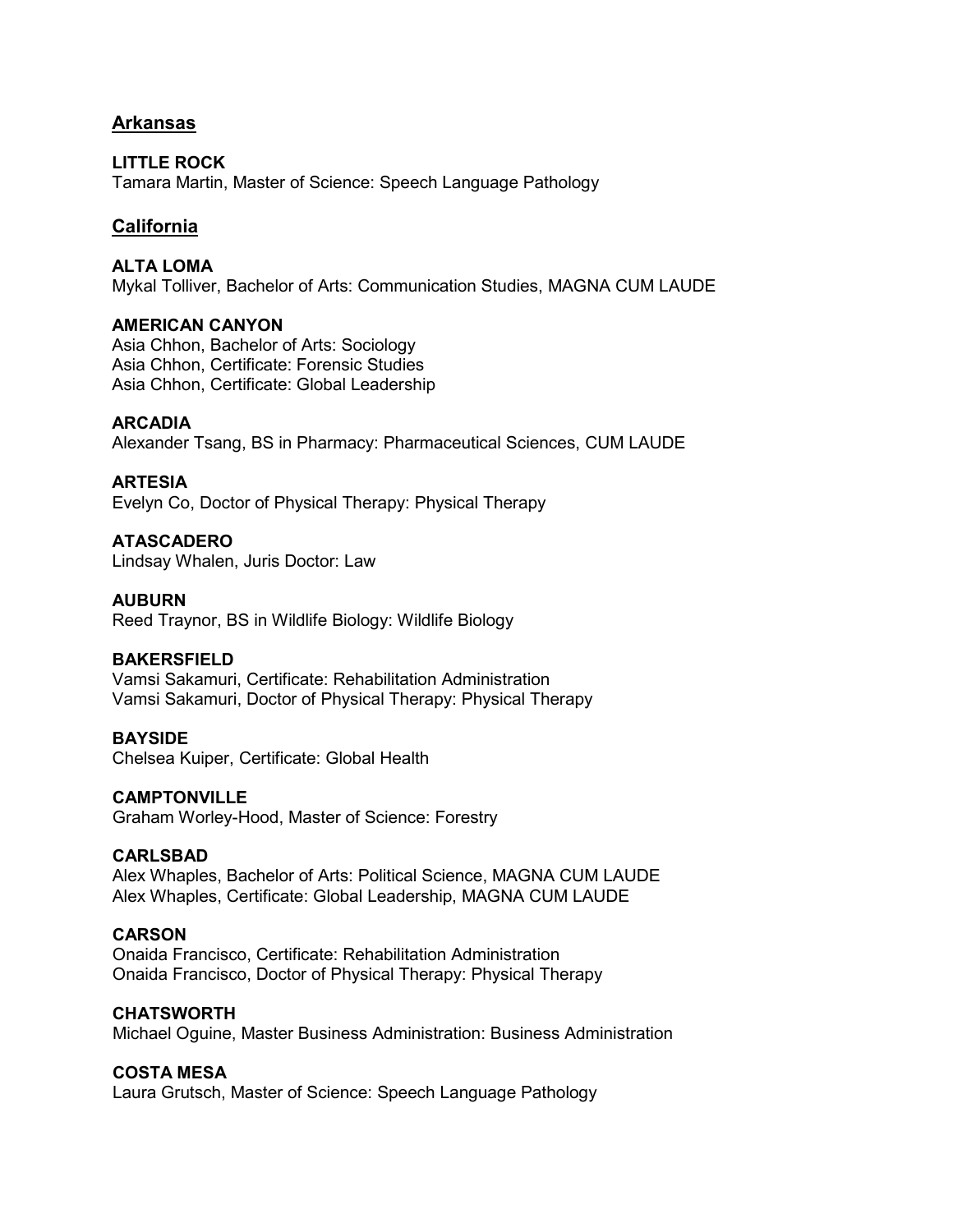## **CRESTLINE**

Kelli Million, Bachelor of Arts: Anthropology

#### **DALY CITY**

Peter Kolokotrones, BS in Business Administration: Accounting

## **DELANO**

Shelby Cole, Bachelor of Arts: Communication Studies Shelby Cole, Certificate: Health Communication

## **DUBLIN**

Vaishali Thakker, Certificate: Rehabilitation Administration Vaishali Thakker, Doctor of Physical Therapy: Physical Therapy

## **EL DORADO HILLS**

Connor Davis, BS in Business Administration: Management Information Systems

#### **ENCINITAS**

Casey Brewer, Doctor of Physical Therapy: Physical Therapy

#### **FREEDOM**

Anna Marie Tefora, Certificate: Rehabilitation Administration Anna Marie Tefora, Doctor of Physical Therapy: Physical Therapy

## **FRESNO**

Eric Glikbarg, Bachelor of Arts: Psychology Kelsey Noble, BA in Education: Elementary Education, SUMMA CUM LAUDE Kelsey Noble, Certificate: Global Leadership, SUMMA CUM LAUDE

#### **GILROY**

Alex Lopez, Master of Science: Health & Human Performance

#### **GLENDORA**

Joseph Goff, BS in Business Administration: Management Information Systems Jacob Lamb, BS in Wildlife Biology: Wildlife Biology

#### **HUNTINGTON BEACH**

Nicolas Gravley, Bachelor of Science: Biology, MAGNA CUM LAUDE Nicolas Gravley, Bachelor of Science: Geosciences

# **LA MESA**

Schaonna Dowell, Juris Doctor: Law

#### **LAKEWOOD**

Christine Pascual, Certificate: Rehabilitation Administration Christine Pascual, Doctor of Physical Therapy: Physical Therapy

#### **LINCOLN**

Davis Graham, Bachelor of Arts: Political Science, MAGNA CUM LAUDE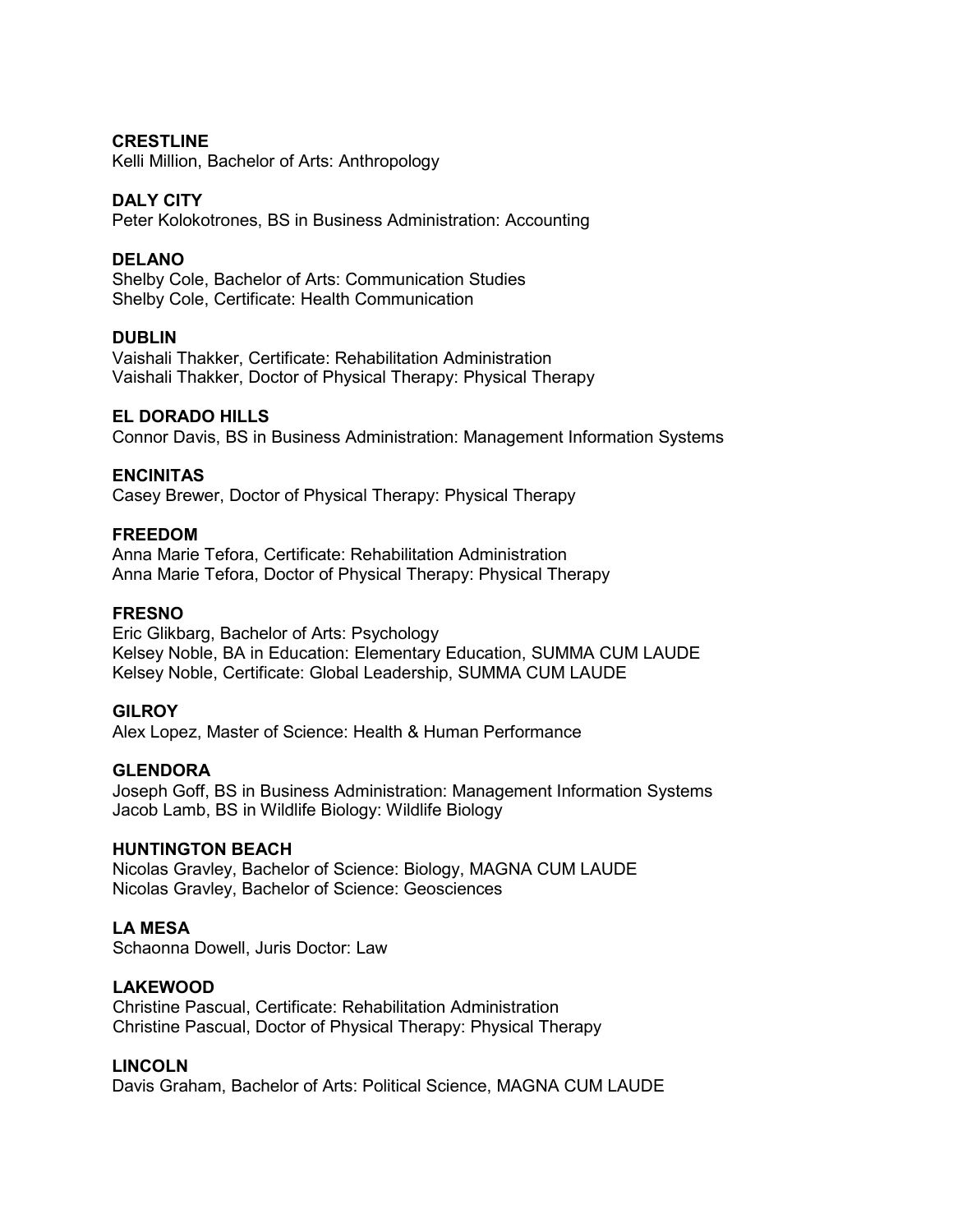## **LOS ALAMITOS**

Cami Sellers, Bachelor of Arts: Psychology, CUM LAUDE

#### **LOS ANGELES**

Dylan Bohbot, Bachelor of Arts: Anthropology Zachary Harris, Juris Doctor: Law

## **MANHATTAN BEACH**

Alexander Baur, BS in Business Administration: Management Information Systems

# **MERCED**

Louisa Lopez, Bachelor of Arts: History

## **MILL VALLEY**

Erica Stubblebine, Specialist School Psychology: School Psychology

## **MODESTO**

Isabel Davis, Bachelor of Arts: Sociology Genna Mashinchi, Master of Arts: Psychology Cassandra Soto, Bachelor of Arts: Media Arts Rizelle Valera-Dacquel, Doctor of Physical Therapy: Physical Therapy Thelma Yanga-Barksdale, Certificate: Rehabilitation Administration Thelma Yanga-Barksdale, Doctor of Physical Therapy: Physical Therapy Mark Zamora, Doctor of Physical Therapy: Physical Therapy

#### **MURRIETA**

Christian Ulibarri, BS in Business Administration: Marketing

#### NEWARK

Kelsey Giubbini, Bachelor of Arts: Political Science

#### **NORTH HOLLYWOOD**

Caroline Hamblin, Bachelor of Arts: Sociology Olivia Hamblin, Bachelor of Arts: Psychology, MAGNA CUM LAUDE

#### **NORTHRIDGE**

Sophie Pontikis, Bachelor of Science: Biology, CUM LAUDE

#### **NORWALK**

Ira Fernandez, Certificate: Rehabilitation Administration Ira Fernandez, Doctor of Physical Therapy: Physical Therapy

#### **OCEANSIDE**

Shelby Anaya, Bachelor of Arts: Psychology

# **ORINDA**

Merriman Hemming, Bachelor of Arts: Communication Studies

#### **PALM DESERT**

Kara Picciolo, Master of Science: Speech Language Pathology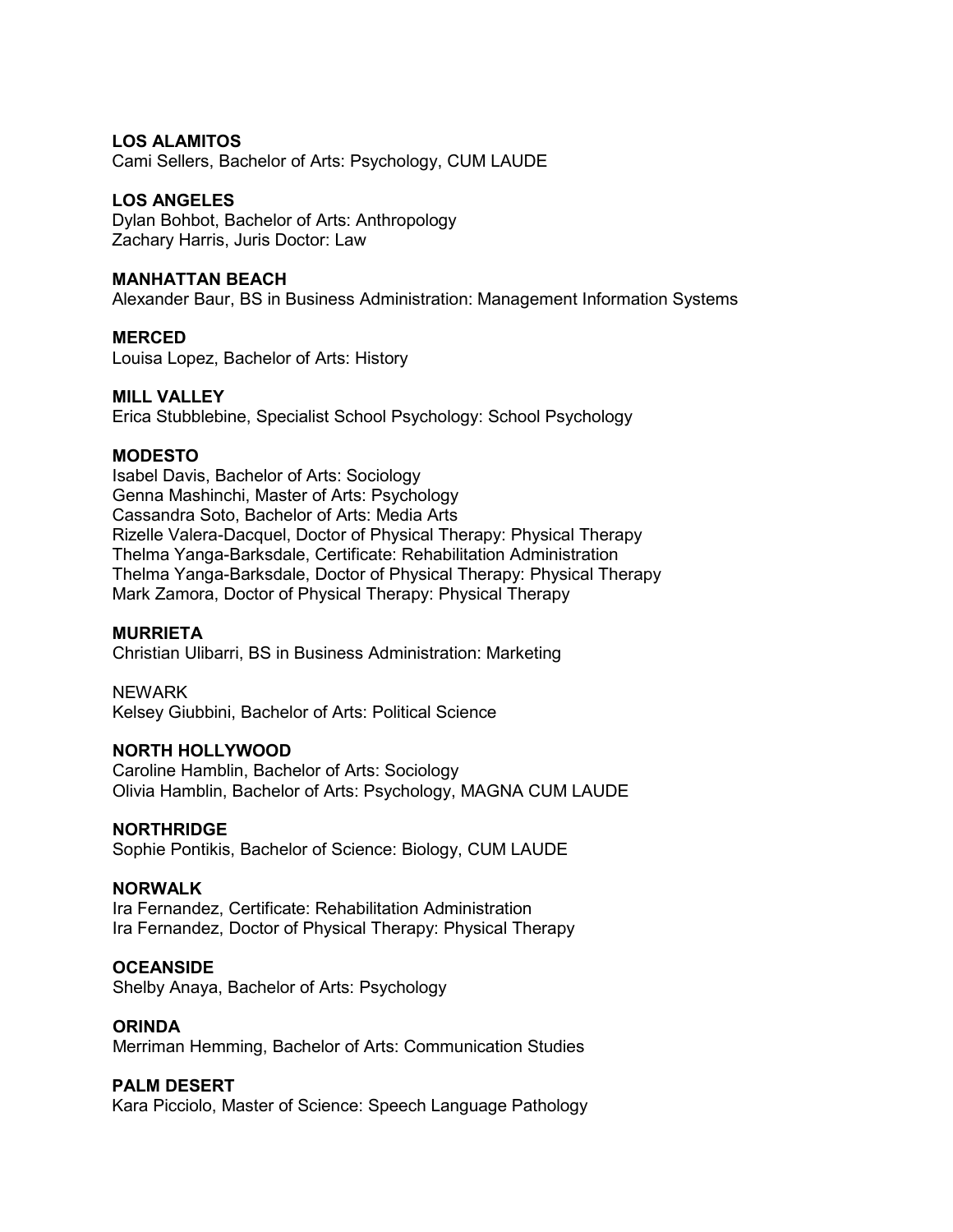## **PASADENA**

Philip Little, Bachelor of Arts: Communication Studies Gair Pearson, BS in Resource Conservation: Resource Conservation

# **PATTERSON**

Dalton Duval III, Bachelor of Arts: Anthropology

## **PETALUMA**

Dawson Dillon, BS in Forestry: Forestry

# **PLEASANTON**

Alibi August, Bachelor of Arts: Anthropology, CUM LAUDE

## **RANCHO CORDOVA**

Daniel Brown, BS in Recreation Management: Parks, Tourism &Rec Management

## **RANCHO PALOS VERDES**

Yoshinao Sasase, Certificate: Rehabilitation Administration Yoshinao Sasase, Doctor of Physical Therapy: Physical Therapy

## REDDING

Andrew Mills, BS in Forestry: Forestry, CUM LAUDE

## **RESEDA**

Arjohn Gill, Certificate: Rehabilitation Administration

#### **RICHMOND**

Elijah Fisher, Master of Fine Arts: Theatre

#### **SACRAMENTO**

TraJon Cotton, Bachelor of Science: Public Health

#### **SAN CLEMENTE**

Blair Libby, Certificate: Nat Resource Conflict Resolut Blair Libby, Master of Science: Environmental Studies Sunshine Mohler, BS in Business Administration: Management & Entrepreneurship, CUM LAUDE

#### **SAN DIEGO**

John Paul Edge, BA in Journalism: Journalism Cody Herbert, Associate of Applied Science: Sustainable Construction Tech, SUMMA CUM LAUDE Gabrielle Norconk, BS in Health/Human Performance: Health & Human Performance, CUM LAUDE Julia Ronney, Bachelor of Science: Biology, CUM LAUDE Bridget Seaton, BS in Health/Human Performance: Health & Human Performance Taylor Ward, Bachelor of Arts: Sociology Taylor Ward, Certificate: Forensic Studies

#### **SAN FRANCISCO**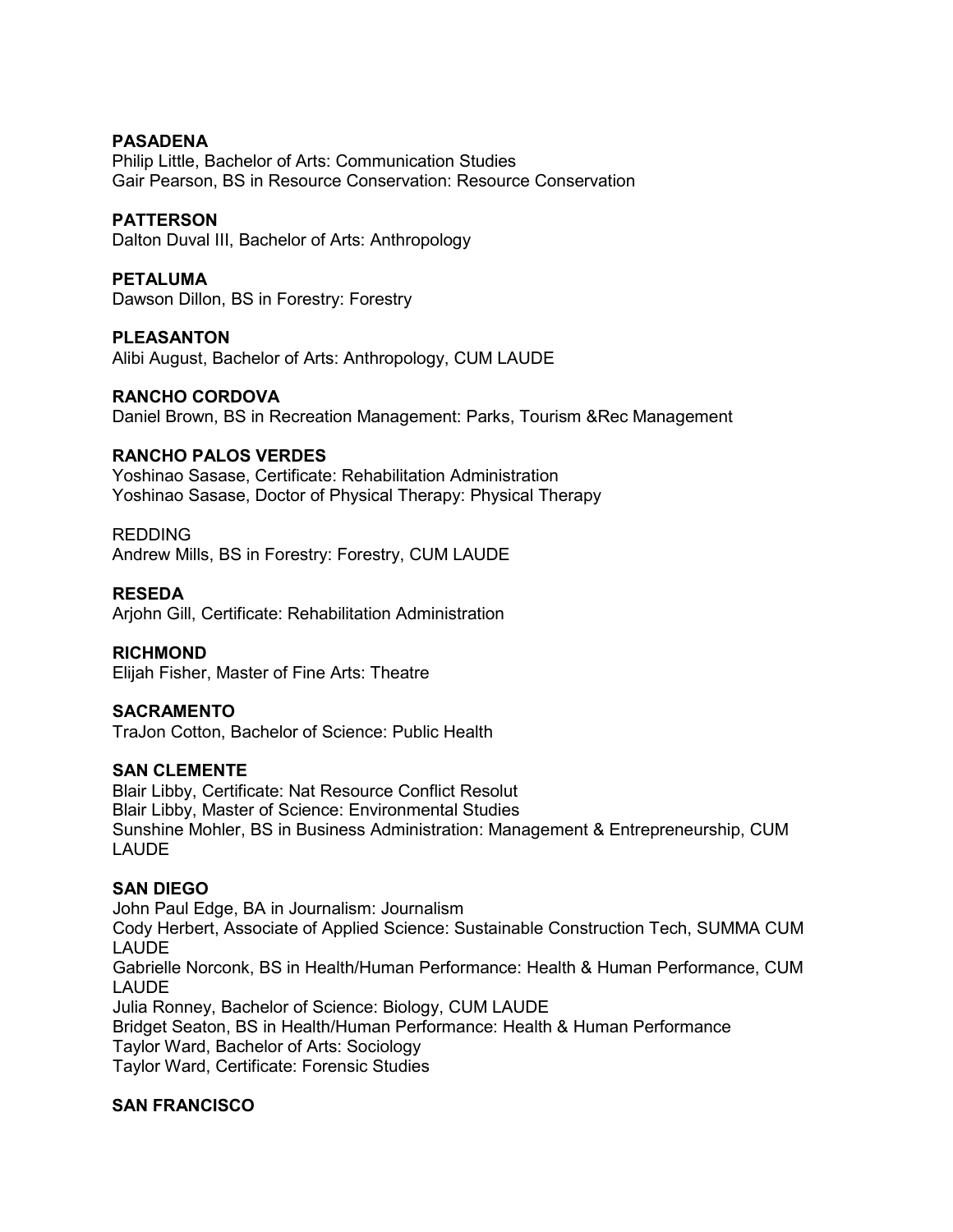Margaret Hong, Doctor of Physical Therapy: Physical Therapy Jitka Klier, Doctor of Physical Therapy: Physical Therapy Maria Cecilia Zorina Rebano, Doctor of Physical Therapy: Physical Therapy

#### **SAN JUAN CAPISTRANO**

Joseph Babros, Bachelor of Arts: Sociology

## **SAN LORENZO**

Ernesto Jasso II, Doctor of Physical Therapy: Physical Therapy

#### **SAN MARCOS**

Jake Ratermann, Associate of Arts: General AA, CUM LAUDE Grant Simmonds, BS in Integrative Physiology: Integrative Physiology, MAGNA CUM LAUDE

SANTA ANA Gavin Greek, BS in Business Administration: Marketing

#### **SANTA CLARITA**

Matthew Soriano, Bachelor of Arts: English

#### **SANTA CRUZ**

Jordan Dew, Associate of Science: General AS, MAGNA CUM LAUDE

#### **SANTA ROSA**

Claire Howard, Master Public Administration: Public Administration

#### **SANTEE**

Elizabeth Drogan, Bachelor of Arts: Political Science, CUM LAUDE

#### **SEAL BEACH**

Kiah Venzon, Master of Science: Speech Language Pathology

#### **SONORA**

Delaney Ditler, BS in Business Administration: Marketing

#### **TEMECULA**

Mason Perry, Doctor of Philosophy: Geosciences

#### **TRABUCO CANYON**

Trent Tubbs, BS in Recreation Management: Parks, Tourism &Rec Management

## **TULARE**

Joy Ann Rea, Doctor of Physical Therapy: Physical Therapy

#### **VENTURA**

Justin Ruby, BS in Wildlife Biology: Wildlife Biology, MAGNA CUM LAUDE

#### **VICTORVILLE**

Ezekiel Tropila, Bachelor of Arts: English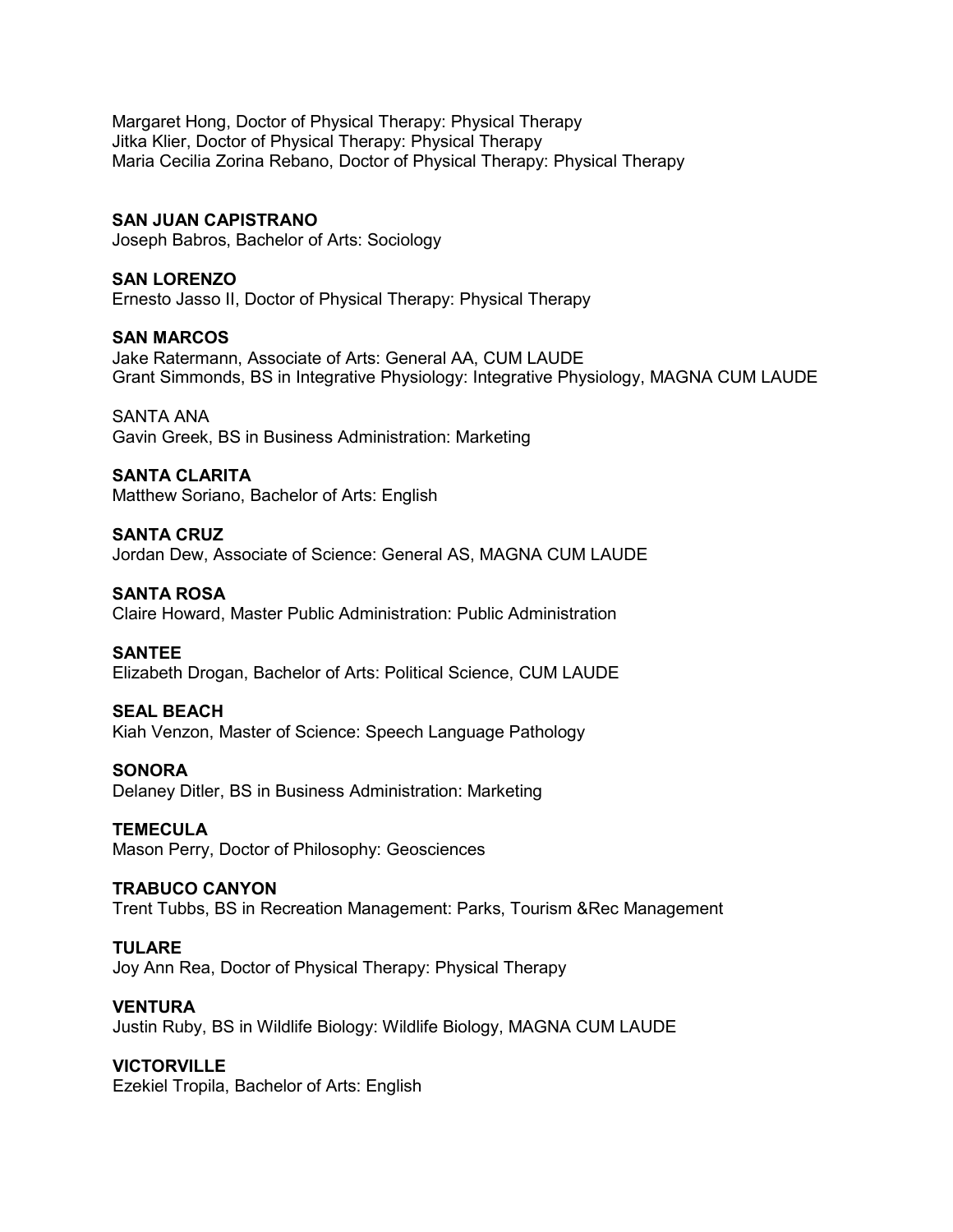## **WALNUT CREEK**

Max Gibson, BS in Business Administration: Management Information Systems Max Gibson, Certificate: Big Data Analytics Megan Miller, Specialist School Psychology: School Psychology

## **WEST COVINA**

Erynn Castellanos, Master of Science: Environmental Studies

## **WESTLAKE VILLAGE**

Grace Stavich, BS in Resource Conservation: Resource Conservation, MAGNA CUM LAUDE

## **WINCHESTER**

Kalob Baesen, Bachelor of Science: Biology, MAGNA CUM LAUDE

# **Colorado**

**BAILEY** Amber Rodriguez, Bachelor of Arts: Social Work, CUM LAUDE

# **CASTLE ROCK**

Chalynne Hajde, BS in Health/Human Performance: Health & Human Performance, MAGNA CUM LAUDE

Dawn Jenson, Doctor of Physical Therapy: Physical Therapy

## **CENTENNIAL**

Augustus Ballantine, BS in Recreation Management: Parks, Tourism &Rec Management, CUM LAUDE

Augustus Ballantine, Certificate: Entertainment Management, CUM LAUDE Rebekah Burton, BS in Business Administration: Marketing

# **CLARK**

James Bradley, BA in Journalism: Journalism, MAGNA CUM LAUDE

# **COLORADO SPRINGS**

Nicholas Langer, BS in Wildlife Biology: Wildlife Biology Eric Ryan, BS in Wildlife Biology: Wildlife Biology Emily Skillman, Doctor of Physical Therapy: Physical Therapy Sarah Stafford, Doctor of Physical Therapy: Physical Therapy Sarah Stafford, Master of Public Health: Public Health

#### **DENVER**

Lauren Amongero, Juris Doctor: Law Kelly Davis, Master of Arts: Psychology Edwin Kerr, Master Business Administration: Business Administration-Exter Nat Warford, Bachelor of Arts: Mathematics, CUM LAUDE

#### **DILLON**

Norah Cook, Certificate: Environmental Education Norah Cook, Master of Science: Environmental Studies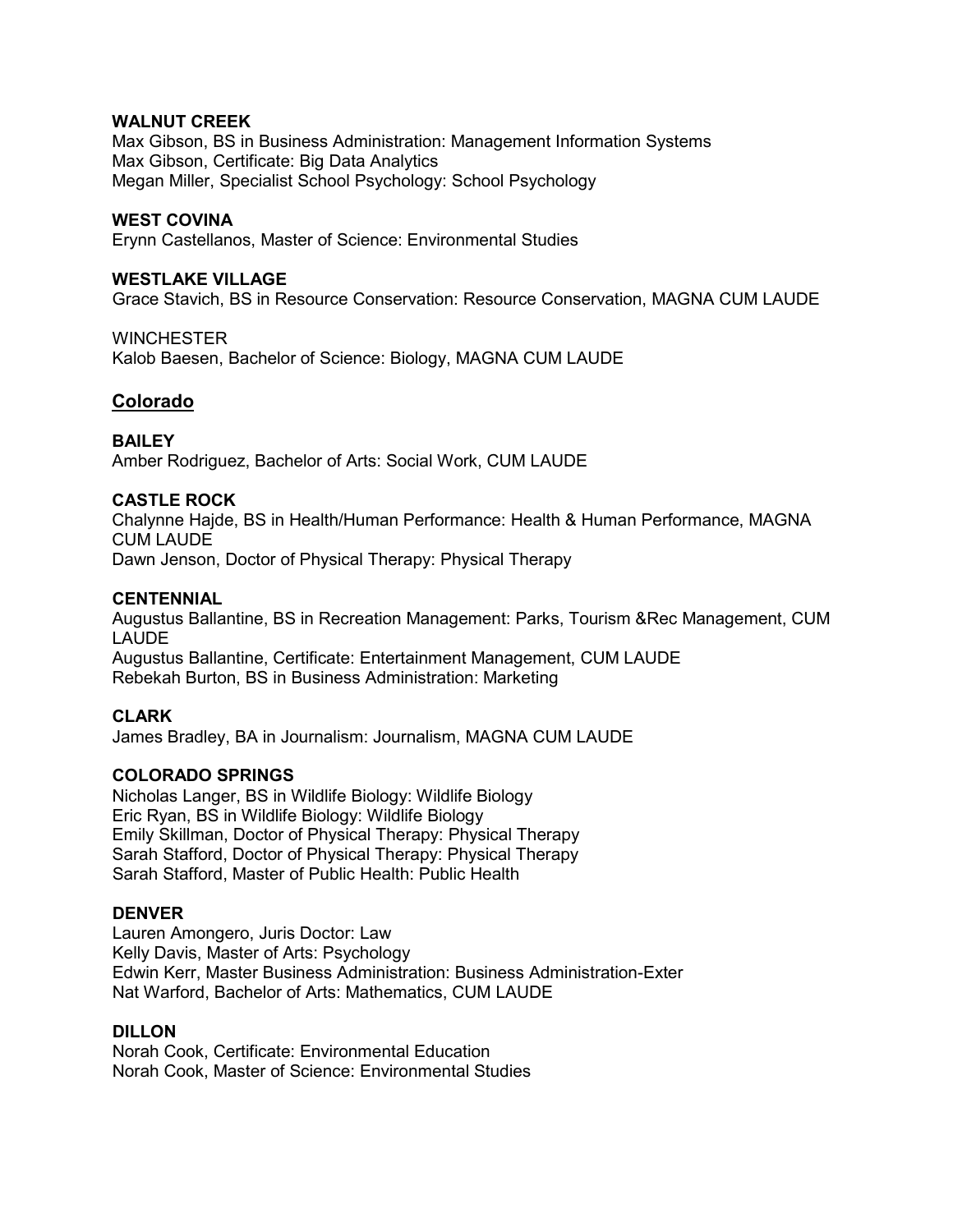**ERIE** Joshua Cobb, Bachelor of Science: Neuroscience, MAGNA CUM LAUDE

# **GOLDEN**

Sarah Weerstra, Juris Doctor: Law

# **GYPSUM**

Forrest Graves, Juris Doctor: Law

# **HIGHLANDS RANCH**

Avery Adams, Bachelor of Arts: Environmental Studies, MAGNA CUM LAUDE Joel Badali, Certificate of Applied Science: Heavy Equipment Operation, SUMMA CUM LAUDE

# **LA JUNTA**

Daniel Horton, Juris Doctor: Law

# **LONGMONT**

Nathan Barton, Bachelor of Science: Biology, CUM LAUDE

# **LOUISVILLE**

Jonathan Byers, Master of Science: Geography

## **MONUMENT**

Curran Christensen, Bachelor of Arts: Psychology, CUM LAUDE Curran Christensen, Certificate: Forensic Studies, CUM LAUDE

# **PARKER**

Seth Warnick, Associate of Arts: General AA

# **RIFLE**

Zachary Wisniewski, Master of Athletic Training: Athletic Training

# **STEAMBOAT SPRINGS**

Isabel Gibson, Certificate: Global Leadership, MAGNA CUM LAUDE

#### **TELLURIDE**

Benjamin Stephan, BS in Business Administration: Finance

# WOODLAND PARK

Logan Thurman, Certificate of Applied Science: Precision Machine Technology

# **Connecticut**

# **BLOOMFIELD**

Kathleen Connelly, Certificate: Wilderness Management

# **CANTON**

Katherine Hill, Master of Arts: Enviro Sci Nat Res Journalism

# **GUILFORD**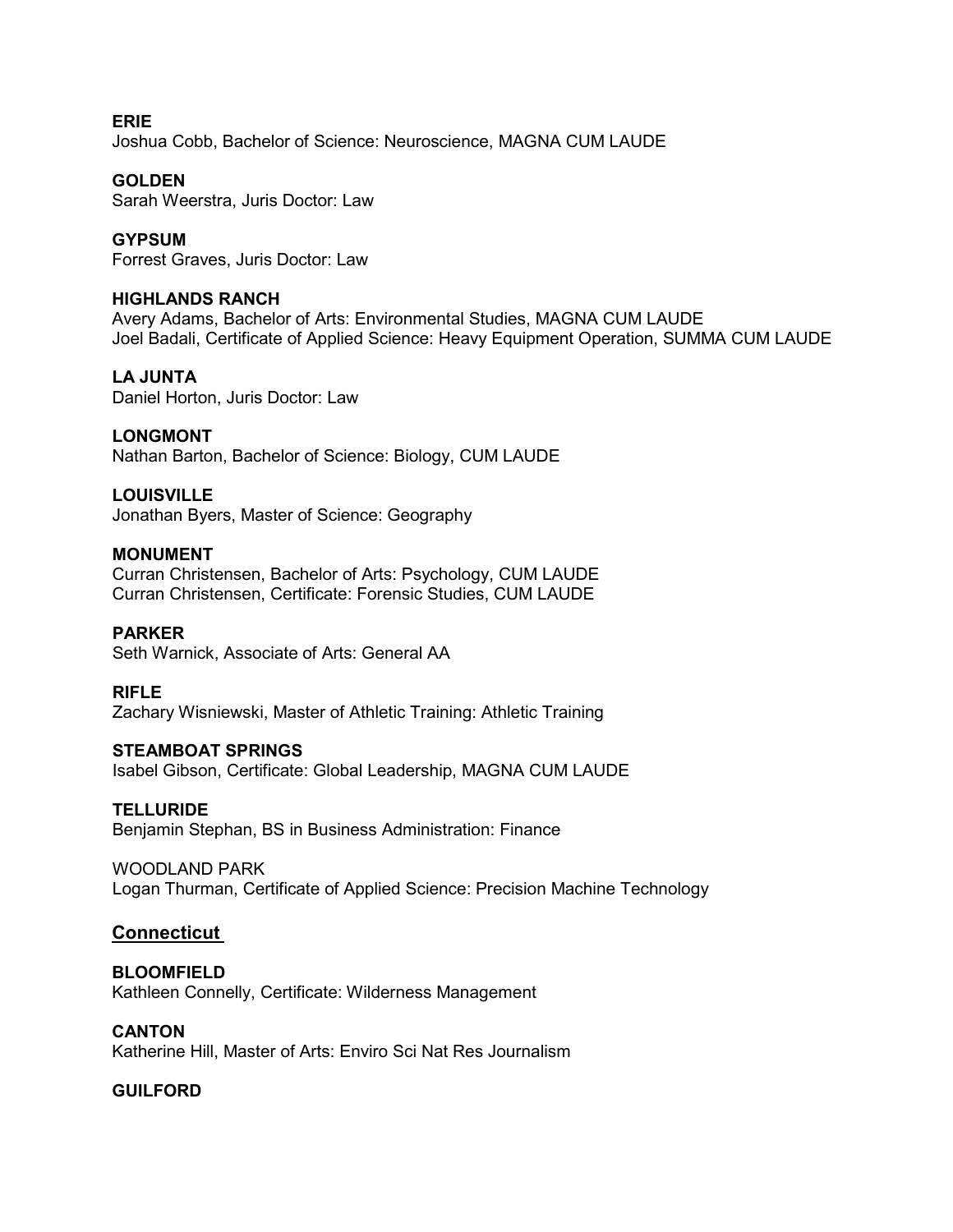Robert Massey, Master Business Administration: Business Administration-Exter Reed Puc, Master of Arts: English

## **PORTLAND**

Kyle Gardiner, BS in Business Administration: Management & Entrepreneurship

# **TOLLAND**

Jacob Gorsky, BS in Resource Conservation: Resource Conservation

## **WATERFORD**

Angelika Mayen, BS in Business Administration: Management Information Systems, SUMMA CUM LAUDE

## **Delaware**

#### **MIDDLETOWN**

Julianna Musumeci, Bachelor of Arts: Environmental Studies

# **Florida**

#### **AVON PARK**

Judy Oraa, Doctor of Physical Therapy: Physical Therapy

## **BOCA RATON**

Kinjal Desai, Certificate: Rehabilitation Administration Kinjal Desai, Doctor of Physical Therapy: Physical Therapy Beatriz Gruman, Certificate: Rehabilitation Administration Beatriz Gruman, Doctor of Physical Therapy: Physical Therapy

## **BOYNTON BEACH**

Don Reyes, Certificate: Rehabilitation Administration Don Reyes, Doctor of Physical Therapy: Physical Therapy

#### **BRADENTON**

Katrina Himmelreich, Bachelor of Science: Geography, CUM LAUDE Katrina Himmelreich, Certificate: Geographic Information Systems, CUM LAUDE

#### **CRESTVIEW**

Hazel Wisniewski, Doctor of Physical Therapy: Physical Therapy

# **DEBARY**

Tania Johnsey, Doctor of Physical Therapy: Physical Therapy

#### **EUSTIS**

Janessa Mangulabnan, Doctor of Physical Therapy: Physical Therapy

# **GAINESVILLE**

Charleen Stubbington, Certificate: Rehabilitation Administration Charleen Stubbington, Doctor of Physical Therapy: Physical Therapy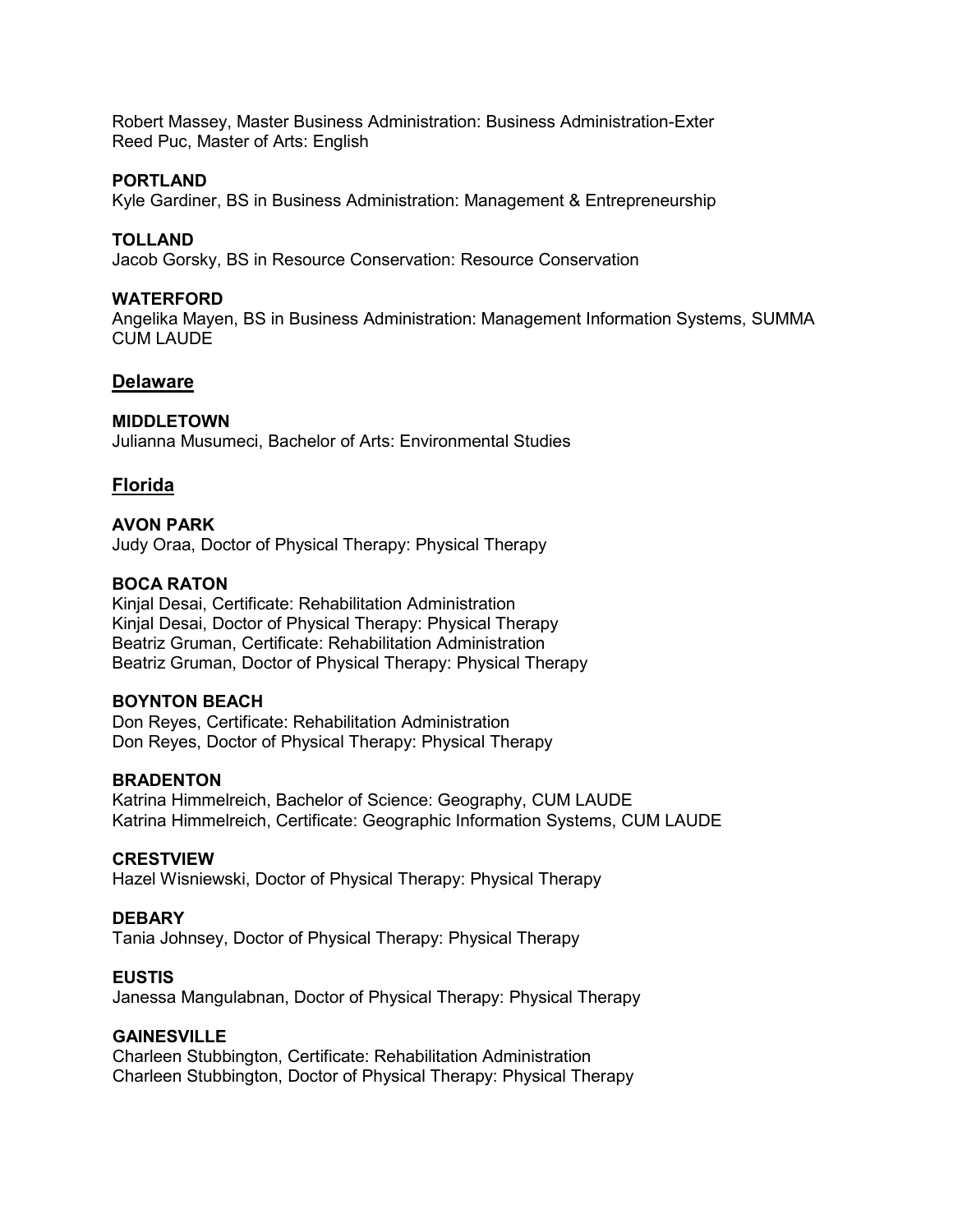#### **HAINES CITY**

Roxanne Lim, Doctor of Physical Therapy: Physical Therapy

#### **JACKSONVILLE**

Armie Pilara, Doctor of Physical Therapy: Physical Therapy

## **LAKE WORTH**

Loraine Cruz, Doctor of Physical Therapy: Physical Therapy Joy Mojica, Doctor of Physical Therapy: Physical Therapy

## **LAKELAND**

Bryant Enaje, Doctor of Physical Therapy: Physical Therapy Kristine Enaje, Doctor of Physical Therapy: Physical Therapy Jayson Santos, Doctor of Physical Therapy: Physical Therapy

#### **MIAMI**

Jocelyn Garcia, Doctor of Physical Therapy: Physical Therapy

## **NAPLES**

Mark Pearson, BS in Business Administration: Management Information Systems

## **NAVARRE**

Hope Vance, Master of Arts: Anthropology

#### **NEW SMYRNA BEACH**

Chase Campbell, BS in Business Administration: Management & Entrepreneurship

# **OCALA**

Anna Marie Elizabeth Cabrera, Doctor of Physical Therapy: Physical Therapy

#### **OKEECHOBEE**

Amy Johns, Juris Doctor: Law

#### **OLDSMAR**

Caleb Forsberg, BS in Wildlife Biology: Wildlife Biology

#### **ORLANDO**

Graydon Hidalgo, BS in Wildlife Biology: Wildlife Biology, MAGNA CUM LAUDE Graydon Hidalgo, Certificate: Geographic Information Systems, MAGNA CUM LAUDE

# **PUNTA GORDA**

Kenndle Sierer, Bachelor of Science: Computer Science, CUM LAUDE

#### **ROYAL PALM BEACH**

Lovelle Mendoza, Doctor of Physical Therapy: Physical Therapy

#### **STUART**

Angela Beatrize Policarpio, Certificate: Rehabilitation Administration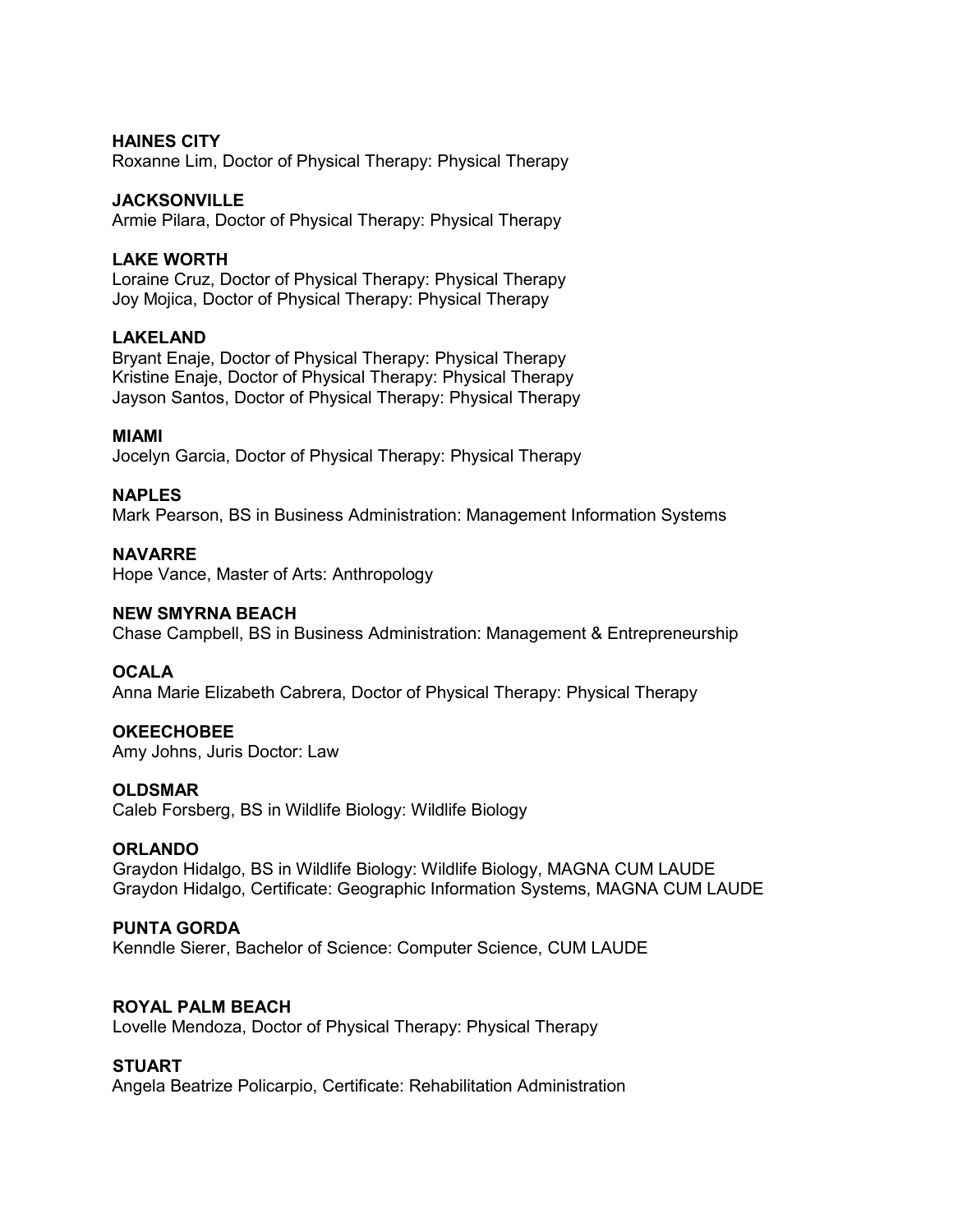Angela Beatrize Policarpio, Doctor of Physical Therapy: Physical Therapy

## **WILDWOOD**

Maria Carousel Quijano, Certificate: Rehabilitation Administration Maria Carousel Quijano, Doctor of Physical Therapy: Physical Therapy

# **Georgia**

# **ATLANTA**

Audrey Broffman, Bachelor of Science: Biology, MAGNA CUM LAUDE Sofia Broffman, Bachelor of Arts: English, CUM LAUDE Carolyn Casadonte, Bachelor of Arts: Environmental Studies Carolyn Casadonte, Certificate: Sustainable Ag and Food Systms

## **CLARKESVILLE**

Joseph Gresham, Juris Doctor: Law Joseph Gresham, Master Business Administration: Business Administration

#### **COLUMBUS**

Michelle Postma, Master of Fine Arts: Art

## **DALTON**

Cherryl Berdos, Doctor of Physical Therapy: Physical Therapy

#### **JOHNS CREEK**

Prasannalakshmi Nagesh, Doctor of Physical Therapy: Physical Therapy

#### **KENNESAW**

Emily Kingsfield, Bachelor of Arts: Philosophy, CUM LAUDE

#### **PEACHTREE CITY**

Dan Muyco, Doctor of Physical Therapy: Physical Therapy Jennifer Muyco, Doctor of Physical Therapy: Physical Therapy

#### **ROME**

Donna Tanedo, Doctor of Physical Therapy: Physical Therapy

#### **ST. SIMONS ISLAND**

Christopher MacKay, Certificate: Nat Resource Conflict Resolut

# **HAWAII**

KULA Megan Hazen, Master Public Administration: Public Administration

LAHAINA Caylyn Villatora, Bachelor of Arts: Communication Studies

WAIAI UA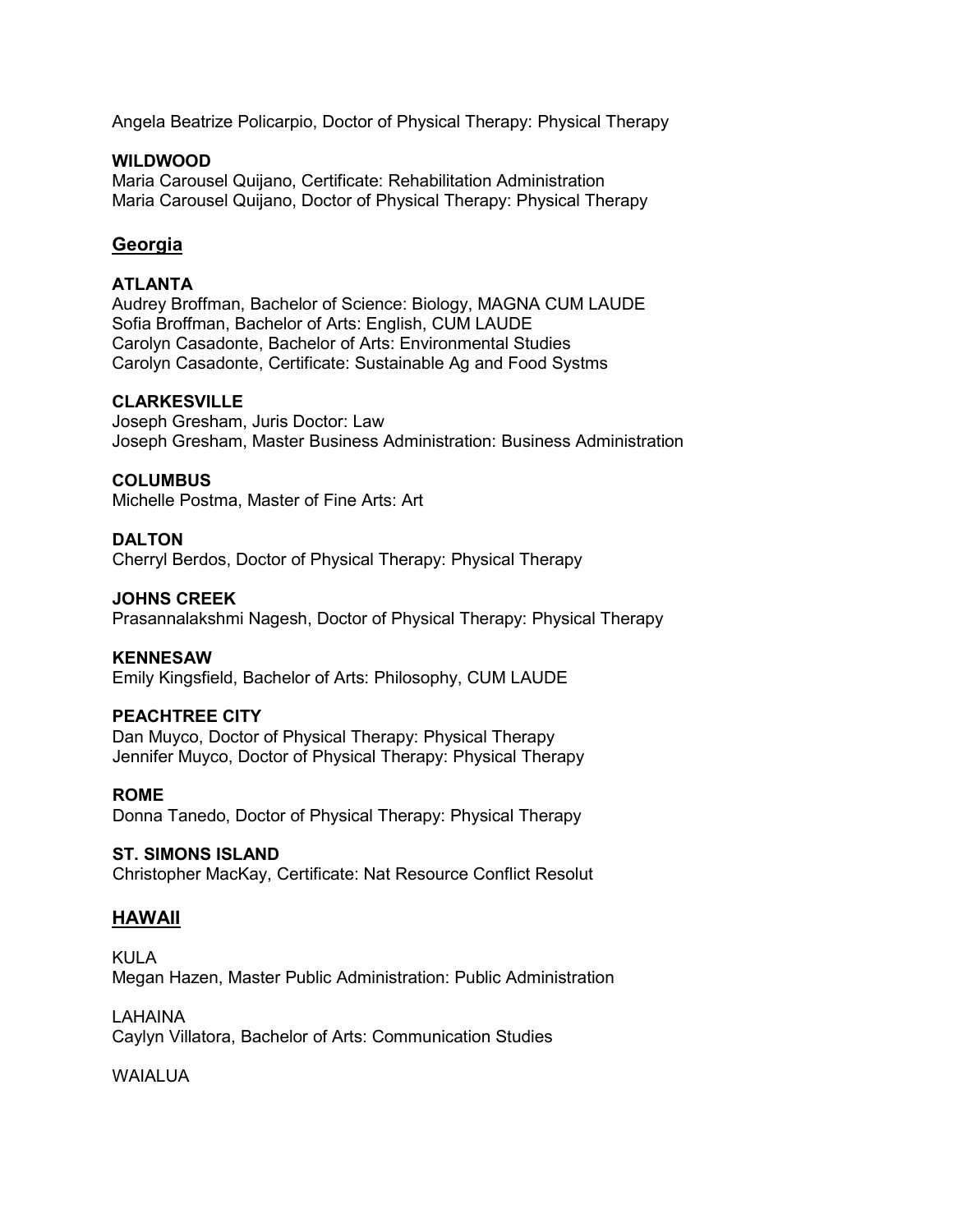Lorena Wilkinson, Bachelor of Arts: Environmental Studies, CUM LAUDE

# **Idaho**

# **BOISE**

Brenna Hatch, Bachelor of Science: Geosciences Brenna Hatch, Certificate: Geographic Information Systems Gwenyth Lane, Bachelor of Science: Biology Ryan Miskiv, Bachelor of Fine Arts: Media Arts, SUMMA CUM LAUDE Mitchell Reynolds, BS in Recreation Management: Parks, Tourism &Rec Management Mitchell Reynolds, Certificate: Global Leadership Brian Tornabene, Doctor of Philosophy: Fish and Wildlife Biology

## **CALDWELL**

Mikayla Furrow, BS in Health/Human Performance: Health & Human Performance, MAGNA CUM LAUDE

## **COEUR D'ALENE**

William Bazler, Bachelor of Fine Arts: Media Arts, MAGNA CUM LAUDE Brooklyn Cunningham, BS in Integrative Physiology: Integrative Physiology, MAGNA CUM LAUDE Brooklyn Cunningham, Certificate: Global Leadership, MAGNA CUM LAUDE

#### **COUNCIL**

Chloe Bryson, Bachelor of Arts: Commun Sci & Disorders, SUMMA CUM LAUDE

#### **DALTON GARDENS**

Lori-Ann Tierney, Certificate: Rehabilitation Administration Lori-Ann Tierney, Doctor of Physical Therapy: Physical Therapy

# **ELK CITY**

Kortney Sims, Bachelor of Arts: Commun Sci & Disorders, SUMMA CUM LAUDE

# **EMMETT**

Chase Armstrong, Bachelor of Arts: Psychology

#### **GLENNS FERRY**

Wilder Jones, BS in Resource Conservation: Resource Conservation, MAGNA CUM LAUDE

# **HAILEY**

Fiona Bean, Bachelor of Arts: Spanish, SUMMA CUM LAUDE

## **HAMMETT**

Sky Gennette, BS in Wildlife Biology: Wildlife Biology, SUMMA CUM LAUDE

#### IDAHO FALLS

Rachel Cebull, Bachelor of Arts: Psychology, CUM LAUDE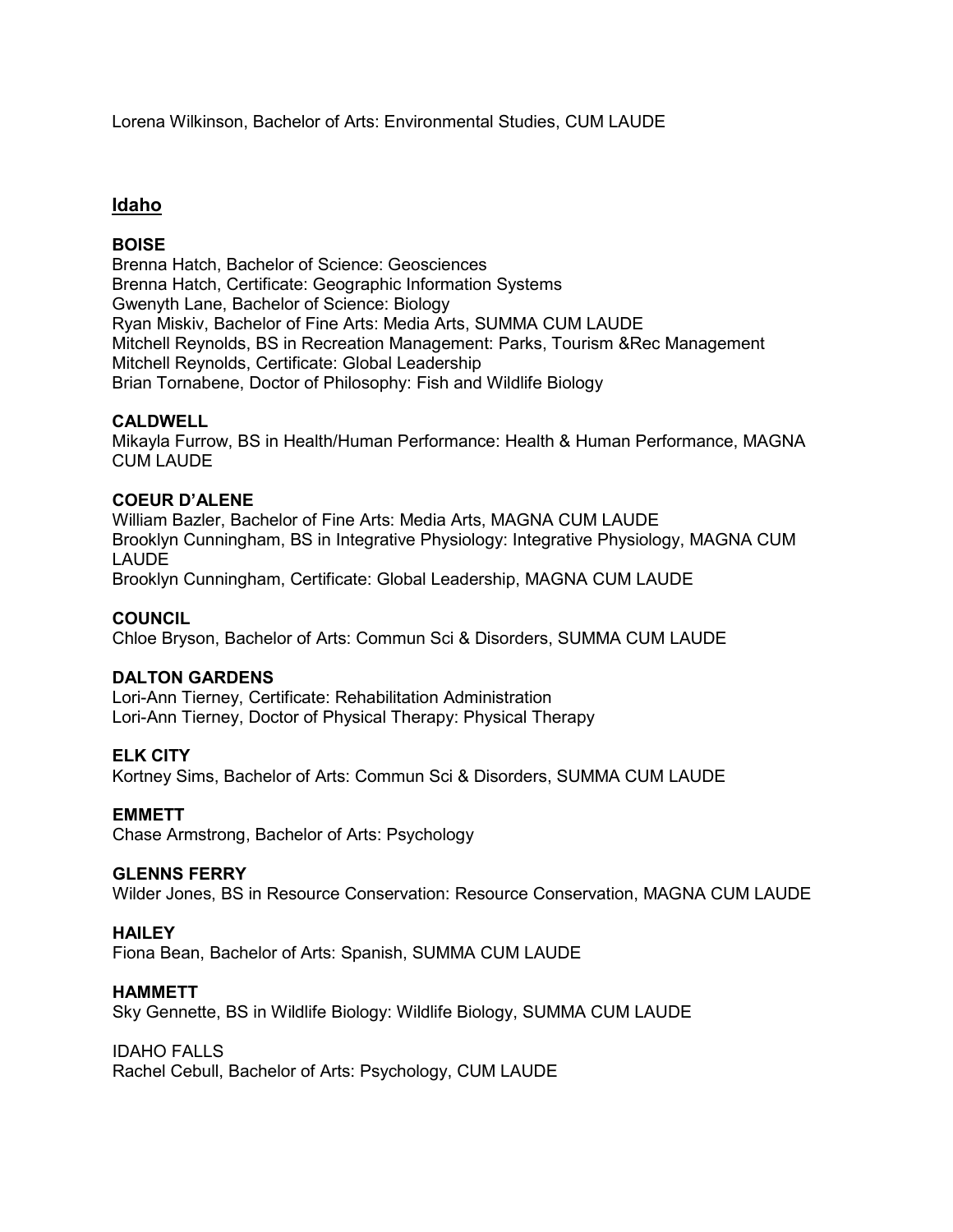## **KETCHUM**

Ashton Wilson, Bachelor of Arts: Media Arts

#### **KIMBERLY**

Thomas Shaw, Doctor of Physical Therapy: Physical Therapy

#### **MERIDIAN**

Alexis Knauss, BS in Health/Human Performance: Health & Human Performance, CUM LAUDE Karlyn Roberts, Bachelor of Arts: Environmental Studies, CUM LAUDE Renee Ross, Bachelor of Fine Arts: Theatre, MAGNA CUM LAUDE

#### **MOSCOW**

Reed Ellsworth, Bachelor of Music: Music, SUMMA CUM LAUDE

#### **NAMPA**

Janine Ropp, Certificate: Rehabilitation Administration Janine Ropp, Doctor of Physical Therapy: Physical Therapy

#### **NEZPERCE**

Tianna Leitch, BS in Pharmacy: Pharmaceutical Sciences, SUMMA CUM LAUDE

## **NORTH FORK**

Madison Atlas, Bachelor of Science: Biology, CUM LAUDE

#### **POCATELLO**

Lukas Millward, Bachelor of Science: Biology, MAGNA CUM LAUDE Theodore Owen, Doctor of Philosophy: Mathematics

#### **POST FALLS**

Jacqueline Holt, BS in Business Administration: Management Information Systems Jacqueline Holt, Certificate: Cybersecurity Management

#### **POWELL**

Casey Kleppel, Master of Science: Geosciences

#### **SAGLE**

Carissa Lonzisero, Master Business Administration: Business Administration

#### **SANDPOINT**

Amber Laiche, Bachelor of Arts: Dance Juliana Lutz, Bachelor of Arts: Central & Southwest Asian Stds, CUM LAUDE Taryn Quayle, Master of Education: Education Leadership Sarah Warren, Bachelor of Arts: Anthropology, CUM LAUDE Sarah Warren, Certificate: Forensic Studies, CUM LAUDE

#### **SPIRIT LAKE**

Andrew Kafka, Doctor of Physical Therapy: Physical Therapy

# **Illinois**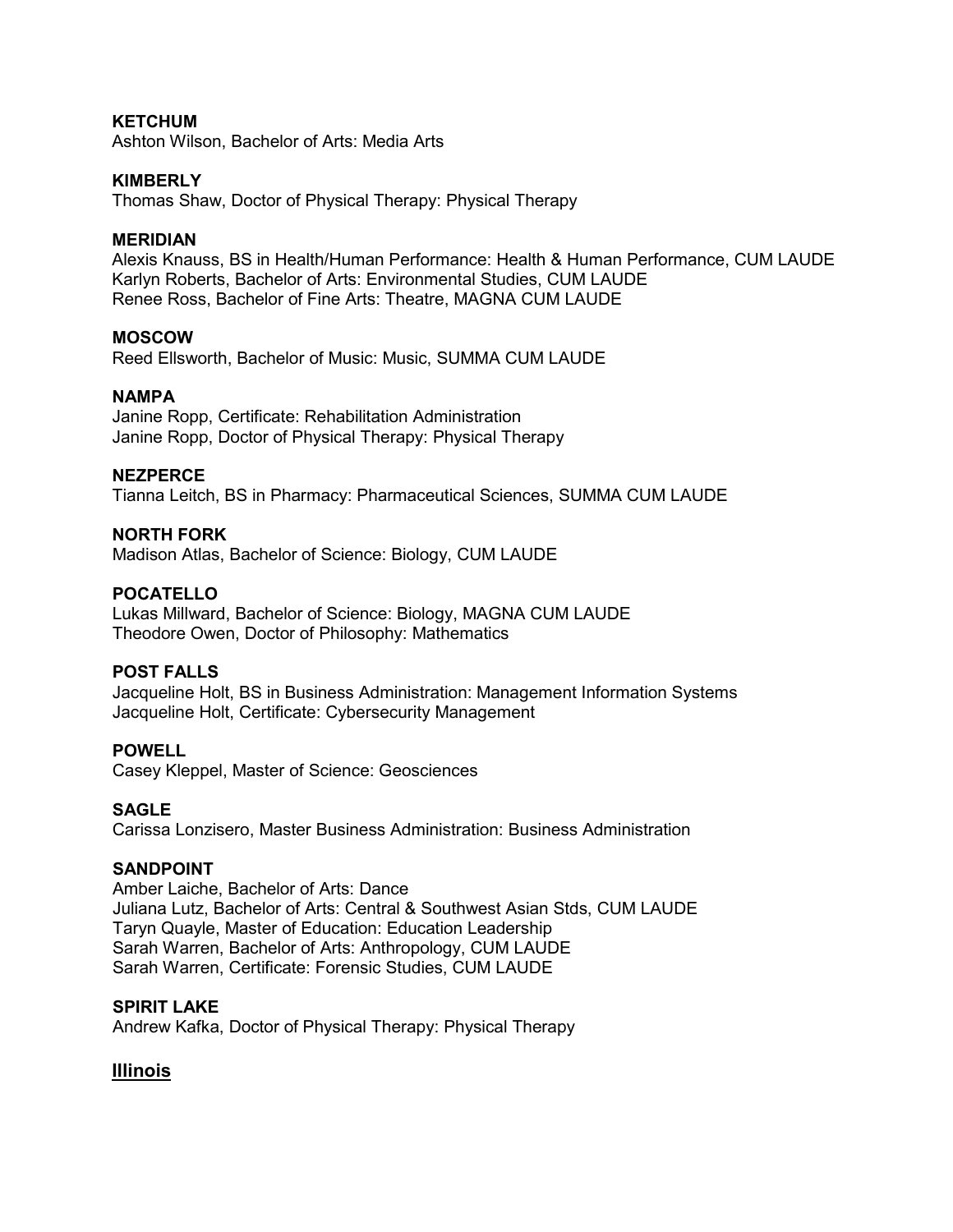#### **BARTLETT**

Eunice Sison, Doctor of Physical Therapy: Physical Therapy

#### **BURBANK**

Brianna Bal, BS in Wildlife Biology: Wildlife Biology, CUM LAUDE Brianna Bal, Certificate: Global Leadership, CUM LAUDE

#### **CHICAGO**

Younes Bouiri, Doctor of Pharmacy: Pharmacy, MAGNA CUM LAUDE Roger Fernandez, Doctor of Physical Therapy: Physical Therapy

#### **COAL VALLEY**

Nathan Graves, BA in Education: Elementary Education

#### **CRYSTAL LAKE**

Ria Rosier, Doctor of Physical Therapy: Physical Therapy

#### **EVANSTON**

George Gaines, Doctor of Philosophy: Forest & Conservation Sciences

#### **FRANKFORT**

Sandra Gardner, Certificate: Rehabilitation Administration Sandra Gardner, Doctor of Physical Therapy: Physical Therapy

#### **JOHNSBURG**

Paige King, BS in Wildlife Biology: Wildlife Biology, CUM LAUDE

#### **MEDINAH**

Jehu Rueles, Certificate: Rehabilitation Administration Jehu Rueles, Doctor of Physical Therapy: Physical Therapy

#### **NEW BADEN**

Nicholas Costa, BS in Health/Human Performance: Health & Human Performance Nicholas Costa, Master of Athletic Training: Athletic Training

#### **NORTHBROOK**

Zack Sybert, Bachelor of Science: Geography, CUM LAUDE

#### **RIVER FOREST**

Harrison Kerth, Juris Doctor: Law

## **RIVER GROVE**

Alicia Solis, Bachelor of Fine Arts: Art, SUMMA CUM LAUDE

#### **ROCK FALLS**

Grant Marks, Associate of Arts: General AA

#### **ROCKFORD**

Mark Ong, Doctor of Physical Therapy: Physical Therapy

#### **SCHAUMBURG**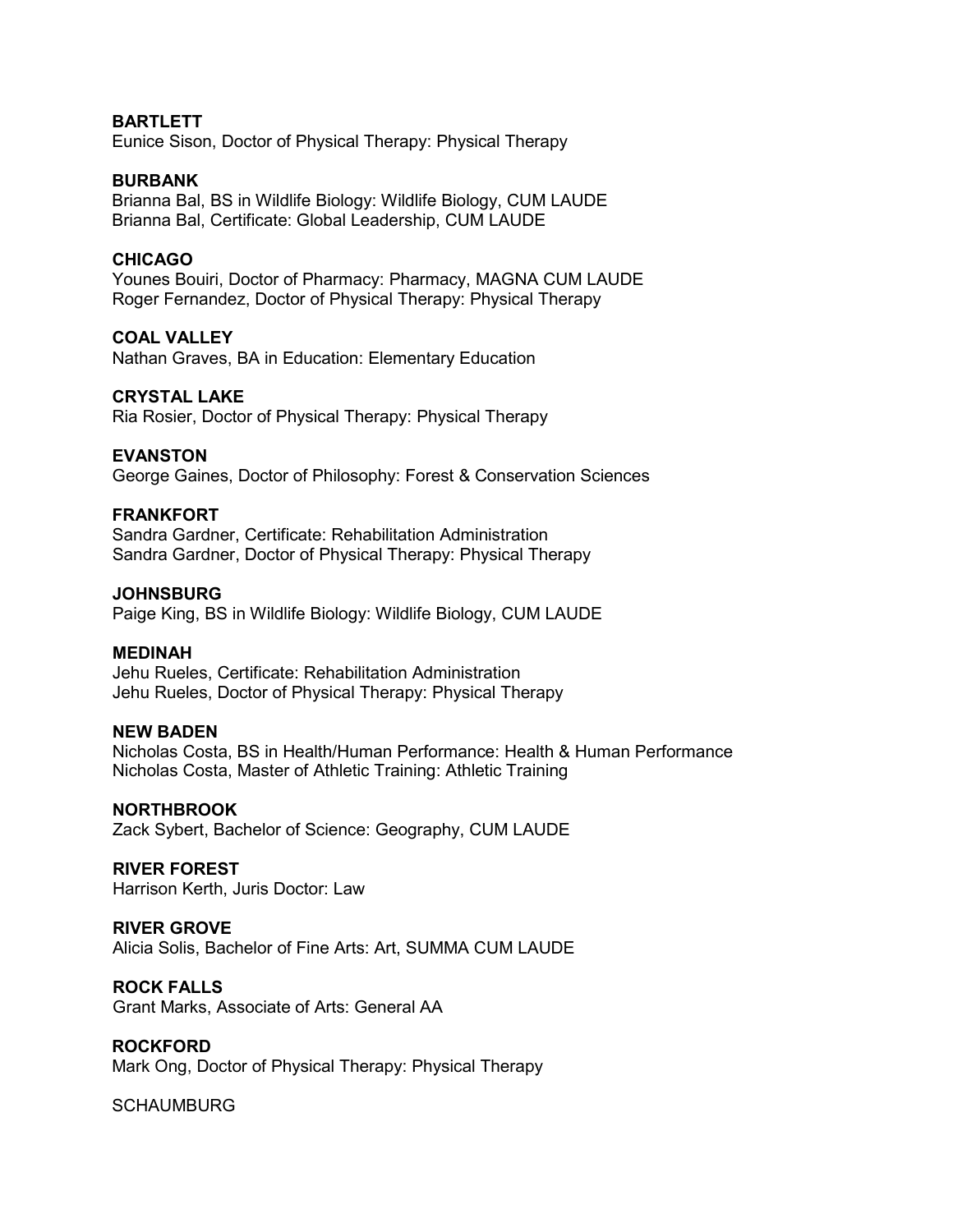Marifel Magno, Certificate: Rehabilitation Administration Marifel Magno, Doctor of Physical Therapy: Physical Therapy

## **SKOKIE**

Michael Sillano, Doctor of Physical Therapy: Physical Therapy

## **SPRINGFIELD**

Marsha Babington, Certificate: Rehabilitation Administration Marsha Babington, Doctor of Physical Therapy: Physical Therapy

## **URBANA**

Glenna Hartman, Master of Science: Parks Tourism Recreation Mgmt

# **Indiana**

**GREENWOOD** Ashlesha Khatiwada, Bachelor of Science: Geosciences

#### **INDIANAPOLIS**

Bhagyashree Raut, Certificate: Rehabilitation Administration Bhagyashree Raut, Doctor of Physical Therapy: Physical Therapy

# **Iowa**

**INDIANOLA** Peter Williams, Doctor of Philosophy: Organismal Biology & Ecology

#### **KINGSLEY**

Linda Mercer, Doctor of Physical Therapy: Physical Therapy

# **Kansas**

**FORT RILEY** Erin Kerbs, Bachelor of Arts: Anthropology

# **LAWRENCE**

Shawn Kearney, Bachelor of Fine Arts: Media Arts, CUM LAUDE

#### **MANHATTAN**

Knute Nelson, Bachelor of Arts: History-Political Science

#### **SALINA**

Denice Justus, Doctor of Physical Therapy: Physical Therapy

# **Kentucky**

**LOUISVILLE** Benjamin Park, Master of Fine Arts: Theatre

# **MIDDLESBORO**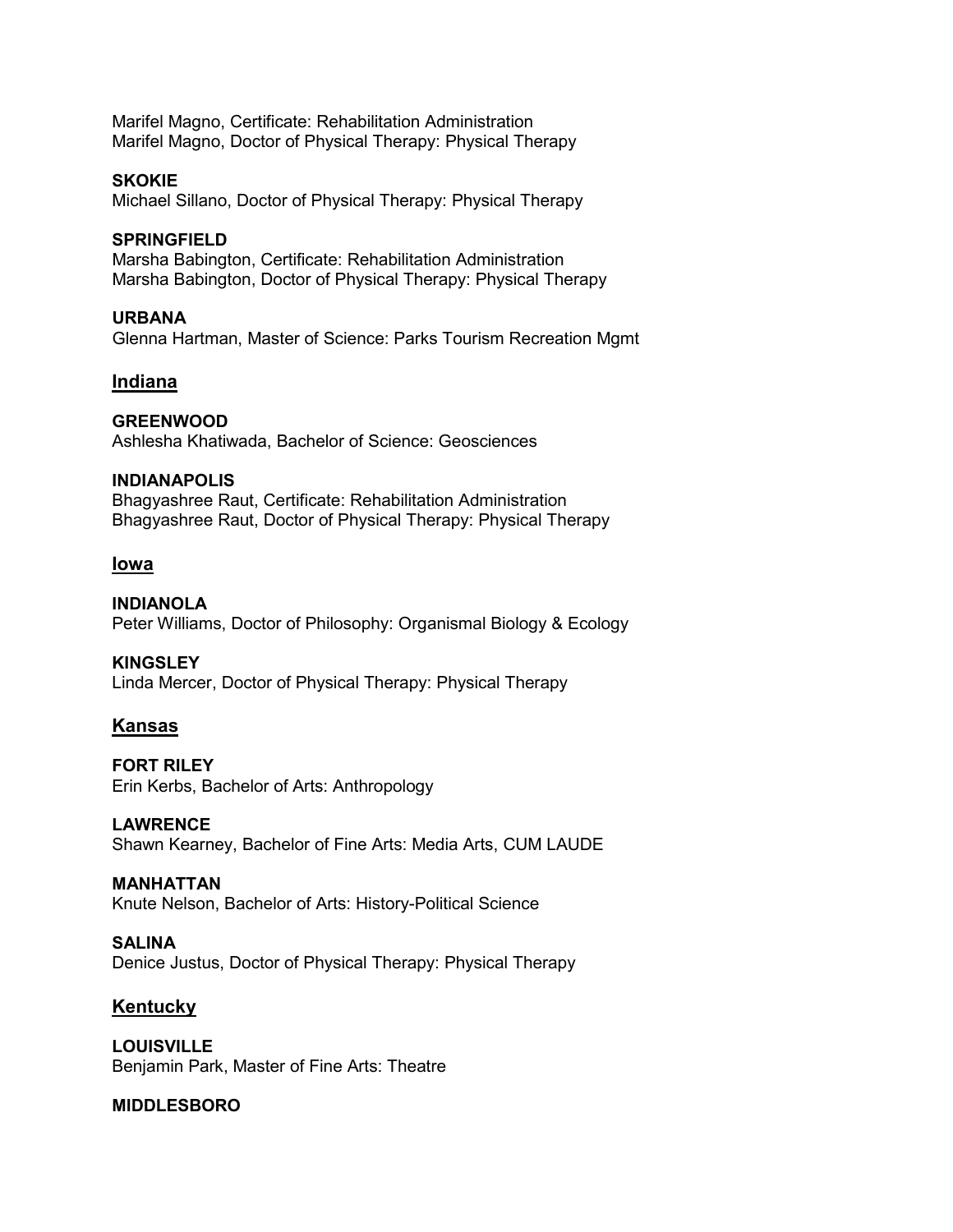Audra Hall, Certificate: Rehabilitation Administration Audra Hall, Doctor of Physical Therapy: Physical Therapy

# **Louisiana**

# **MANDEVILLE** Christopher Drewes, Doctor of Physical Therapy: Physical Therapy

**NEW ORLEANS** Lauri Boutte, Doctor of Physical Therapy: Physical Therapy

**ZACHARY** Georgie Ferguson, Doctor of Philosophy: Psychology

# **Maine**

**BOWDOIN** Guy Seavey, Doctor of Pharmacy: Pharmacy

**BRUNSWICK**

William Doehring, Master of Fine Arts: Creative Writing

# **CAMDEN**

Cathryn Haberman-Fake, BA in Journalism: Journalism, MAGNA CUM LAUDE

JAY Sherri Henckel, Bachelor of Arts: Geography

# **ORONO**

Siobhan Harrity, Master of Science: Environmental Studies

**SCARBOROUGH**

Michael Morris, Master of Arts: Mathematics

# **Maryland**

**BALTIMORE** Steven Buxbaum, Master of Arts: Linguistics

**BETHESDA** Ian Dalzell, Bachelor of Arts: History-Political Science, MAGNA CUM LAUDE

**FROSTBURG** Ryan McCann, Doctor of Physical Therapy: Physical Therapy

#### **KENSINGTON**

Tshewang Wangchuk, Doctor of Philosophy: Fish and Wildlife Biology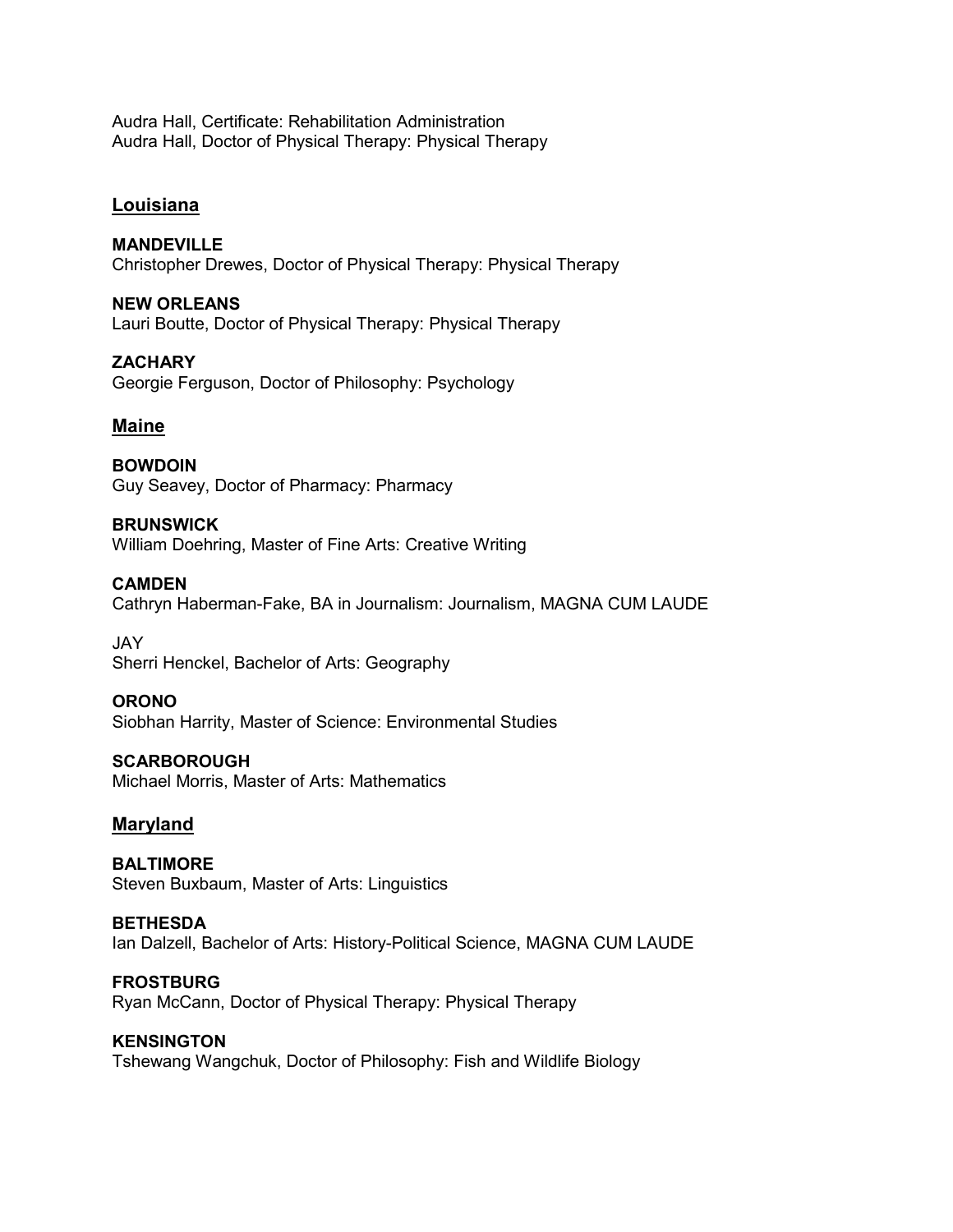# **Massachusetts**

## **AMESBURY**

Maggie Bornstein, Bachelor of Arts: African-American Studies, CUM LAUDE

# **HAVERHILL**

Dominic Noce, BS in Wildlife Biology: Wildlife Biology, CUM LAUDE

## **LITTLETON**

Peter Zimmerman, Master of Arts: Enviro Sci Nat Res Journalism

## **SHREWSBURY**

Andreas Eleftheriou, Doctor of Philosophy: Fish and Wildlife Biology

# **Michigan**

# **FARMINGTON HILLS**

Ashvarya Sahni, Certificate: Rehabilitation Administration Ashvarya Sahni, Doctor of Physical Therapy: Physical Therapy

# **LIVONIA**

Mar Lu Martinez, Doctor of Physical Therapy: Physical Therapy

## **MACOMB**

Chiragbhai Aniyali, Certificate: Rehabilitation Administration Chiragbhai Aniyali, Doctor of Physical Therapy: Physical Therapy Jaydeep Patel, Doctor of Physical Therapy: Physical Therapy

# **MARQUETTE**

Erin Mahaney, Juris Doctor: Law

#### **NOVI** Ryan Cote, Bachelor of Arts: Environmental Studies

# **ROCHESTER HILLS**

Mastan Vali Shaik, Doctor of Physical Therapy: Physical Therapy

#### **SHELBY TOWNSHIP**

Deepti Chorath, Doctor of Physical Therapy: Physical Therapy

## STERLING HEIGHTS

Eapen Cherian, Doctor of Physical Therapy: Physical Therapy Pratik Patel, Doctor of Physical Therapy: Physical Therapy Imee Rose Raterta, Doctor of Physical Therapy: Physical Therapy

#### **TROY**

Jamie Greene, Specialist School Psychology: School Psychology Chintan Parikh, Doctor of Physical Therapy: Physical Therapy Rahila Tanvir, Doctor of Physical Therapy: Physical Therapy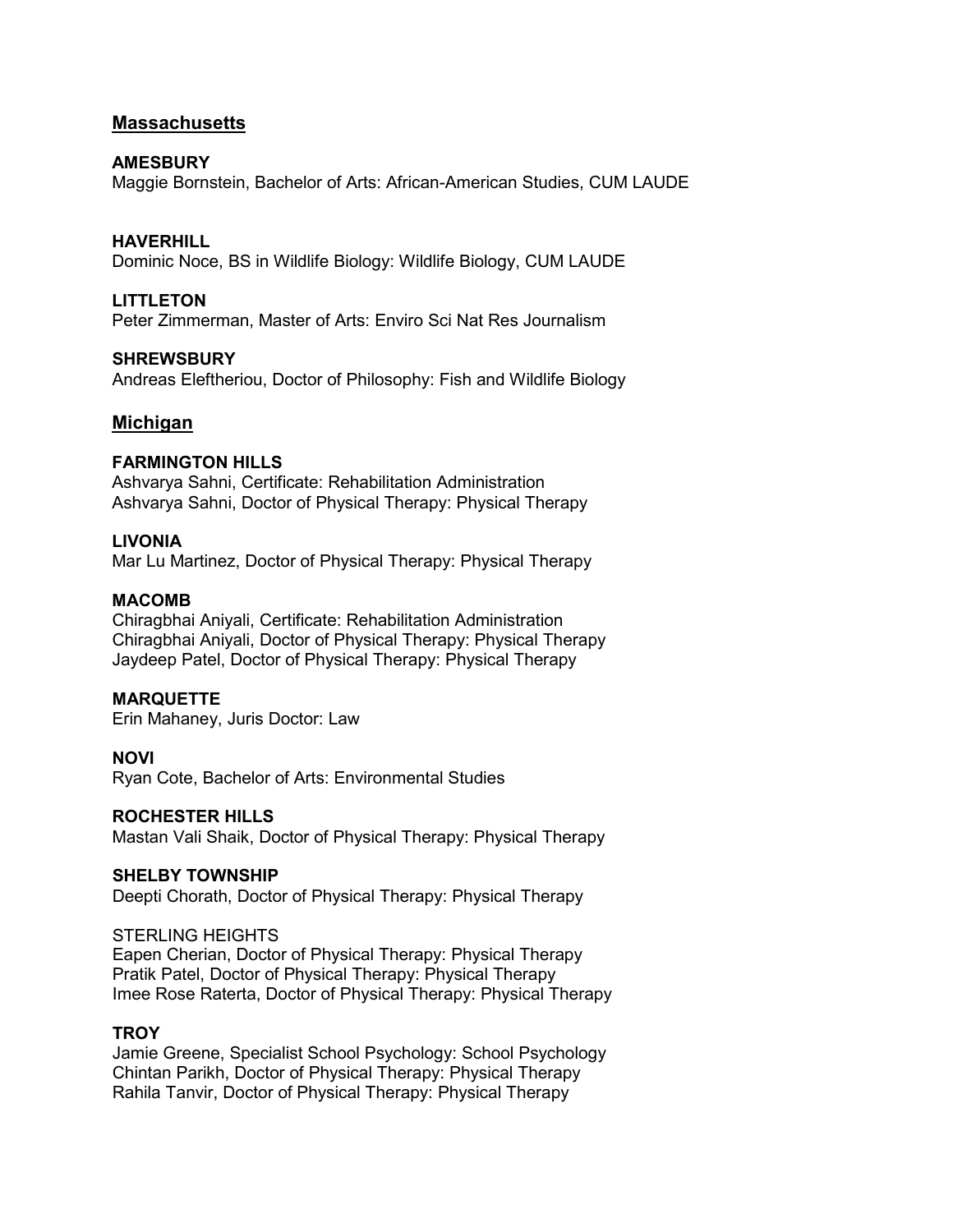## **UTICA**

Abhijitsinh Vaghela, Certificate: Rehabilitation Administration Abhijitsinh Vaghela, Doctor of Physical Therapy: Physical Therapy

# **Minnesota**

**BIG LAKE** Becca Olson, BA in Journalism: Journalism, SUMMA CUM LAUDE

# **BRANDON**

Gabrielle Plessner, Bachelor of Arts: Political Science

#### **BUFFALO**

Molly Stammer, Certificate: American Indian Law Molly Stammer, Juris Doctor: Law

#### **CARLTON**

Evan Gray, BS in Business Administration: Marketing

#### **COTTAGE GROVE**

Sarah Harrell, Bachelor of Arts: Sociology, CUM LAUDE

#### **CUSHING**

Kylie Stokes, Bachelor of Arts: Anthropology, CUM LAUDE

#### **EDINA**

Andrew Lepeska, BS in Business Administration: Management & Entrepreneurship

#### **ELK RIVER**

Alyssa Germscheid, Specialist School Psychology: School Psychology

#### **FOREST LAKE**

Mimi Eiden, BA in Journalism: Journalism Alyssa Enright, Bachelor of Fine Arts: Dance, CUM LAUDE Alyssa Enright, Bachelor of Science: Biology, CUM LAUDE

#### **HAM LAKE**

Madeline Broom, BA in Journalism: Journalism, CUM LAUDE Madeline Broom, Bachelor of Arts: Environmental Studies, CUM LAUDE

#### **HIGHLAND PARK**

Richard Silverman-King, Bachelor of Science: Neuroscience

#### **MINNETONKA**

Lauro Villegas Jr, Certificate: Rehabilitation Administration Lauro Villegas Jr, Doctor of Physical Therapy: Physical Therapy

#### **NORTH MANKATO**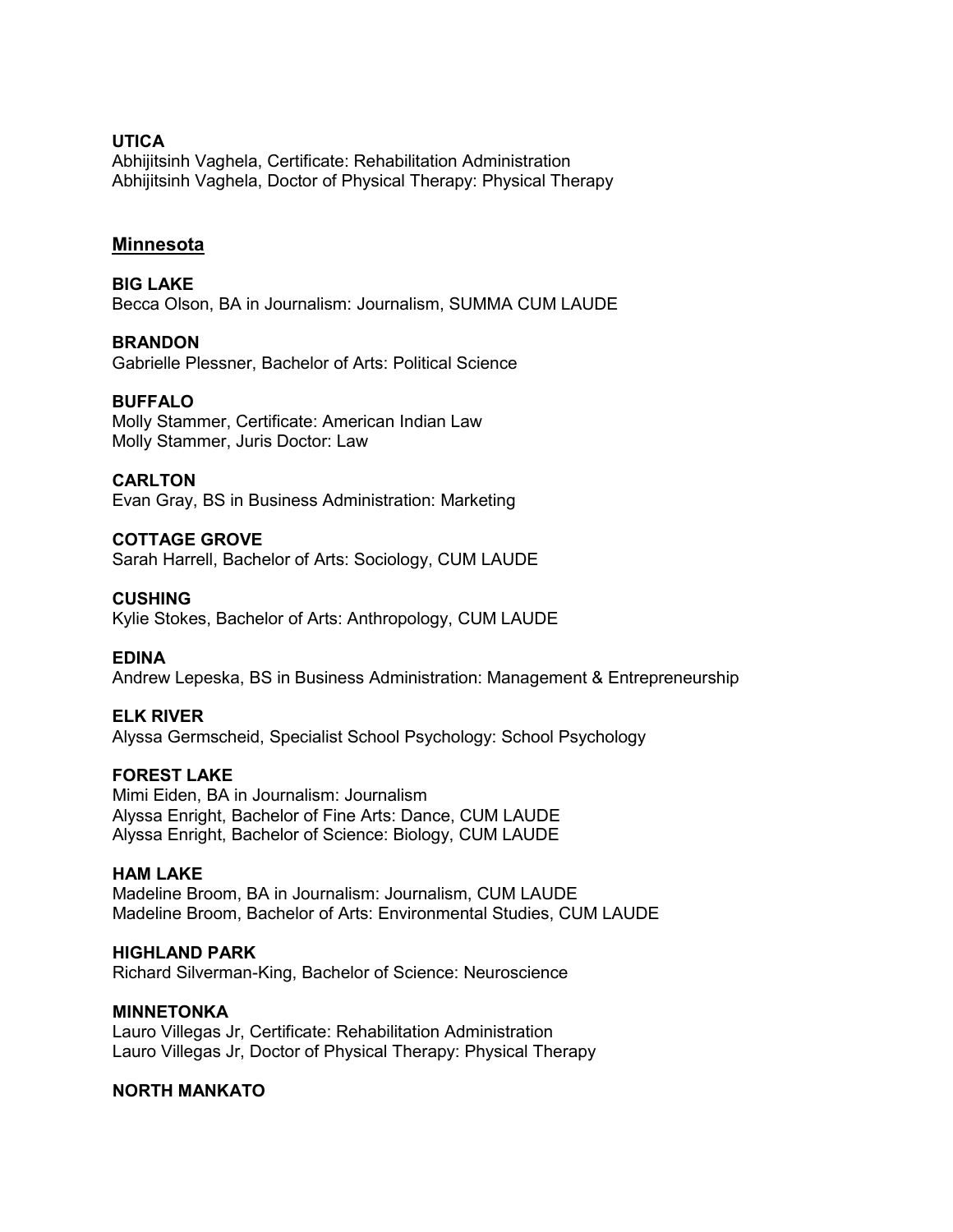Kelsey Davis-Sullivan, Master of Science: Speech Language Pathology

**PINE SPRINGS** Helen Bell-White, Associate of Arts: General AA

**PRIOR LAKE** Jennifer Merkel, BA in Education: Elementary Education, SUMMA CUM LAUDE

**RICHFIELD** Kevin Ness, Juris Doctor: Law

# **Missouri**

KIRKWOOD Sam Steiner, BS in Wildlife Biology: Wildlife Biology, CUM LAUDE

POPLAR BLUFF Richard Pestillos, Doctor of Physical Therapy: Physical Therapy

ROLLA Patrick Kozemski, Certificate: Rehabilitation Administration Patrick Kozemski, Doctor of Physical Therapy: Physical Therapy

ST LOUIS Edward O'Donnell, Juris Doctor: Law

WEBSTER GROVES Claudia Petersen, Bachelor of Science: Biology, SUMMA CUM LAUDE

# **Nebraska**

OMAHA Ella Dohrmann, Bachelor of Arts: Environmental Studies, MAGNA CUM LAUDE Ella Dohrmann, Certificate: Environmental Ethics, MAGNA CUM LAUDE

#### **Nevada**

**CARSON CITY** Rachel Miles, Doctor of Physical Therapy: Physical Therapy

**ELKO** Meghan Jonas, BA in Journalism: Journalism, MAGNA CUM LAUDE

# **LAS VEGAS**

Julie Freschi, Doctor of Physical Therapy: Physical Therapy Trevor Henry, BS in Business Administration: Accounting Morgan Meatovich, Bachelor of Arts: Biology Najelly Sanchez, Associate of Science: Registered Nursing, CUM LAUDE James Standish, Bachelor of Music: Music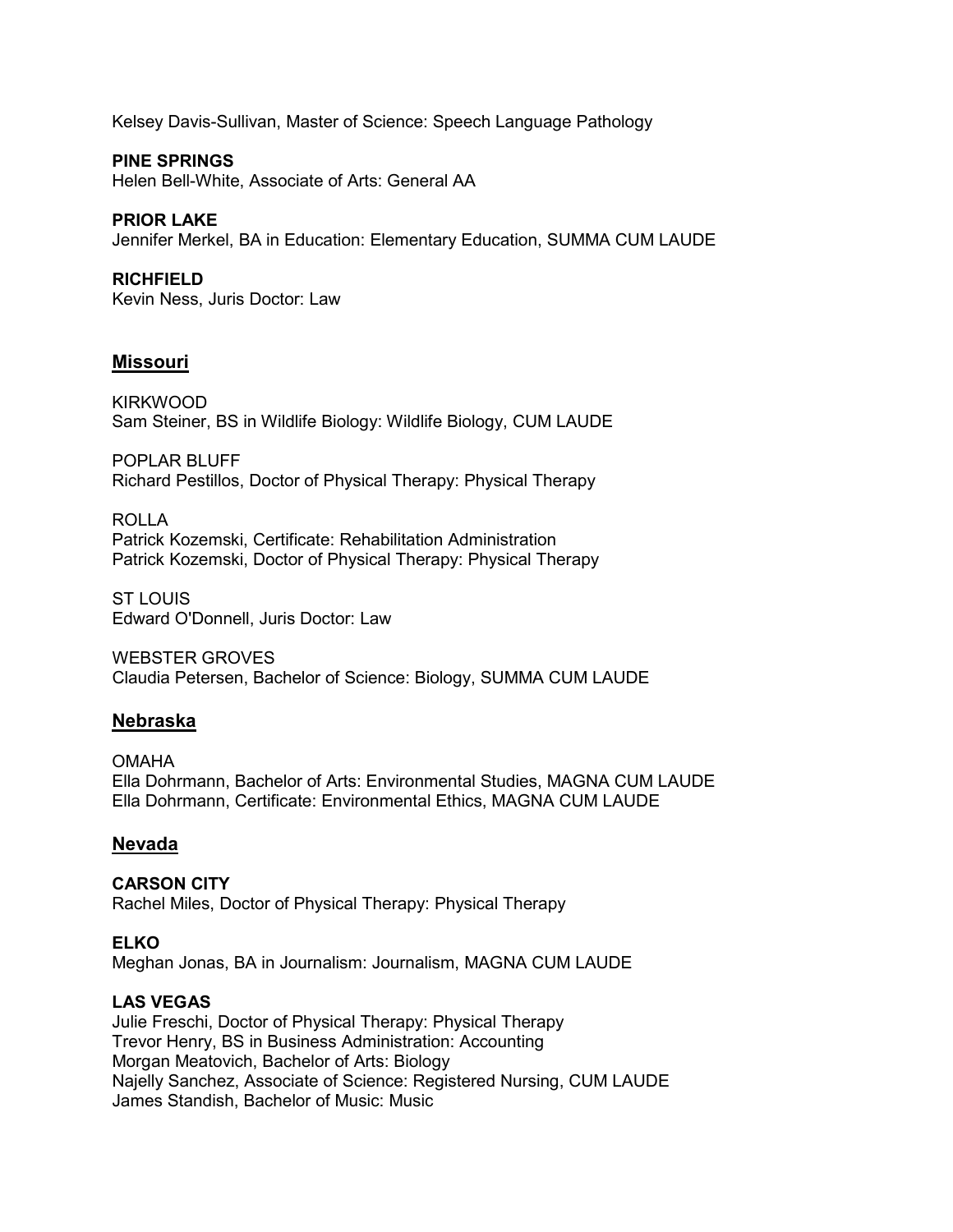## **NORTH LAS VEGAS**

Autumn Shoars, Associate of Arts: General AA

#### **PAHRUMP**

Linda Lopez, Doctor of Physical Therapy: Physical Therapy

## **RENO**

Claire Carlson, Master of Science: Environmental Studies

## **VIRGINIA CITY**

Colton Hess, BS in Health/Human Performance: Health & Human Performance

# **New Hampshire**

## **ATKINSON**

Ainslie Wood, Master of Arts: Linguistics

## **CANAAN**

Michael LaRoche, BS in Business Administration: Management Information Systems

# **LACONIA**

Mitchell Bailey, Master of Music: Music

#### **MERIDEN**

Christopher Schell, Certificate of Applied Science: Carpentry

#### **WARREN**

Erin Haley, BS in Wildlife Biology: Wildlife Biology, CUM LAUDE

# **New Jersey**

# **EAST BRUNSWICK**

Shweta Dhumak, Doctor of Physical Therapy: Physical Therapy Jinal Shah, Doctor of Physical Therapy: Physical Therapy

#### **JACKSON**

Abbey Korzonowski, Bachelor of Arts: Psychology

## **JERSEY CITY**

Jed Marie Dominguez, Certificate: Rehabilitation Administration Jed Marie Dominguez, Doctor of Physical Therapy: Physical Therapy Aarti Kalzunkar, Doctor of Physical Therapy: Physical Therapy Umair Khalid, Doctor of Physical Therapy: Physical Therapy

#### LEBANON

Hunter Schumann, Associate of Applied Science: Welding Technology

LONG BRANCH

Michelle Cruz, Doctor of Physical Therapy: Physical Therapy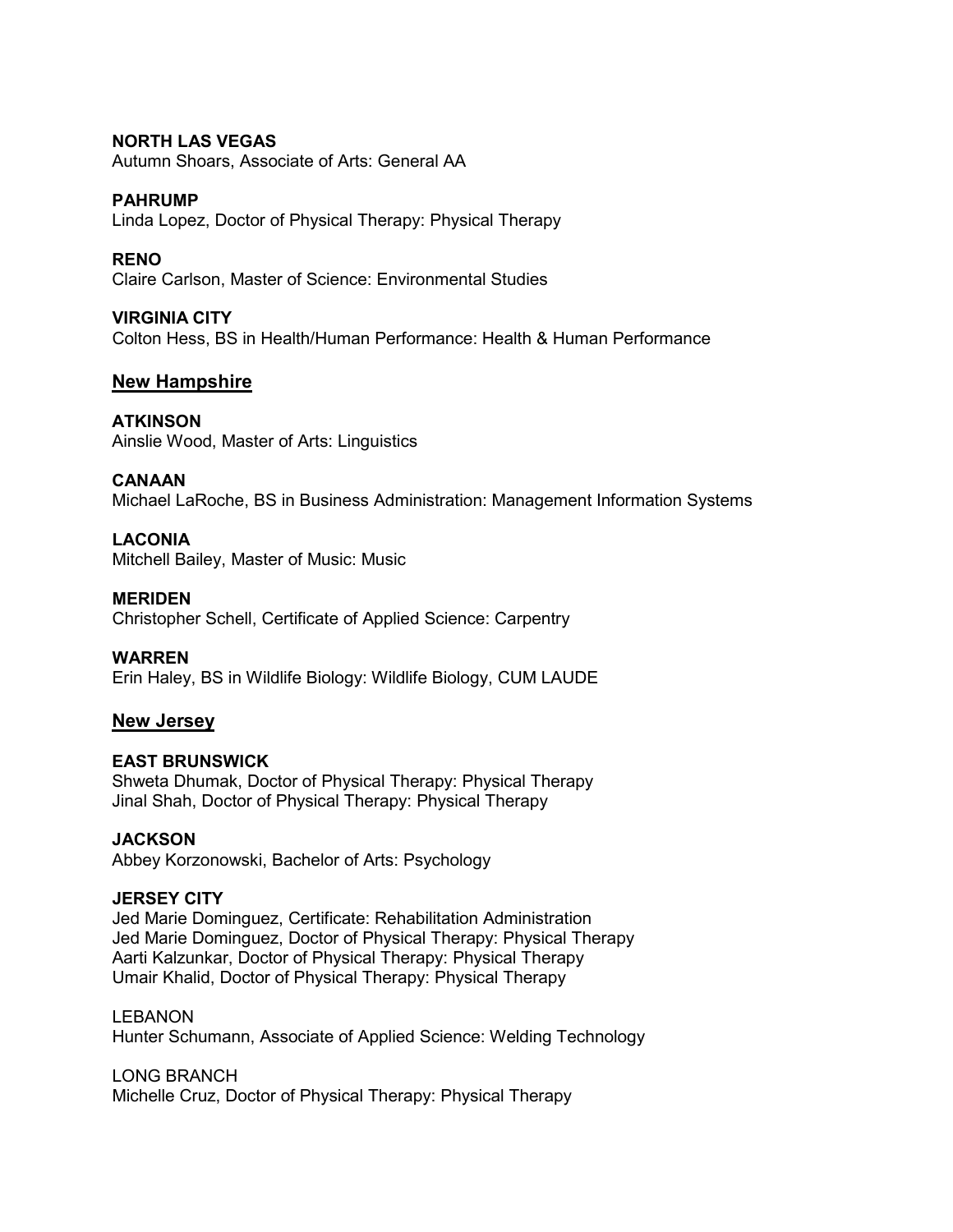Arvie Estigoy, Doctor of Physical Therapy: Physical Therapy

MORRISTOWN Emma Pfeiffer, Master of Fine Arts: Creative Writing

#### PASSAIC

Ruchi Hothi, Certificate: Rehabilitation Administration Ruchi Hothi, Doctor of Physical Therapy: Physical Therapy Jay Patel, Certificate: Rehabilitation Administration Jay Patel, Doctor of Physical Therapy: Physical Therapy Kunal Patel, Certificate: Rehabilitation Administration Kunal Patel, Doctor of Physical Therapy: Physical Therapy

## WANTAGE

Erin Keller, Master of Science: Organismal Biol, Ecol & Evolu

# **New Mexico**

## **ALBUQUERQUE**

Emma Gjullin, Master of Arts: Philosophy Trevor O'Brien, BS in Wildlife Biology: Wildlife Biology Christa Street, Master of Arts: Political Science

#### **DEMING**

Kevin Deitle, Doctor of Philosophy: International Education Leader

#### **LOS ALAMOS**

Alex Zimorino, Bachelor of Arts: Physics, MAGNA CUM LAUDE

#### **SANTA FE**

Liana Woodward, Master of Fine Arts: Creative Writing

#### **New York**

#### **BATH**

Raylyn Joven, Doctor of Physical Therapy: Physical Therapy

#### **BROOKLYN**

Czesar Hernandez, Certificate: Rehabilitation Administration Czesar Hernandez, Doctor of Physical Therapy: Physical Therapy Jesse Nee-Vogelman, Master of Fine Arts: Creative Writing Salvador Tan, Doctor of Physical Therapy: Physical Therapy

#### **CONGERS**

Shirley John, Certificate: Rehabilitation Administration Shirley John, Doctor of Physical Therapy: Physical Therapy

#### **EAST ELMHURST**

Jerome Rivera Jr, Doctor of Physical Therapy: Physical Therapy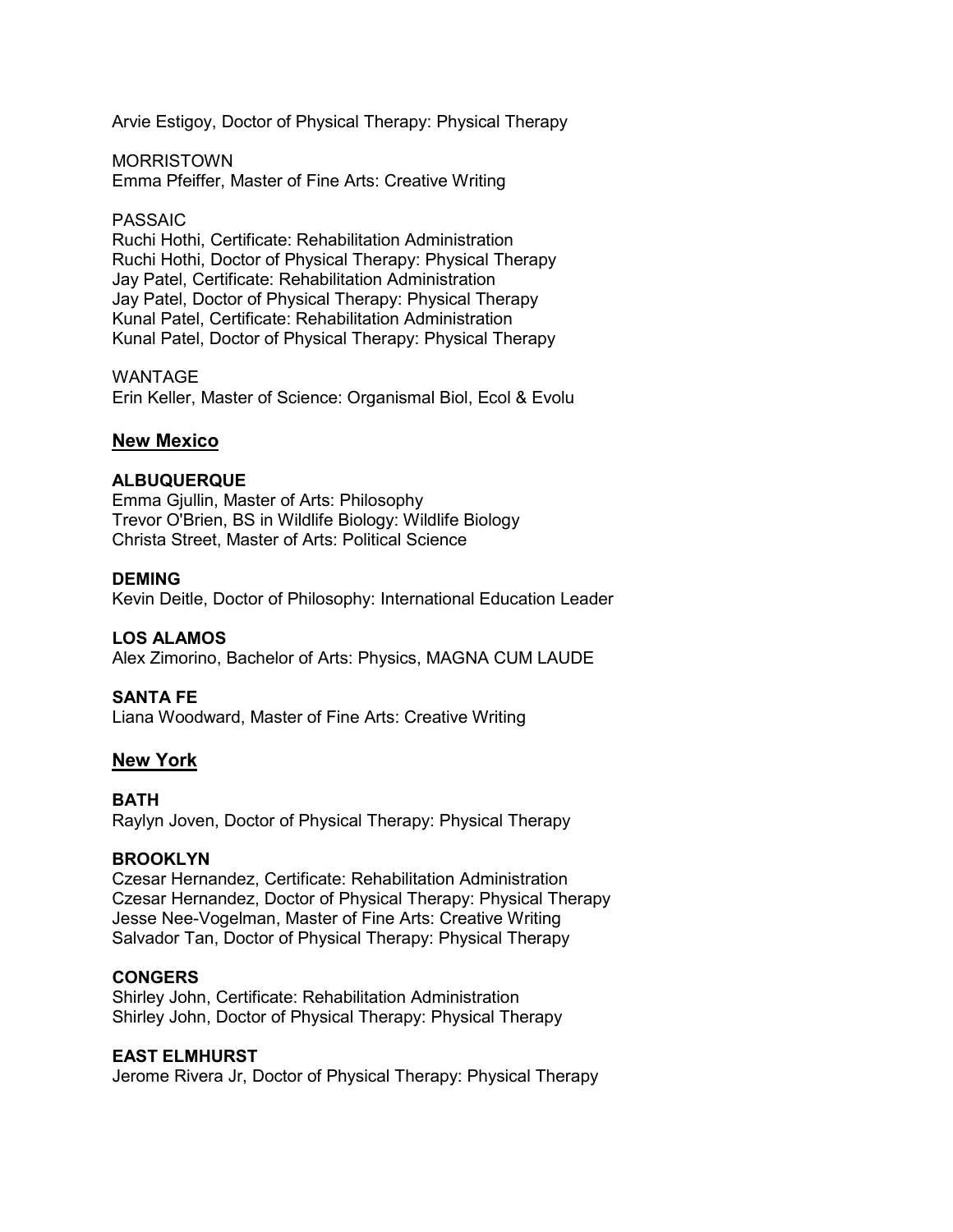## **FLORAL PARK**

Tom Mathew, Doctor of Physical Therapy: Physical Therapy

#### **FOREST HILLS**

Yeon Ju Nam, Doctor of Physical Therapy: Physical Therapy

## **HOGANSBURG**

James Pierce Jr., Bachelor of Arts: Media Arts

## **ITHACA**

Meenakshi Mann, Doctor of Physical Therapy: Physical Therapy

#### **LINDENHURST**

Maxwell Anderson, BS in Wildlife Biology: Wildlife Biology, CUM LAUDE

#### **LONG ISLAND CITY**

Yoonhee Cho, Certificate: Rehabilitation Administration Yoonhee Cho, Doctor of Physical Therapy: Physical Therapy

#### **MIDDLETOWN**

Dae Hoon Kim, Doctor of Physical Therapy: Physical Therapy Cecilia Mary, Certificate: Rehabilitation Administration Cecilia Mary, Doctor of Physical Therapy: Physical Therapy

#### **MOUNT VERNON**

Mary Ann Navasquez- Salvatore, Certificate: Rehabilitation Administration Mary Ann Navasquez- Salvatore, Doctor of Physical Therapy: Physical Therapy

# **NEW YORK**

Gabriel Palisoc, Doctor of Physical Therapy: Physical Therapy Marco Salvo, BS in Wildlife Biology: Wildlife Biology, CUM LAUDE Connor Southard, Master of Fine Arts: Creative Writing

# **NEWARK**

Alexander Thoms, Bachelor of Science: Biology

#### **NORTHPORT**

Ryan Cancroft, BS in Resource Conservation: Resource Conservation

#### ORCHARD PARK

Maxwell Hamberger, Master Public Administration: Public Administration

#### **PLATTSBURGH**

Kelsey Stay, Associate of Applied Science: Welding Technology, MAGNA CUM LAUDE

#### **SAYVILLE**

Julia Cameron, Master of Arts: Psychology

#### **VALLEY STREAM**

Johanne Arnaldo, Doctor of Physical Therapy: Physical Therapy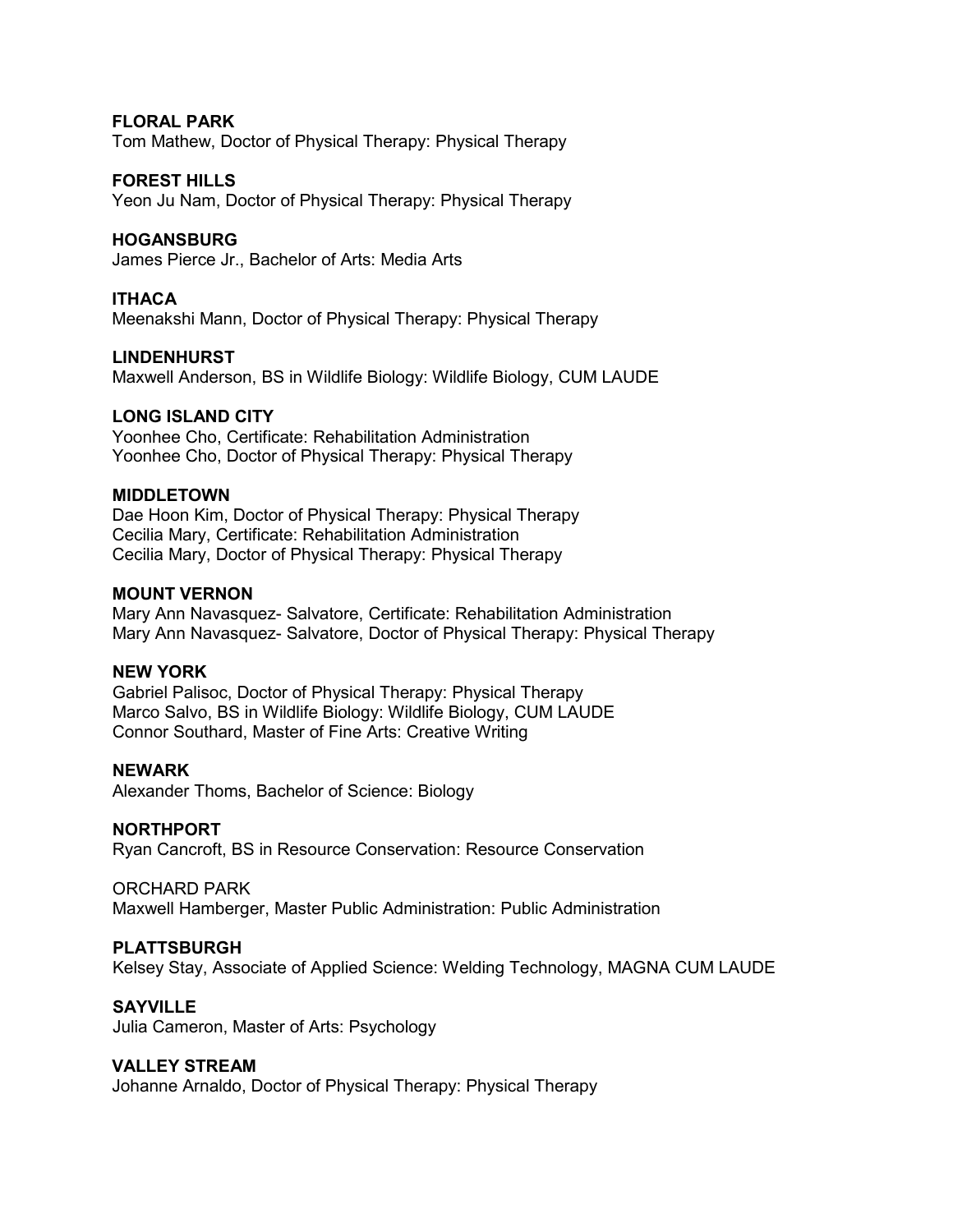# **North Carolina**

**BREVARD** Tricia Davis, Doctor of Physical Therapy: Physical Therapy

**CHARLOTTE** Laura Stevens, Master of Science: Geosciences

#### **FAYETTEVILLE**

Sharon Atienza, Doctor of Physical Therapy: Physical Therapy

**RALEIGH** Leah Ling, Doctor of Physical Therapy: Physical Therapy

**ROCKINGHAM** Grayson Henshaw, BS in Resource Conservation: Resource Conservation

#### **BISMARCK**

Hanna Sailer, Bachelor of Arts: Environmental Studies, SUMMA CUM LAUDE

**DICKINSON** Amanda Stoltz, Master of Arts: Mathematics

**RUGBY** Thor Skjelver, Bachelor of Arts: History

# **WAHPETON**

Ethan Meide, Doctor of Pharmacy: Pharmacy, SUMMA CUM LAUDE Ethan Meide, Master Business Administration: Business Administration

# **Ohio**

**BAY VILLAGE** Catherine Galang, Bachelor of Arts: Social Work, CUM LAUDE

**CINCINNATI**

Alexander Thurner, Bachelor of Arts: Economics

#### **COLUMBUS**

Peter Donati, BS in Wildlife Biology: Wildlife Biology, MAGNA CUM LAUDE

#### **ELYRIA**

Samuel Tollett, BS in Resource Conservation: Resource Conservation

#### **NEW LONDON**

Dylan Kipp, BS in Health/Human Performance: Health & Human Performance, CUM LAUDE

# PATASKALA

Samantha McFarland, BS in Wildlife Biology: Wildlife Biology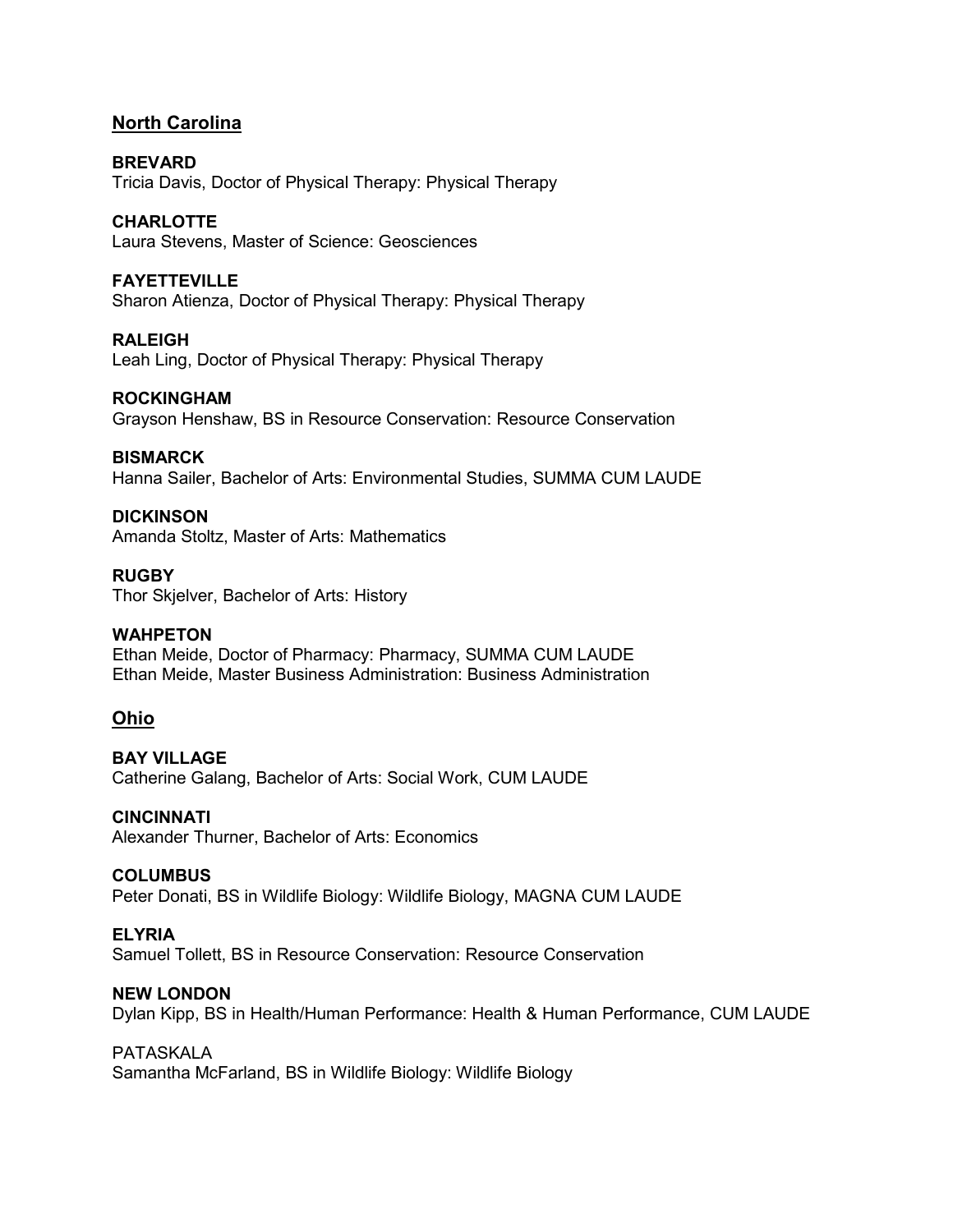#### **STRONGSVILLE**

Victoria Butler, Master Business Administration: Business Administration-Exter

## **WESTLAKE**

Constance Sinreich, Certificate: Rehabilitation Administration Constance Sinreich, Doctor of Physical Therapy: Physical Therapy

#### **WORTHINGTON**

Emilia Smith, Certificate: Communicative Sci Dis Leveling, SUMMA CUM LAUDE

## **Oklahoma**

**OWASSO** Aaron Atencio, Doctor of Philosophy: Anthropology

## **Oregon**

#### **ASHLAND**

Trevor Reid, BA in Journalism: Journalism, MAGNA CUM LAUDE

#### **BEND**

Kaelyn Hanson, Bachelor of Arts: Commun Sci & Disorders, MAGNA CUM LAUDE Jamie McFarland, Certificate: Rehabilitation Administration Jamie McFarland, Doctor of Physical Therapy: Physical Therapy Savanna Robinson, BA in Journalism: Journalism, CUM LAUDE Kylie Steiner, BS in Business Administration: Management & Entrepreneurship Delaney Thompson, Doctor of Pharmacy: Pharmacy, CUM LAUDE

#### **CORVALLIS**

Henry DeLuca, BS in Resource Conservation: Resource Conservation, CUM LAUDE

#### **HILLSBORO**

Daniel Lockman, Doctor of Physical Therapy: Physical Therapy

#### **HOOD RIVER**

Mick Van den Bos Sr., Bachelor of Arts: Communication Studies

#### **MEDFORD**

Kathleen Hill, Doctor of Education: Curriculum & Instruction Nash O'Hara, Bachelor of Arts: Sociology, CUM LAUDE Wyeth Patton, BS in Wildlife Biology: Wildlife Biology

#### **MILWAUKIE**

Logan Robinette, Bachelor of Science: Chemistry, CUM LAUDE Hana Whisman, Certificate: Engl as a Sec Lang Hana Whisman, Master of Arts: Linguistics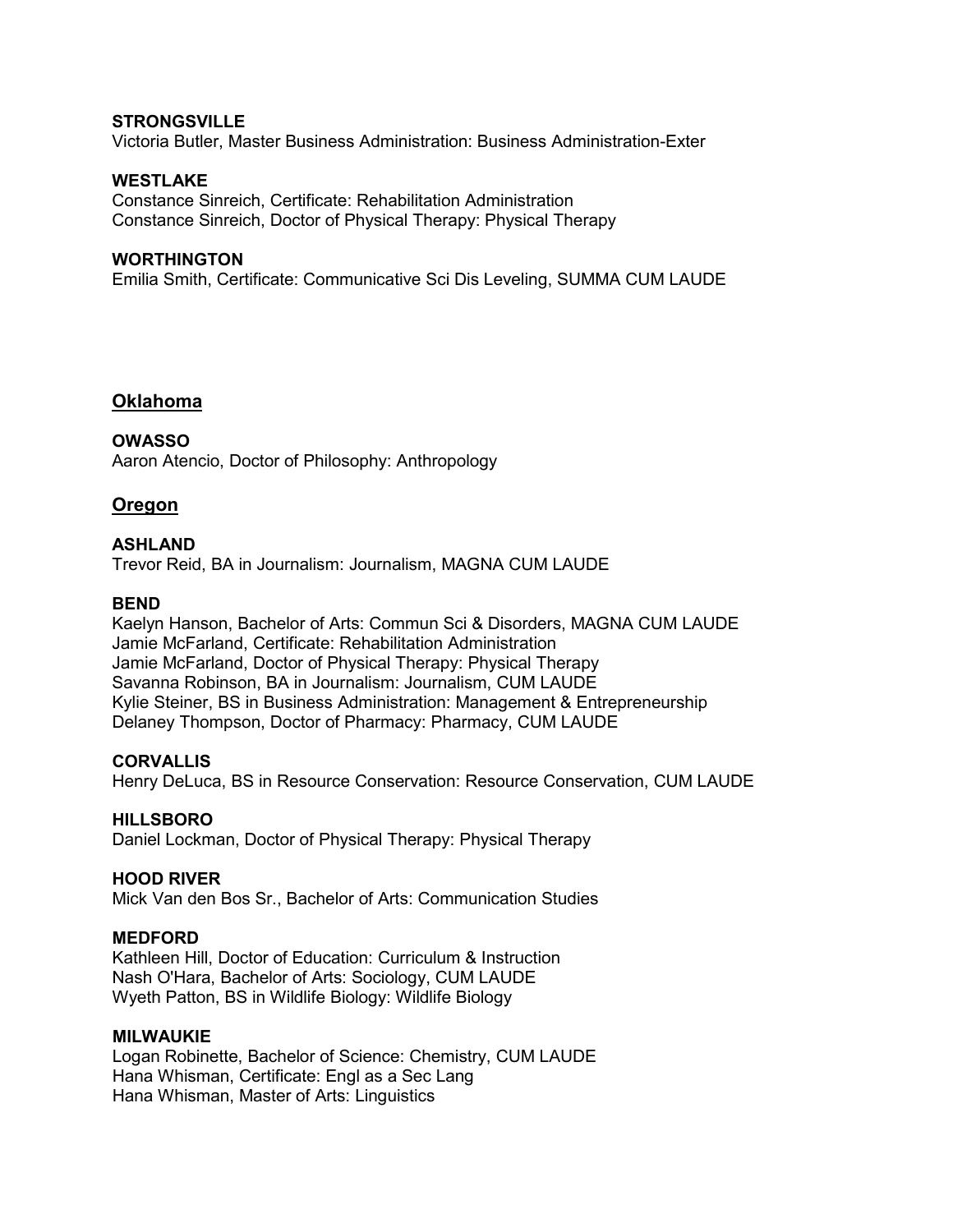#### **NEWBERG**

Jacob Bienvenue, Master of Fine Arts: Creative Writing

#### **NEWPORT**

Brendan Thurber-Blaser, Bachelor of Arts: Communication Studies

#### **OREGON CITY**

Connor Sumpter, Associate of Arts: General AA Connor Sumpter, BS in Business Administration: Accounting

#### **PHILOMATH**

Marin Plemmons, BS in Health/Human Performance: Health & Human Performance, CUM LAUDE

#### **PORTLAND**

Adeline Flegel, BS in Wildlife Biology: Wildlife Biology Noah Grabe, Bachelor of Arts: Political Science, MAGNA CUM LAUDE Rebecca Jacobson, Master of Fine Arts: Creative Writing Samuel Jones, Bachelor of Arts: History, CUM LAUDE Miles Scheuering, BS in Wildlife Biology: Wildlife Biology, SUMMA CUM LAUDE Miles Scheuering, Certificate: Geographic Information Systems, SUMMA CUM LAUDE

## **ROSEBURG**

Tess Kreofsky, Doctor of Physical Therapy: Physical Therapy

#### **SHERWOOD**

Rita Lang, Bachelor of Arts: Psychology, CUM LAUDE Madelyn Nickerson, BA in Education: Elementary Education, MAGNA CUM LAUDE Lyndee Nikkila, Bachelor of Arts: Political Science

#### **TIGARD**

Jack Vanderbilt, BS in Resource Conservation: Resource Conservation Jack Vanderbilt, Certificate: Environmental Ethics

#### **WILSONVILLE**

Michelle Miller, Bachelor of Arts: English, CUM LAUDE

#### **Pennsylvania**

# **CANONSBURG**

Kaitlin Pugh, Master Public Administration: Public Administration

#### **CLAIRTON**

Samuel Limegrover, BS in Wildlife Biology: Wildlife Biology

#### **MARTINSBURG**

Tyler Clark, Doctor of Philosophy: Fish and Wildlife Biology

#### **PERKASIE**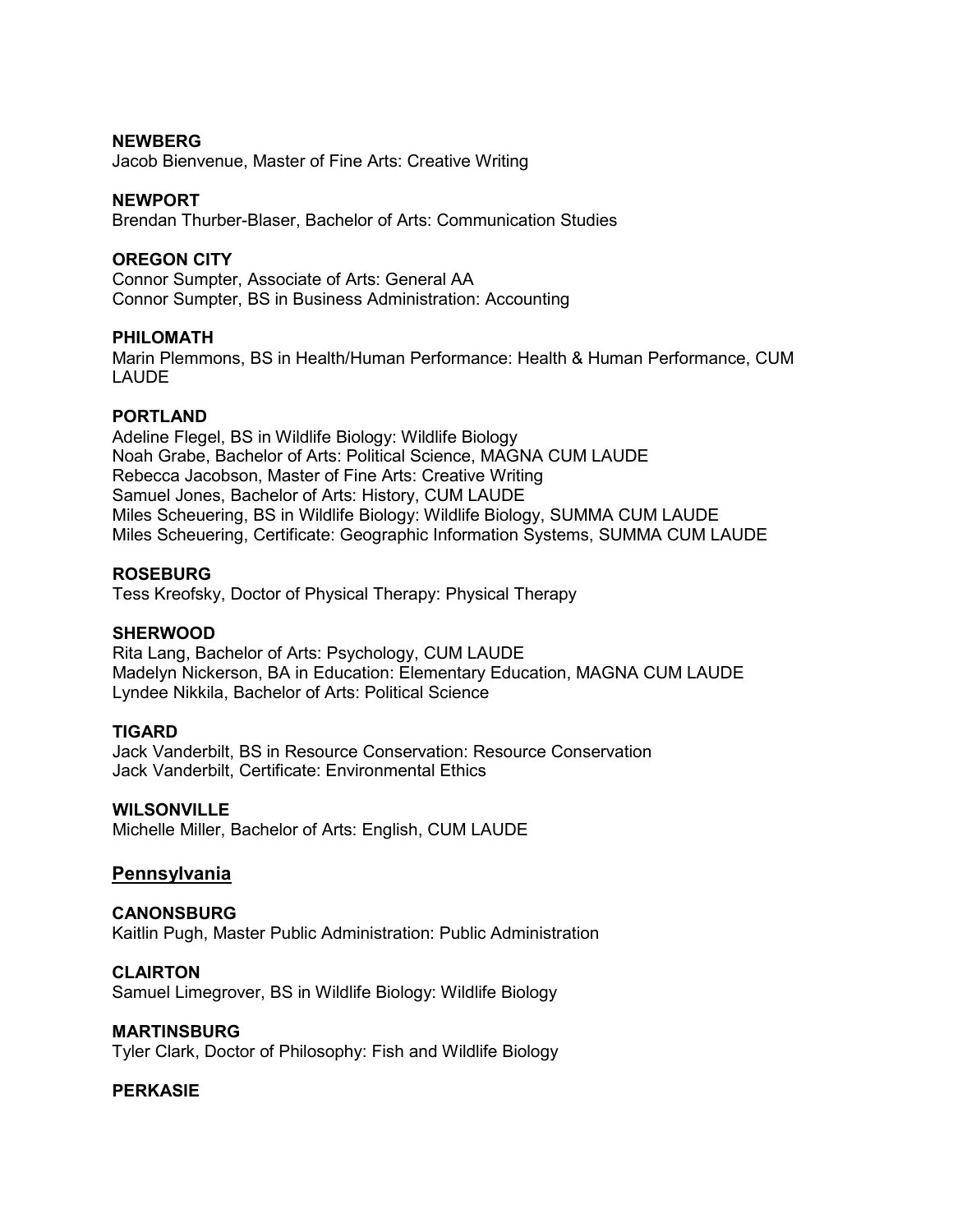Samantha Getty, BS in Wildlife Biology: Wildlife Biology

**PITTSBURGH** Gwendolyn Satterfield, Master Public Administration: Public Administration

**ROSE VALLEY** Cameron Yarborough, Associate of Applied Science: Welding Technology

**WEST GROVE**

Arpita Patel, Doctor of Physical Therapy: Physical Therapy

# **South Carolina**

**BISHOPVILLE** Carson Cook, Bachelor of Science: Geosciences

**BLUFFTON** Shane Lutz, Master of Fine Arts: Theatre

**CHARLESTON** Jane Best, Master of Fine Arts: Theatre

**DEWEES ISLAND** Grant Cooper, Bachelor of Arts: History

**TRAVELERS REST** Elisha Caterisano, Master of Fine Arts: Theatre

# **South Dakota**

**HERMOSA** Nicole Ballard, BS in Wildlife Biology: Wildlife Biology, MAGNA CUM LAUDE Nicole Ballard, Certificate: Global Leadership, MAGNA CUM LAUDE

MARTIN Anna Danielson, Bachelor of Arts: East Asian Studies

**SPEARFISH** Brian Stampe, Master of Science: Geosciences

# **Tennessee**

#### **FRANKLIN**

Christian Bazzano, Certificate: International Development Stds Rhodora Galang, Doctor of Physical Therapy: Physical Therapy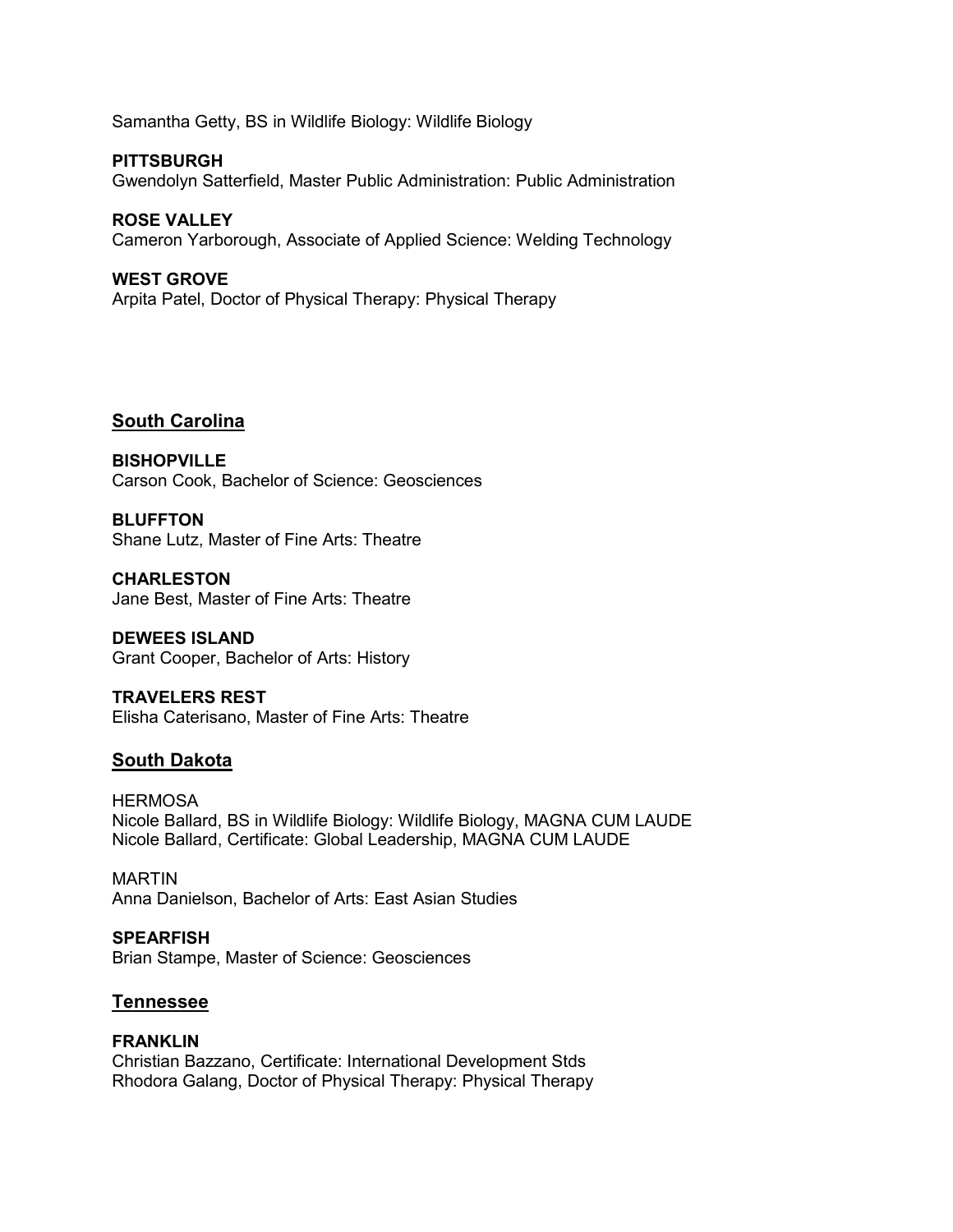## **GRANDVIEW**

Levi Terry, Bachelor of Science: Computer Science, CUM LAUDE

## **MARYVILLE**

Brendan Howell, BS in Wildlife Biology: Wildlife Biology

#### **MURFREESBORO**

William Norwood, Doctor of Philosophy: History

#### **NASHVILLE**

Margie Knapp, Bachelor of Science: Geography, SUMMA CUM LAUDE Margie Knapp, Certificate: Geographic Information Systems, SUMMA CUM LAUDE

#### **SODDY DAISY**

Emily Cahoon, Certificate: Geographic Information Systems, SUMMA CUM LAUDE Emily Cahoon, Master of Arts: Anthropology

# **Texas**

**ALLEN** Vincent Wee, Doctor of Physical Therapy: Physical Therapy

#### **CAT SPRING**

Brianna Crenshaw, Master of Science: Geosciences

#### **COLLEYVILLE**

Robin Chernoff, Master of Arts: Counselor Education

#### **CONROE**

Anshula Razdan, Certificate: Rehabilitation Administration Anshula Razdan, Doctor of Physical Therapy: Physical Therapy Kory Talcott, Master of Science: Geosciences

#### **CORSICANA**

Christopher Macasio, Doctor of Physical Therapy: Physical Therapy

#### **DANBURY**

Alexis Campestre, Master of Science: Business Analytics

#### **EASTLAND**

Eva Felio, Doctor of Physical Therapy: Physical Therapy

#### **EL PASO**

Nicole Garcia, Doctor of Physical Therapy: Physical Therapy Nicole Gomez, Master of Fine Arts: Creative Writing

#### **FARMERS BRANCH**

Gi Min, Doctor of Physical Therapy: Physical Therapy

#### **GRANBURY**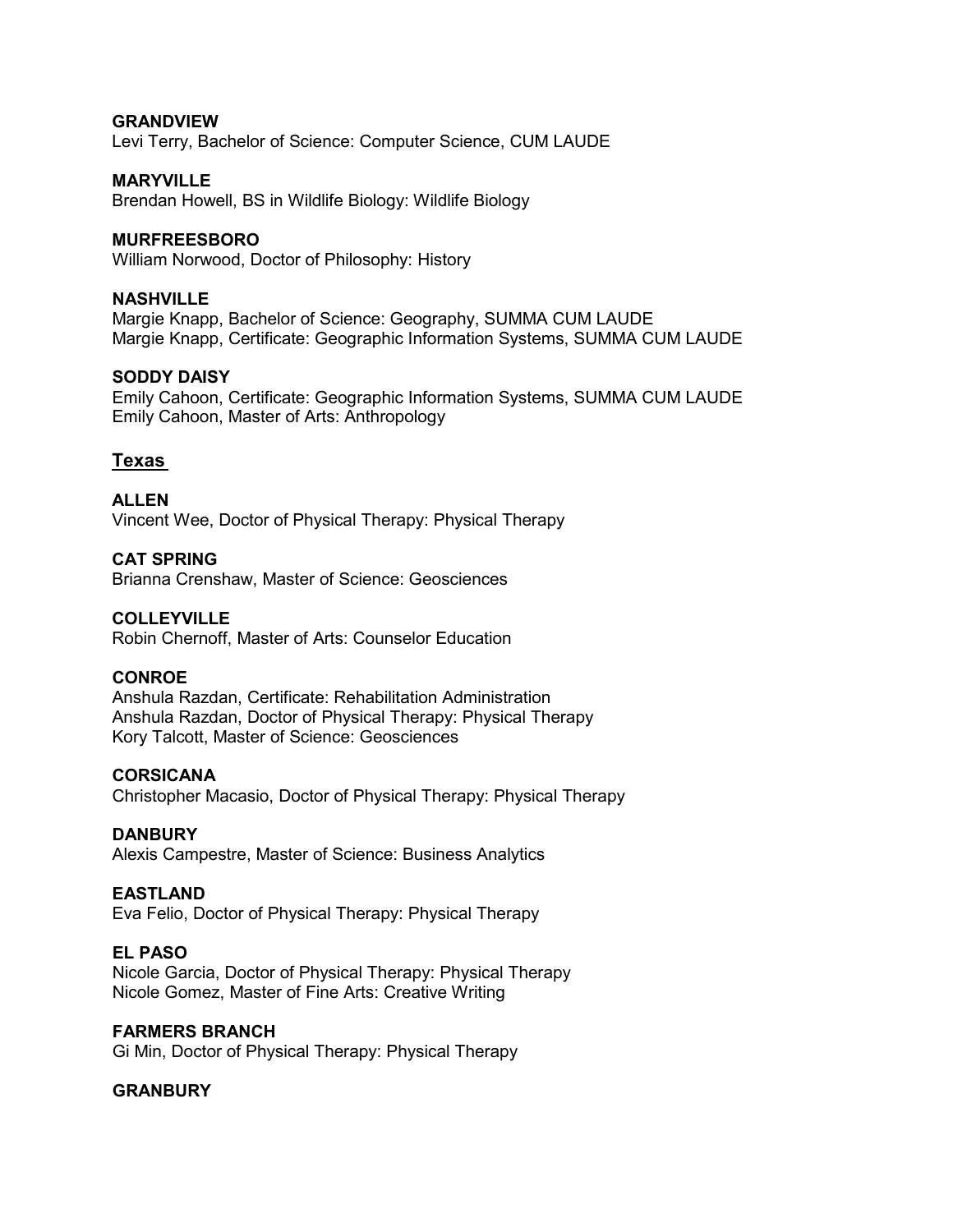Apsara Rodriguez, Master of Science: Business Analytics

# **HIGHLAND VILLAGE**

Brian Singleton, Bachelor of Arts: Communication Studies

## HOUSTON

Alexander Fair, Associate of Applied Science: Sustainable Construction Tech Alexander Fair, Certificate of Applied Science: Carpentry

## **KELLER**

Rebekah Engelland, Master of Arts: Anthropology

## **KINGWOOD**

Elizabeth Latorre, Doctor of Physical Therapy: Physical Therapy

# **LAREDO**

Diether Paul Quintana, Doctor of Physical Therapy: Physical Therapy

## **LEWISVILLE**

Omar Hicks, Master of Arts: Anthropology

## **MANSFIELD**

Aileen Desquitado, Doctor of Physical Therapy: Physical Therapy

## **MCALLEN**

Franchesca Rica Sambile, Doctor of Physical Therapy: Physical Therapy

#### **MCKINN**

Jan Chloe Limtengco, Doctor of Physical Therapy: Physical Therapy Juan Victor Limtengco, Doctor of Physical Therapy: Physical Therapy

#### **MISSOURI CITY**

Priti Balodi, Certificate: Rehabilitation Administration Priti Balodi, Doctor of Physical Therapy: Physical Therapy

#### **PLANO**

Ernest Tanquieng, Doctor of Physical Therapy: Physical Therapy

#### **SAN ANTONIO**

Riley Jones, Bachelor of Arts: Theatre Spencer Whitaker, Bachelor of Fine Arts: Media Arts, SUMMA CUM LAUDE

#### **SUGAR LAND**

Darshika Parekh, Certificate: Rehabilitation Administration Darshika Parekh, Doctor of Physical Therapy: Physical Therapy

## **THE COLONY**

Neiman Snetzer, Bachelor of Arts: Commun Sci & Disorders, CUM LAUDE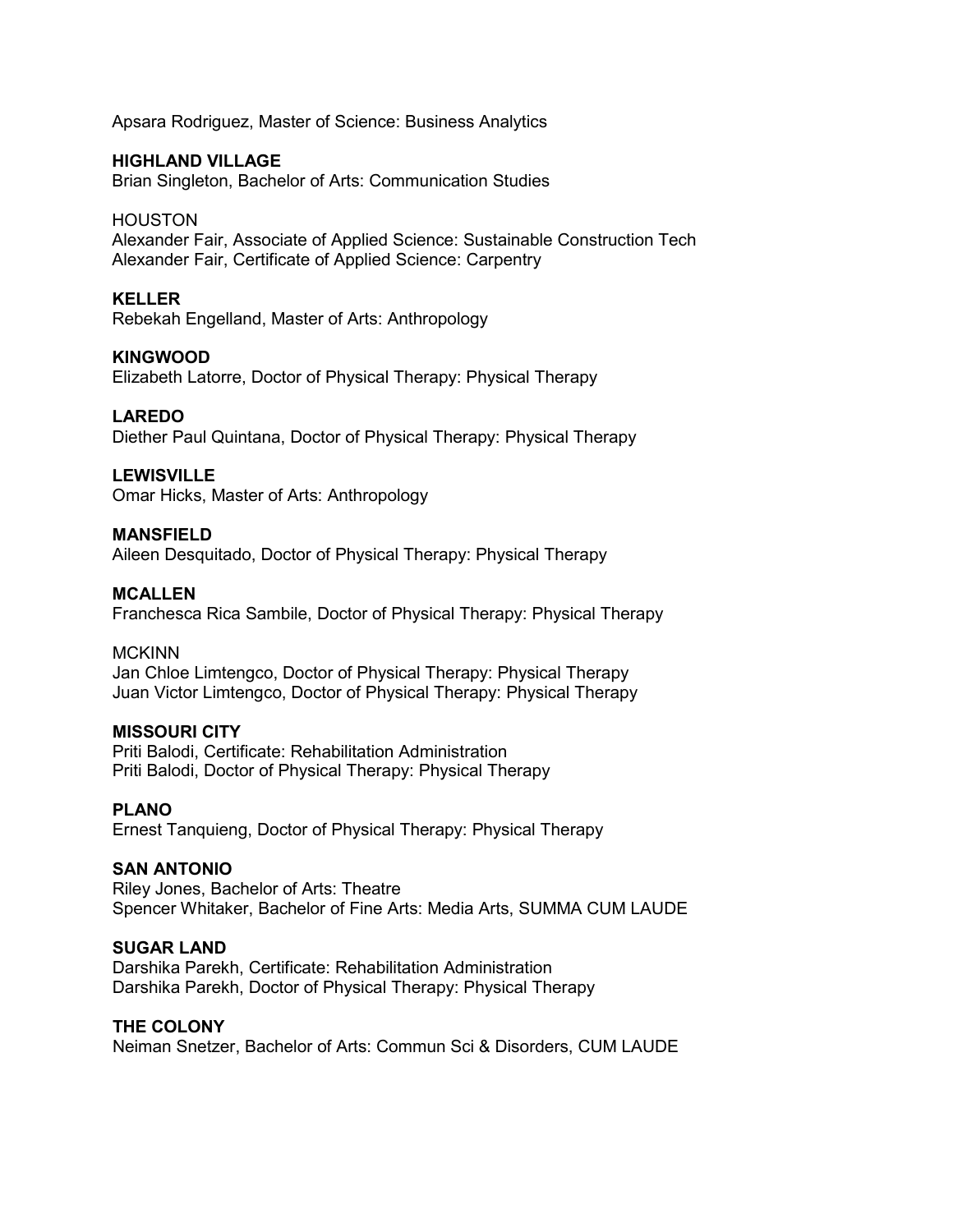# **Utah**

# **BRIGHAM CITY**

Hanna Kosbab, BS in Business Administration: Marketing, SUMMA CUM LAUDE Hanna Kosbab, Certificate: Entertainment Management, SUMMA CUM LAUDE

# **LOGAN**

Emily Davis, Associate of Arts: General AA, CUM LAUDE

# **MOAB**

Lev Darkhovsky, Doctor of Physical Therapy: Physical Therapy

# **PARK CITY**

Madison Carr, BS in Health/Human Performance: Health & Human Performance, CUM LAUDE

## **SALT LAKE CITY**

Sara Diggins, BA in Journalism: Journalism, MAGNA CUM LAUDE Jay Dutcher, Juris Doctor: Law Nathan Greeneisen, Bachelor of Fine Arts: Theatre, CUM LAUDE Elaine Nichols, Juris Doctor: Law

#### **SOUTH JORDAN**

Amanda Fox, Master of Science: Speech Language Pathology

## **WEST JORDAN**

Hailee Eckman, Master of Science: Health & Human Performance

# **Vermont**

SAINT AI BANS Samuel Boudreau, Master of Fine Arts: Creative Writing

# **Virginia**

**ANNANDALE** Jakob Palmer, BS in Wildlife Biology: Wildlife Biology, MAGNA CUM LAUDE

#### **BLUEMONT**

Marias Blundell, Bachelor of Arts: History

# **CENTREVILLE**

Christine Thompson, Doctor of Physical Therapy: Physical Therapy

#### **CHARLOTTESVILLE**

Sarah Eiden, Master of Science: Resource Conservation

#### **FAIRFAX**

Grayson O'Reilly, Master of Arts: Philosophy

#### **FREDERICKSBURG**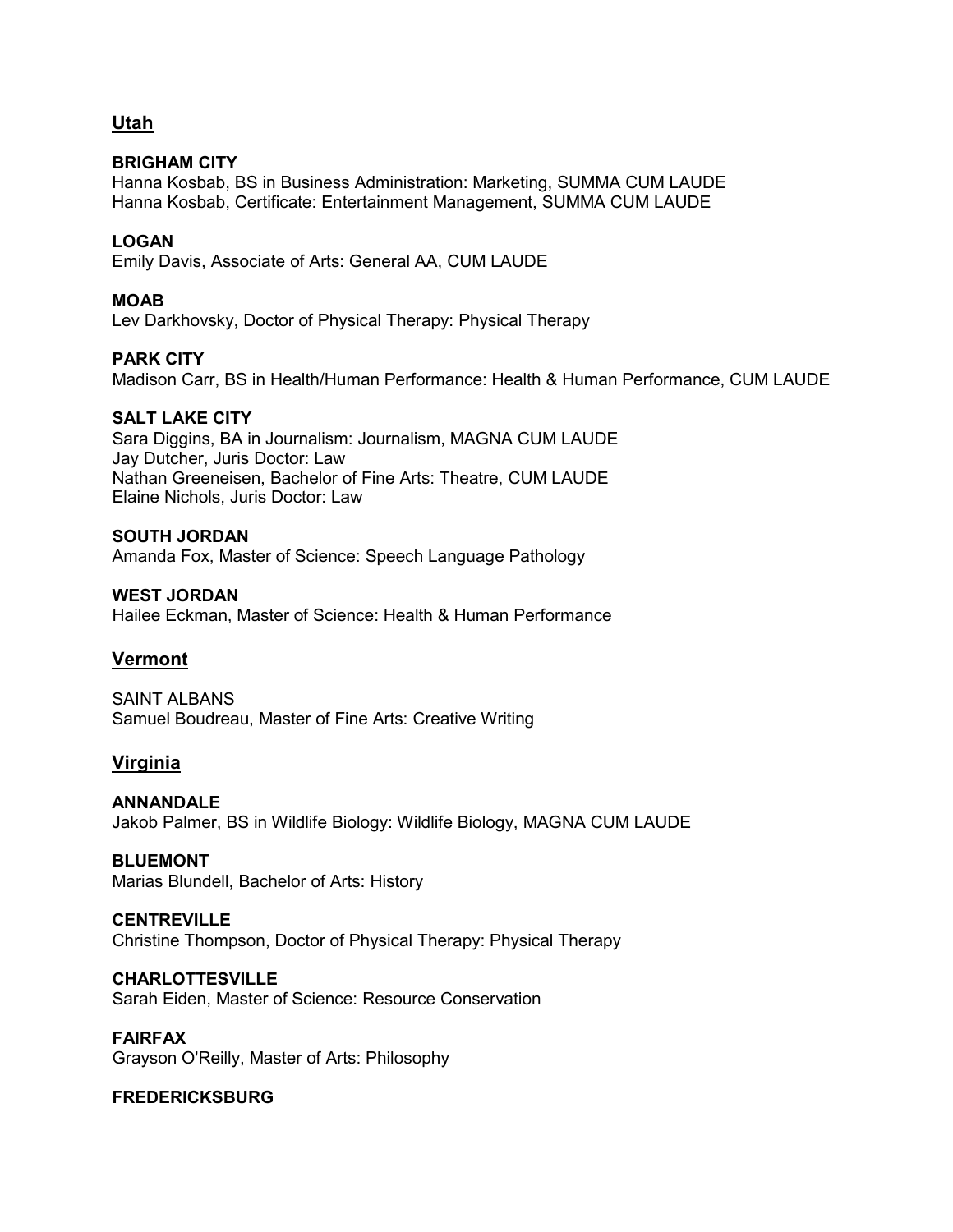Pallavi Chopade, Certificate: Rehabilitation Administration Pallavi Chopade, Doctor of Physical Therapy: Physical Therapy

#### **MANASSAS**

Kyron Tuck, BS in Resource Conservation: Resource Conservation

#### **MIDLOTHIAN**

Devin Marconi, Bachelor of Arts: Central & Southwest Asian Stds, CUM LAUDE Devin Marconi, Bachelor of Arts: Political Science, CUM LAUDE

# **STAUNTON**

Joel Black, Certificate: Rehabilitation Administration Joel Black, Doctor of Physical Therapy: Physical Therapy

#### **STRASBURG**

Joseph Dehnert, Master of Science: Geography

#### **Washington**

#### **ANACORTES**

Daniel Mchugh, BS in Wildlife Biology: Wildlife Biology

#### **ARLINGTON**

Jaime Breisch, BS in Recreation Management: Parks, Tourism &Rec Management, MAGNA CUM LAUDE Jaime Breisch, Certificate: Global Leadership, MAGNA CUM LAUDE Jaime Breisch, Certificate: Northern Rockies Outdoor Lead, MAGNA CUM LAUDE Ciara Taylor, Doctor of Physical Therapy: Physical Therapy Ciara Taylor, Master Business Administration: Business Administration Collin Taylor, Juris Doctor: Law

#### **AUBURN**

Gavin Robertson Jr., Bachelor of Arts: Psychology

## **BATTLE GROUND**

Paige Rakoz, BA in Education: Elementary Education, CUM LAUDE

#### **BELLINGHAM**

Sarah Ballou, Doctor of Pharmacy: Pharmacy, CUM LAUDE Julien Fitzstrawn, Bachelor of Arts: Environmental Studies, CUM LAUDE Lili Pongracz-Bartha, Bachelor of Science: Biology, CUM LAUDE Lili Pongracz-Bartha, Bachelor of Science: Enviro Sci and Sustainability, CUM LAUDE Lili Pongracz-Bartha, Certificate: Global Leadership, CUM LAUDE Lili Pongracz-Bartha, Certificate: Northern Rockies Outdoor Lead, CUM LAUDE Spencer Zerba, BS in Recreation Management: Parks, Tourism &Rec Management

#### **BLAINE**

Christopher Cagle, Bachelor of Arts: Geography

#### **BONNEY LAKE**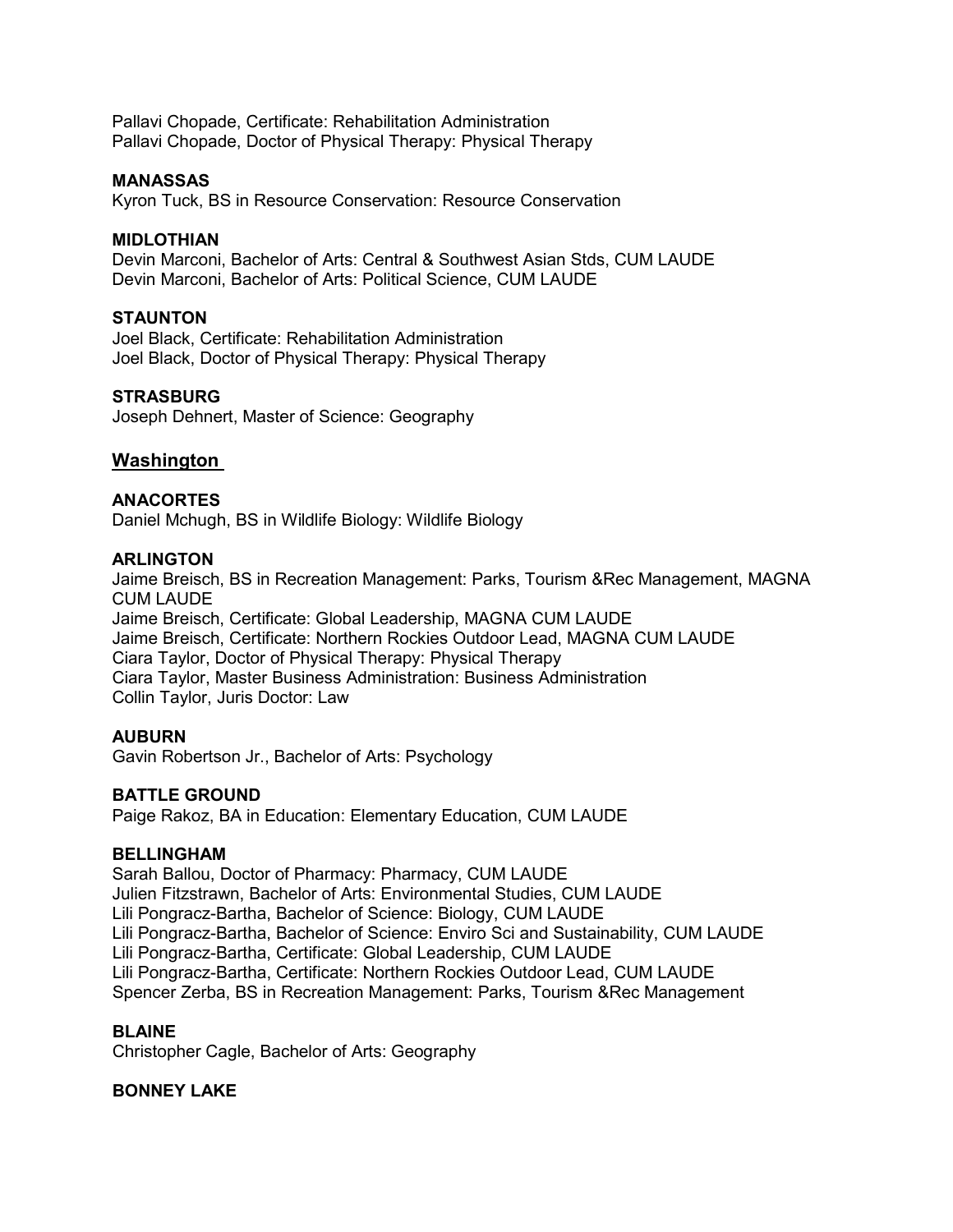Ashlynn Tyler, BS in Health/Human Performance: Health & Human Performance, MAGNA CUM LAUDE

# **BOTHELL**

Allison Cutuli, Master of Arts: Sociology Claire Shinner, BA in Journalism: Journalism

#### **BRUSH PRAIRIE**

Mallory Hylton, BS in Integrative Physiology: Integrative Physiology, MAGNA CUM LAUDE

#### **BURLINGTON**

Jacob Kamps, Doctor of Physical Therapy: Physical Therapy

#### **CAMAS**

Melody Hollar, BS in Ecological Restoration: Ecosystem Science & Restorat, MAGNA CUM LAUDE

## **CASHMERE**

Eleanore McManus, Bachelor of Science: Enviro Sci and Sustainability, MAGNA CUM LAUDE

#### **CHEHALIS**

Kyndra Haller, Bachelor of Science: Neuroscience

#### **CHELAN**

Travis Anklam, Certificate: Nat Resource Conflict Resolut Travis Anklam, Master of Science: Environmental Studies

#### **CHEWELAH**

Jacob Bryant, Doctor of Pharmacy: Pharmacy, SUMMA CUM LAUDE

#### **COLBERT**

Ryley Siclair, Bachelor of Arts: English, CUM LAUDE

#### **COLTON**

Ali Schultheis, Master of Arts: Environmental Studies

#### **COLVILLE**

Tyler Hansen, Master of Athletic Training: Athletic Training Devin Hunt, BS in Microbiology: Microbiology, SUMMA CUM LAUDE Devin Hunt, Bachelor of Science: Biology, SUMMA CUM LAUDE Matthew Sydor, Doctor of Philosophy: Biomedical Sciences

#### **DAVENPORT**

Dillon Hollis, Associate of Applied Science: Diesel Technology Collin Woodland, BS in Resource Conservation: Resource Conservation

#### **DEER PARK**

Renee Maynard, BS in Wildlife Biology: Wildlife Biology Mary-Ellen Reyna, Master of Science: Forestry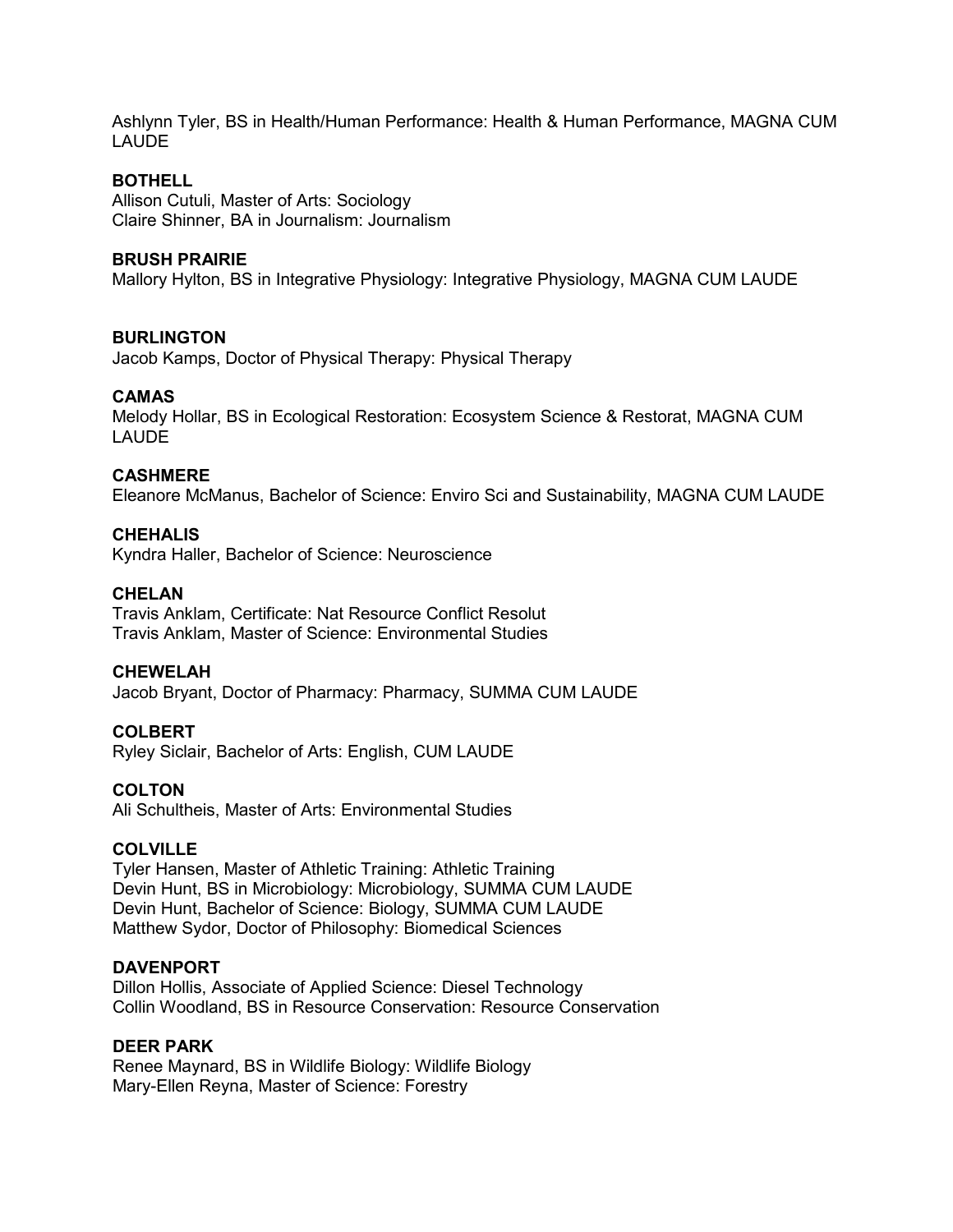# **EAST WENATCHEE**

Sami Sykes, Bachelor of Arts: Sociology Sami Sykes, Certificate: Forensic Studies Sami Sykes, Certificate: Global Leadership

## **EDGEWOOD**

Bailee Doman, BS in Recreation Management: Parks, Tourism &Rec Management

## **EDMONDS**

Alison Monroe, BS in Business Administration: Accounting, CUM LAUDE

Alison Monroe, Bachelor of Arts: Economics, CUM LAUDE Caleb Smith, BS in Wildlife Biology: Wildlife Biology, SUMMA CUM LAUDE Caleb Smith, Bachelor of Arts: Anthropology, SUMMA CUM LAUDE

## **ENUMCLAW**

Mariah Bone, Bachelor of Science: Biology

#### **EPHRATA**

Julie Kessel, Master of Education: Curriculum & Instruction

#### **FEDERAL WAY**

Trisha Suerte, Doctor of Physical Therapy: Physical Therapy Alyssa Woods, Specialist School Psychology: School Psychology

#### **FERNDALE**

Anthony Lapsansky, Doctor of Philosophy: Organismal Biology & Ecology

# **FORKS**

Wesley Yarnall, Bachelor of Arts: Theatre

#### **GIG HARBOR**

Maya Dahlgren, BS in Pharmacy: Pharmaceutical Sciences, MAGNA CUM LAUDE Haley VonGoedert, BA in Education: Elementary Education, SUMMA CUM LAUDE

#### **ISSAQUAH**

Samuel Milyko, Bachelor of Arts: Anthropology Jordan Stuber, Bachelor of Arts: Dance, CUM LAUDE Jordan Stuber, Certificate: Entertainment Management, CUM LAUDE Caroline Thornberry, Bachelor of Science: Biology, MAGNA CUM LAUDE

#### **KENNEWICK**

Gavin Crow, Bachelor of Arts: Sociology Gavin Crow, Certificate: Forensic Studies Shelby Danna, Juris Doctor: Law Shelby Danna, Master Public Administration: Public Administration Stevonie Freund, BS in Business Administration: Management Information Systems

#### **KENT**

Julia Bezio, Certificate: Women's, Gender & Sexuality St Liam Hauck, BS in Business Administration: Marketing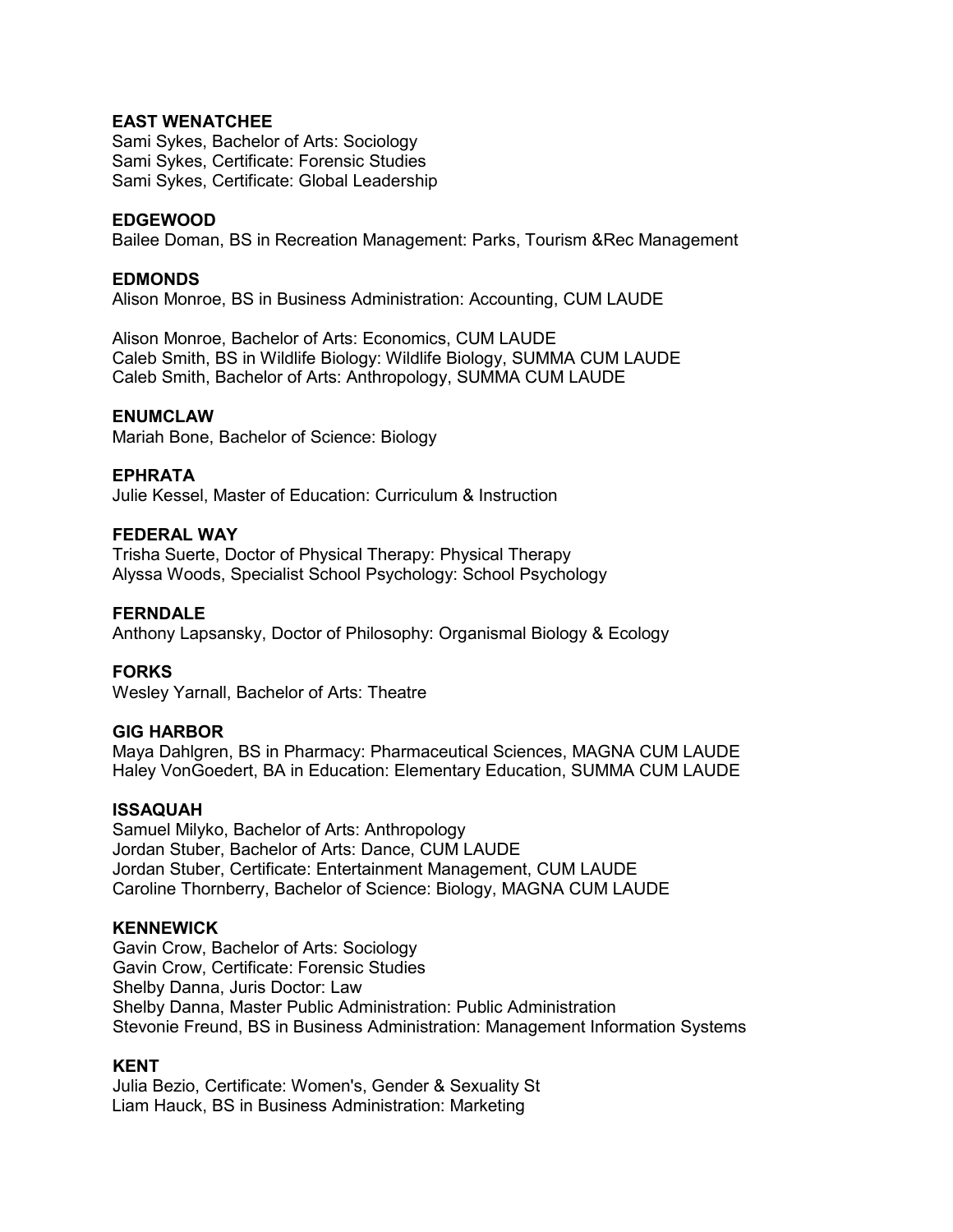Liam Hauck, Certificate: Global Leadership Nicholas Shepard, Bachelor of Arts: Political Science, MAGNA CUM LAUDE

#### **KINGSTON**

Lukas Bohlander, BS in Business Administration: Marketing

## **KIRKLAND**

Madison Miller, Bachelor of Science: Chemistry Farris Rae, Doctor of Physical Therapy: Physical Therapy

#### **LAKE TAPPS**

Christian Arp, Doctor of Pharmacy: Pharmacy

#### **LYNDEN**

Amanda Cunningham, Bachelor of Arts: Political Science, SUMMA CUM LAUDE Amanda Cunningham, Certificate: Forensic Studies, SUMMA CUM LAUDE Amanda Cunningham, Certificate: Global Leadership, SUMMA CUM LAUDE Dusty Duncan, Doctor of Physical Therapy: Physical Therapy

#### **LYNNWOOD**

Hazel Cramer, BA in Journalism: Journalism, CUM LAUDE Kayla Schmidt, Master of Athletic Training: Athletic Training

**MEDINA** Catherine Buck, BS in Business Administration: Marketing

#### **MERCER ISLAND**

Sean Meehan, Bachelor of Arts: Theatre

**MICA**

Jenna Russell, Bachelor of Science: Biology, MAGNA CUM LAUDE

#### **MILL CREEK**

Maral Moatazedian, Doctor of Pharmacy: Pharmacy

#### **MONROE**

Hailey Burch, Bachelor of Arts: English, MAGNA CUM LAUDE

#### **NEWMAN LAKE**

Kelsi Grinde, BS in Pharmacy: Pharmaceutical Sciences, CUM LAUDE Lexis Lyle, BS in Resource Conservation: Resource Conservation

#### **OLYMPIA**

Katherine Browne, Bachelor of Arts: Psychology Madeline Colson, Master of Social Work: Social Work Sydney Lang, Bachelor of Arts: Communication Studies, CUM LAUDE Sydney Lang, Certificate: Global Leadership, CUM LAUDE Claire Ramsey, Bachelor of Fine Arts: Theatre, CUM LAUDE Michael Tuason, Doctor of Physical Therapy: Physical Therapy

#### **PORT ANGELES**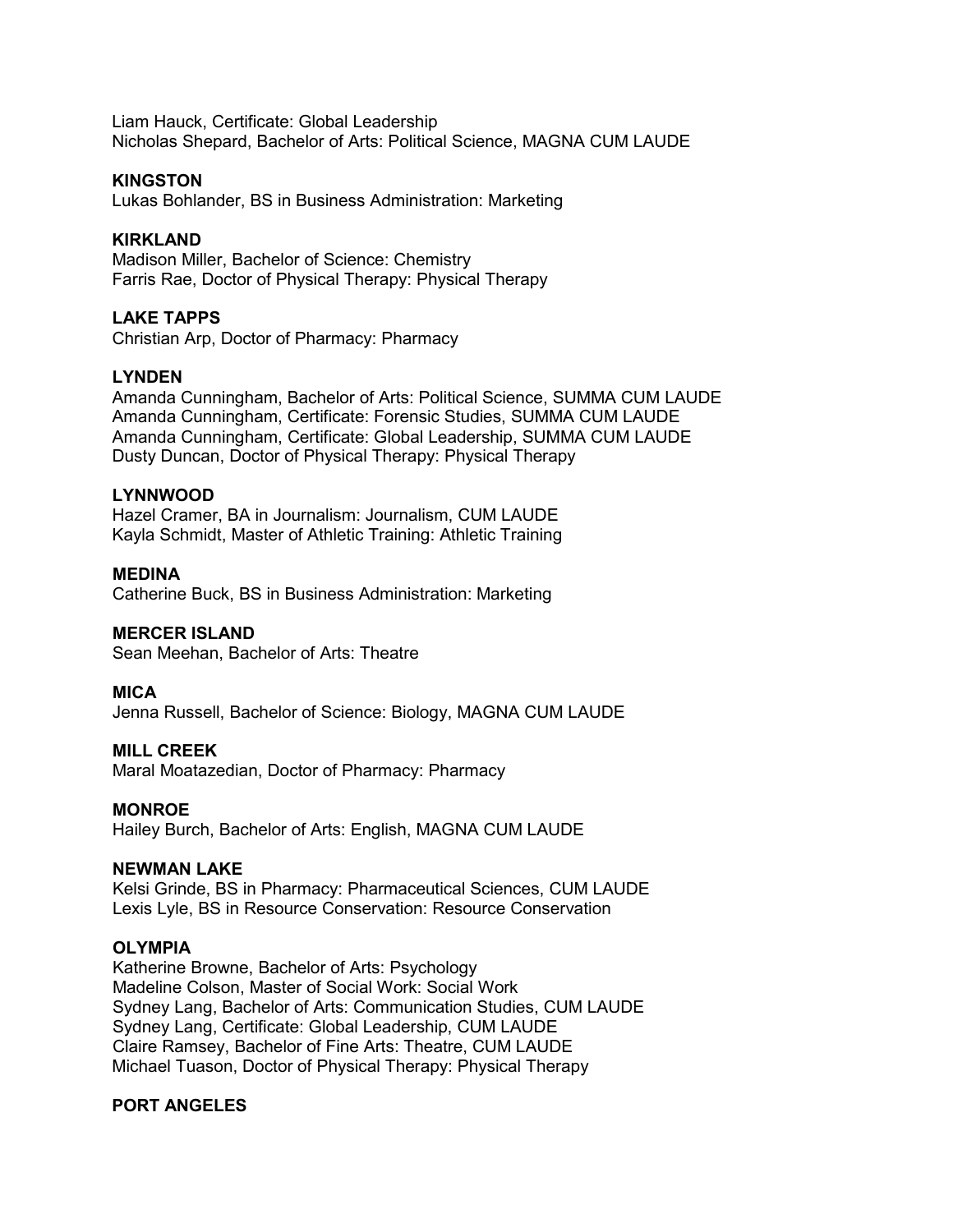Aubrey Enderle, Master of Science: Speech Language Pathology Audrey Little, BS in Microbiology: Microbiology, CUM LAUDE Audrey Little, Bachelor of Science: Medical Laboratory Science, CUM LAUDE Cameron Raber, Master of Arts: Mathematics

# **PORT ORCHARD**

Calli Cucciardi, BS in Business Administration: Marketing Calli Cucciardi, Certificate: Entertainment Management

# **POULSBO**

Sara Bigelow, BS in Health/Human Performance: Health & Human Performance, SUMMA CUM LAUDE

# **PUYALLUP**

Brooke Johnston, BS in Business Administration: Management & Entrepreneurship, CUM LAUDE

## **REDMOND**

McCall Burns, Bachelor of Arts: Sociology, MAGNA CUM LAUDE McCall Burns, Certificate: Environmental Ethics, MAGNA CUM LAUDE Sucheta Karoor, Certificate: Rehabilitation Administration Sucheta Karoor, Doctor of Physical Therapy: Physical Therapy

## **RENTON**

Nicholas Betz, BS in Forestry: Forestry Andrilu Canubas, Doctor of Physical Therapy: Physical Therapy Isabella Francavilla, Bachelor of Arts: Psychology, CUM LAUDE Isabella Francavilla, Certificate: Forensic Studies, CUM LAUDE Adam Plon, BS in Business Administration: Management & Entrepreneurship Adam Plon, Certificate: Entertainment Management

#### **SAMMAMISH**

Josef Helton, BS in Health/Human Performance: Health & Human Performance, CUM LAUDE

#### **SEABECK**

Noelle Annonen, BA in Journalism: Journalism, MAGNA CUM LAUDE Noelle Annonen, Certificate: Global Leadership, MAGNA CUM LAUDE Hannah Welzbacker, Master of Arts: Enviro Sci Nat Res Journalism

# **SEATTLE**

Rachel Brosten, Certificate: Global Leadership, CUM LAUDE Kaitlyn Christopher, Bachelor of Arts: English Liza Donier, BS in Business Administration: Marketing, MAGNA CUM LAUDE Liza Donier, Certificate: Digital Marketing, MAGNA CUM LAUDE Liza Donier, Certificate: Global Leadership, MAGNA CUM LAUDE Anna Favour, Bachelor of Arts: Environmental Studies, MAGNA CUM LAUDE Colton Kyro, Master of Science: Systems Ecology Nikolas Linden, Associate of Arts: General AA, CUM LAUDE Talia Randle, Bachelor of Arts: Dance, MAGNA CUM LAUDE Talia Randle, Certificate: Global Leadership, MAGNA CUM LAUDE Alicia Randolph, Doctor of Physical Therapy: Physical Therapy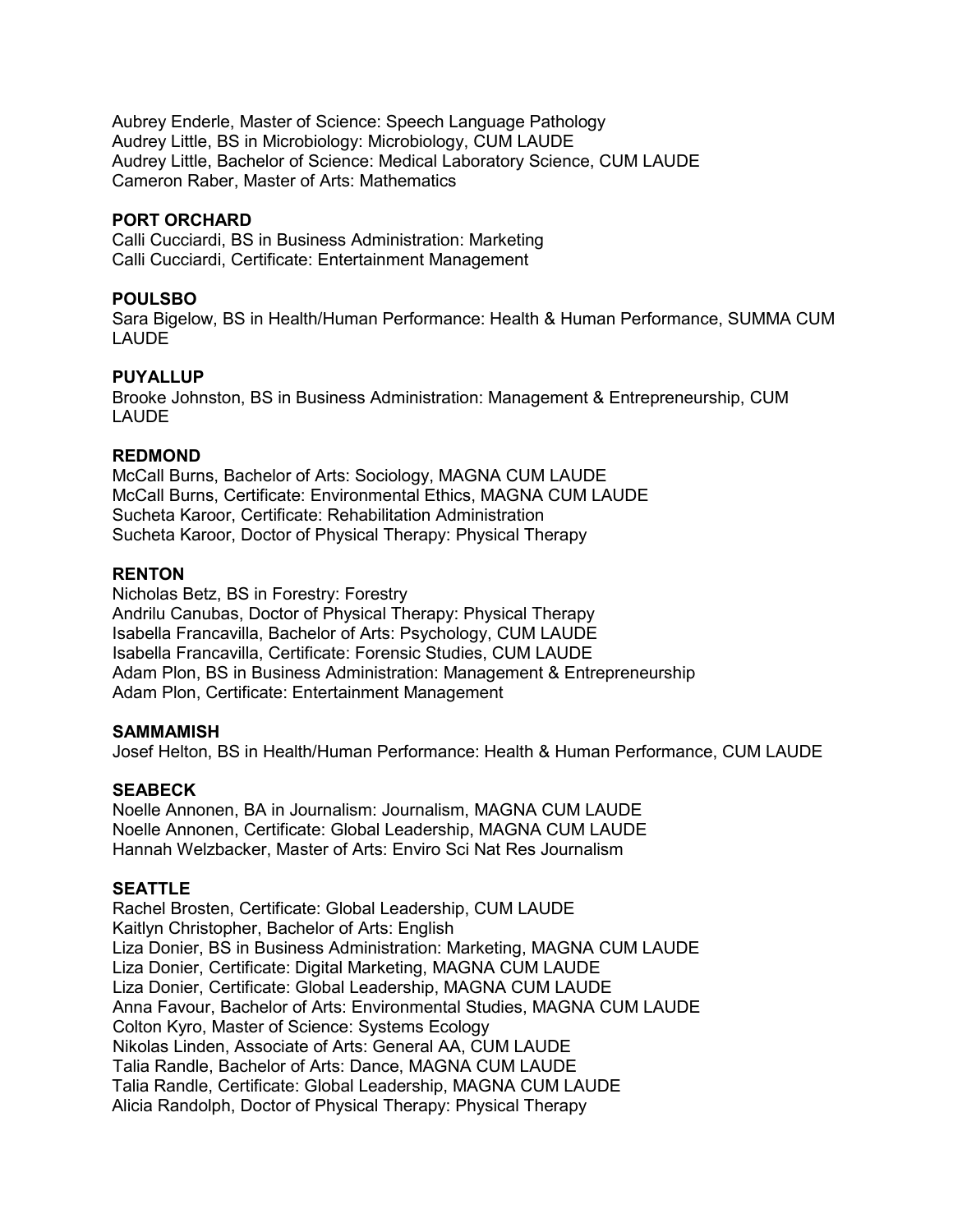Zoe Tyson, Bachelor of Science: Geography, MAGNA CUM LAUDE Drew Walton, Bachelor of Arts: Communication Studies

## **SEAVIEW**

Kaitlin Perkins, Certificate: Water-Energy-Food Nexus Kaitlin Perkins, Master of Science: Systems Ecology

#### **SHORELINE**

Grace Stephens, Bachelor of Science: Biology

#### **SNOHOMISH**

Ashley Machado, Bachelor of Arts: Political Science, SUMMA CUM LAUDE

## **SPANAWAY**

Sergei Pikalov, Doctor of Pharmacy: Pharmacy

## **SPOKANE**

Camden Anderson, Associate of Science: General AS Isabella Bradley, BS in Business Administration: Management Information Systems, CUM LAUDE Isabella Bradley, Certificate: Digital Marketing, CUM LAUDE Abby Clemons, Master of Science: Speech Language Pathology Clare Cozza, Doctor of Physical Therapy: Physical Therapy Kaulin Freudenthal, BS in Business Administration: Marketing, CUM LAUDE Chantelle Gamboa, Bachelor of Arts in History Grace Kriegh, Bachelor of Arts: Social Work, CUM LAUDE Madeleine Padon, Master of Education: Curriculum & Instruction Aimee Paxton, Master of Fine Arts: Theatre Brooke Pefley, Bachelor of Science: Neuroscience Aubrey Powell, Master of Science: Speech Language Pathology Madison Seipp, BA in Journalism: Journalism, CUM LAUDE Rakel Tangvald, Bachelor of Arts: Dance, MAGNA CUM LAUDE Rylee Walter, Master of Arts: Communication Studies Shailee Woodard, Doctor of Philosophy: Psychology

#### **SPOKANE VALLEY**

Emma Hill, Bachelor of Arts: Sociology Jasper Knutson, Bachelor of Arts: Mathematics Taylor Miranda, Bachelor of Science: Geosciences Justin Neely, BS in Business Administration: Marketing Trevor Van Driel, Certificate of Applied Science: Carpentry

#### **SUMNER**

Brinley Vaughan, Bachelor of Arts: Political Science

#### TACOMA

Tanner Humphries, Certificate: Geographic Information Systems, SUMMA CUM LAUDE Andrew Oman, Bachelor of Science: Biology, CUM LAUDE Brian Pinon, Bachelor of Arts: Art, MAGNA CUM LAUDE

# **VANCOUVER**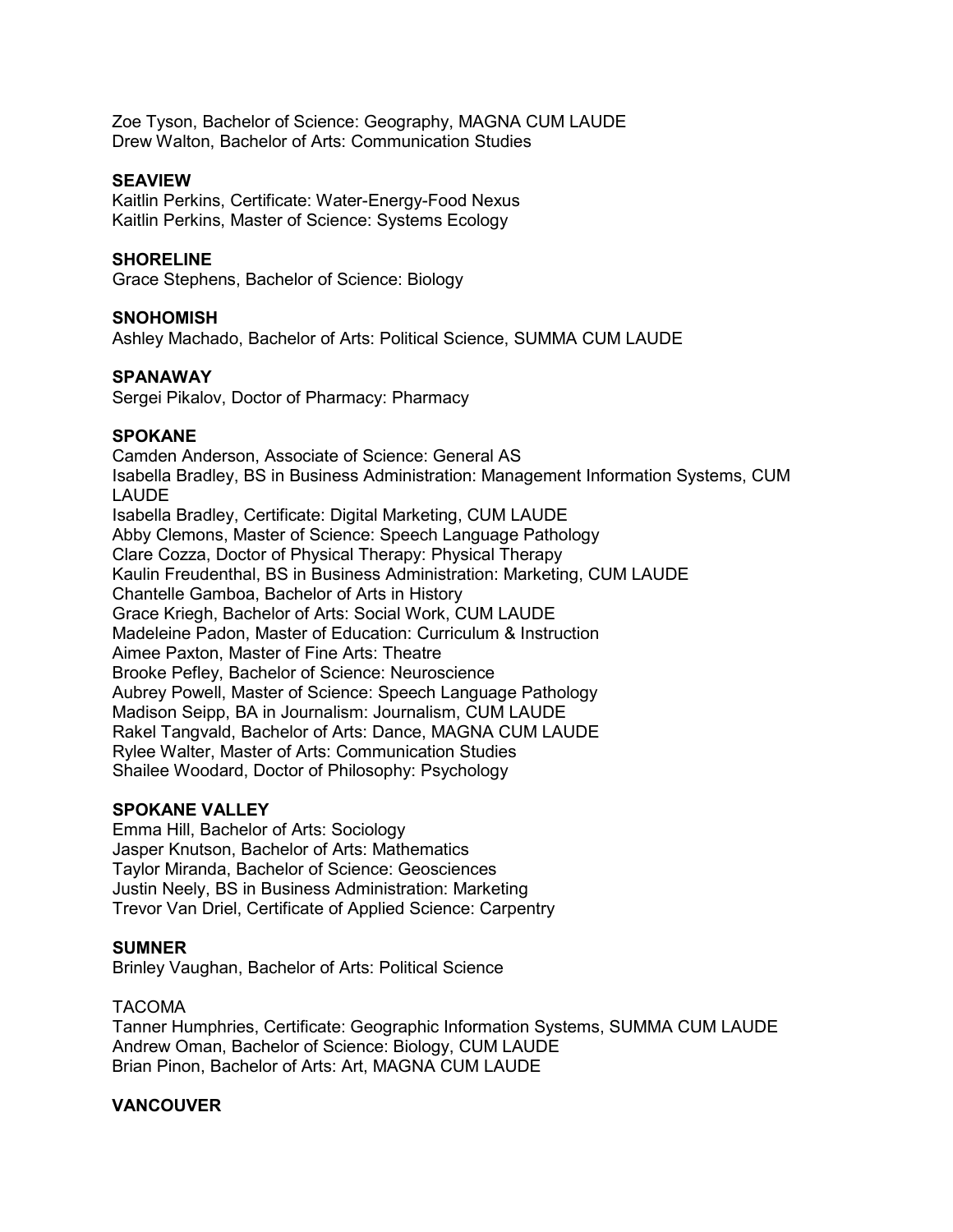William Owen, Bachelor of Science: Computer Science, CUM LAUDE Noah Steckley, Bachelor of Arts: Psychology, MAGNA CUM LAUDE

#### **VERADALE**

Simon Rooney, BS in Business Administration: Management Information Systems, SUMMA CUM LAUDE

#### **WENATCHEE**

Allison Barnwell, Juris Doctor: Law Jacob Prater, Master of Science: Systems Ecology

#### **WINTHROP**

Kavi Mitchell, BS in Resource Conservation: Resource Conservation

#### **WOODINVILLE**

Samuel Tillinghast, Bachelor of Arts: Environmental Studies

#### **WOODWAY**

Jeffrey Petschl, BS in Business Administration: Marketing

## **West Virginia**

**HUNTINGTON** Janice Gullas, Doctor of Physical Therapy: Physical Therapy

#### **Wisconsin**

**APPLETON** Emma Jones, Master of Science: Speech Language Pathology

#### **BURLINGTON**

Madeline Damon, BS in Wildlife Biology: Wildlife Biology, SUMMA CUM LAUDE Madeline Damon, Certificate: Global Leadership, SUMMA CUM LAUDE

#### **FOND DU LAC**

Estella Grace Viguilla, Doctor of Physical Therapy: Physical Therapy

#### **MADISON**

Holly Houston, BS in Integrative Physiology: Integrative Physiology, MAGNA CUM LAUDE

#### **MEQUON**

Marguerite Burghardt, BS in Business Administration: Management Information Systems, CUM LAUDE

#### **MILWAUKEE**

Zachary Meyer, BA in Journalism: Journalism

#### **WAUKESHA**

Josh Abrahamson, BS in Resource Conservation: Resource Conservation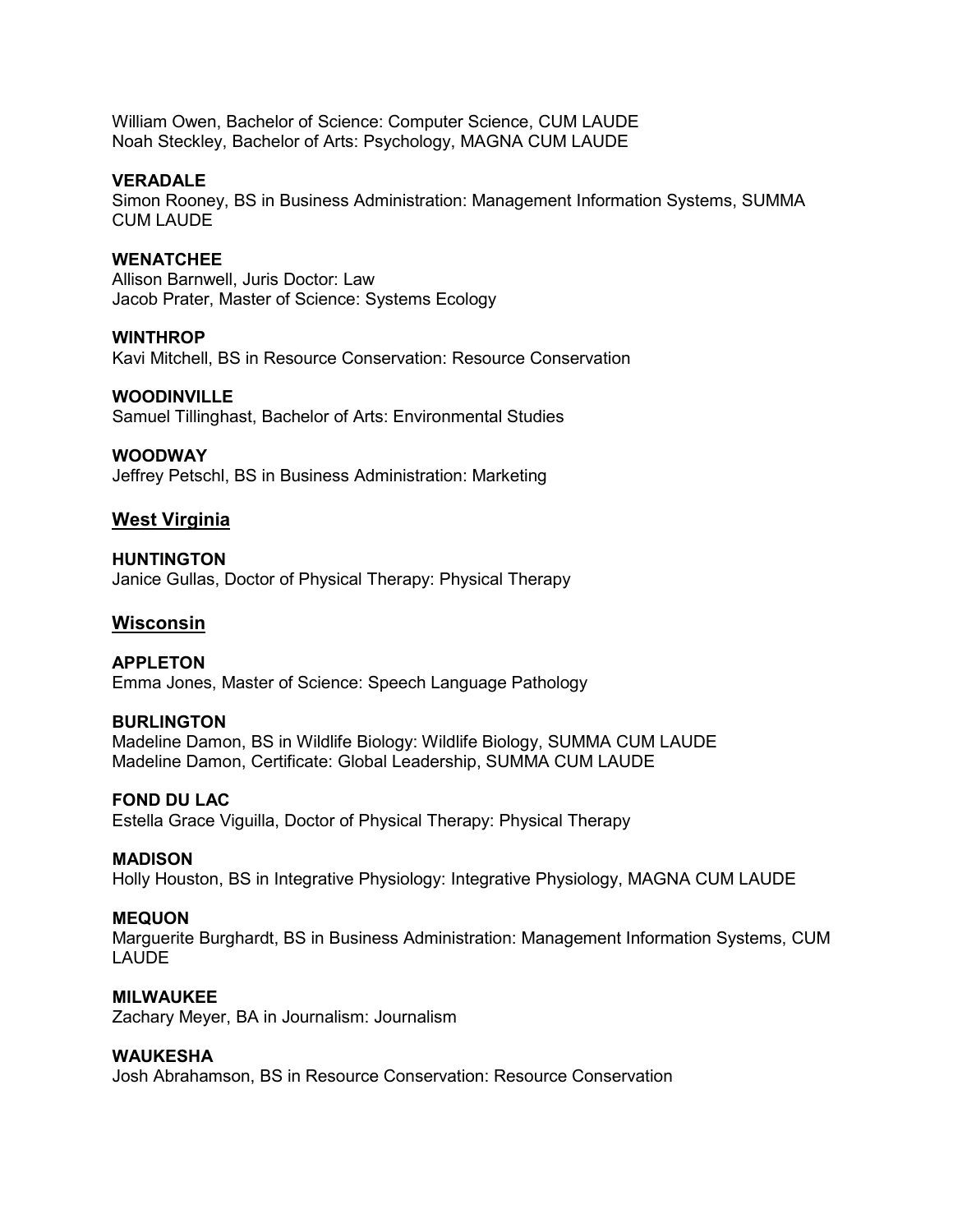# **Wyoming**

# **CODY**

Sara Hulbert, BS in Resource Conservation: Resource Conservation Harley Kincheloe, Master of Science: Speech Language Pathology

# **COWLEY**

Kallee Wilson, Doctor of Physical Therapy: Physical Therapy

## **GREEN RIVER**

Taylor Stoeger, Bachelor of Arts: Commun Sci & Disorders, SUMMA CUM LAUDE

## **JACKSON**

Jennifer Feltner, Doctor of Philosophy: Fish and Wildlife Biology Kylie Mohr, Master of Arts: Enviro Sci Nat Res Journalism

#### **KEMMERER**

Karli Jackson, Bachelor of Arts: English, CUM LAUDE

# **LANDER**

Jordan Carr, Master of Social Work: Social Work

## **LARAMIE**

Rachel Schafer, Master of Arts: Sociology

#### **ROCK SPRINGS**

Nicole Cukale, Bachelor of Fine Arts: Theatre, SUMMA CUM LAUDE

#### **SHELL**

James McGough III, Bachelor of Science: Geography, MAGNA CUM LAUDE James McGough III, Certificate: Geographic Information Systems, MAGNA CUM LAUDE

#### **SHERIDAN**

Wyatt Mirich, Master of Science: Health & Human Performance

#### **TETON VILLAGE**

Kelsea Harris-Capuano, Master of Arts: Enviro Sci Nat Res Journalism Cassandra Lee, Master of Fine Arts: Creative Writing

## **WILSON**

George Dowson, Bachelor of Arts: Mathematics George Dowson, Certificate: Big Data Analytics

# **Australia**

#### **HOBART**

Lauren Mills, Bachelor of Arts: Psychology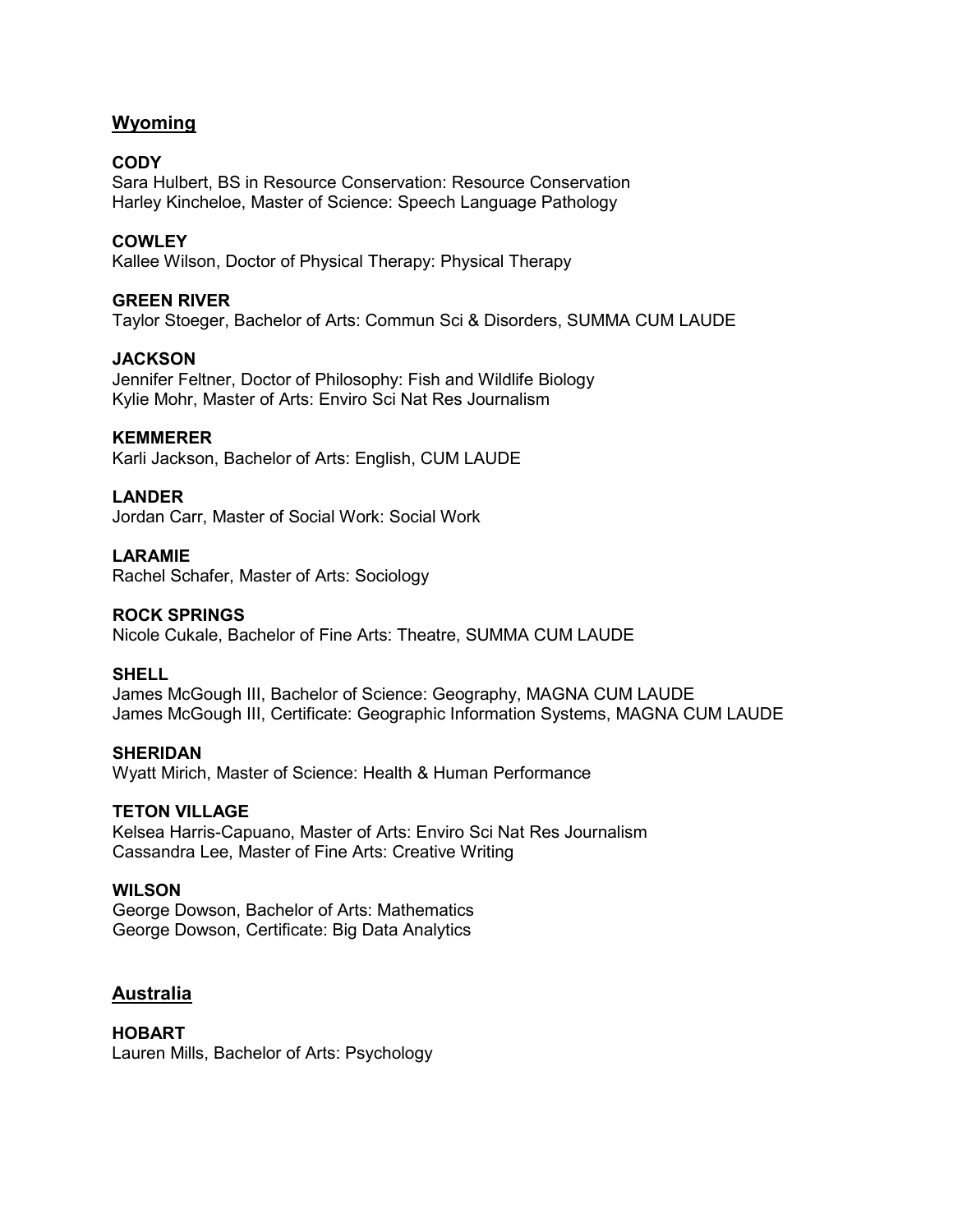# **Brazil**

**SÃO PAULO** Sonia Maria Kinker, Doctor of Philosophy: Forest & Conservation Sciences

# **Canada**

**CALGARY, ALBERTA** Jeremy Halili, Certificate: Rehabilitation Administration Jeremy Halili, Doctor of Physical Therapy: Physical Therapy

**PENTICTON, BRITISH COLUMBIA** Victoria Oniah, Doctor of Physical Therapy: Physical Therapy

# **TORONTO, ONTARIO** Roger Wentzell, Doctor of Physical Therapy: Physical Therapy

# **Chile**

**RANCAGUA** Enzo Martelli Moya, Master of Science: Forestry

# **China**

**BEIJING** Chonghui Ji, Master of Arts: Psychology

# **Germany**

**MUNICH** Nicolas Munoz, Bachelor of Science: Geography, CUM LAUDE Nicolas Munoz, Certificate: Geographic Information Systems, CUM LAUDE

# **Hong Kong**

# **HONG KONG**

Yin Lok Linus Chan, Doctor of Philosophy: Psychology

# **India**

# **BAIT AL FALAJ**

Benjamin Varghese, Doctor of Physical Therapy: Physical Therapy

# **DEHRADUN**

Rajiv Bhartari, Doctor of Philosophy: Forest & Conservation Sciences

# **PATNA**

Vikash Kumar, Master of Science: Biochemistry & Biophysics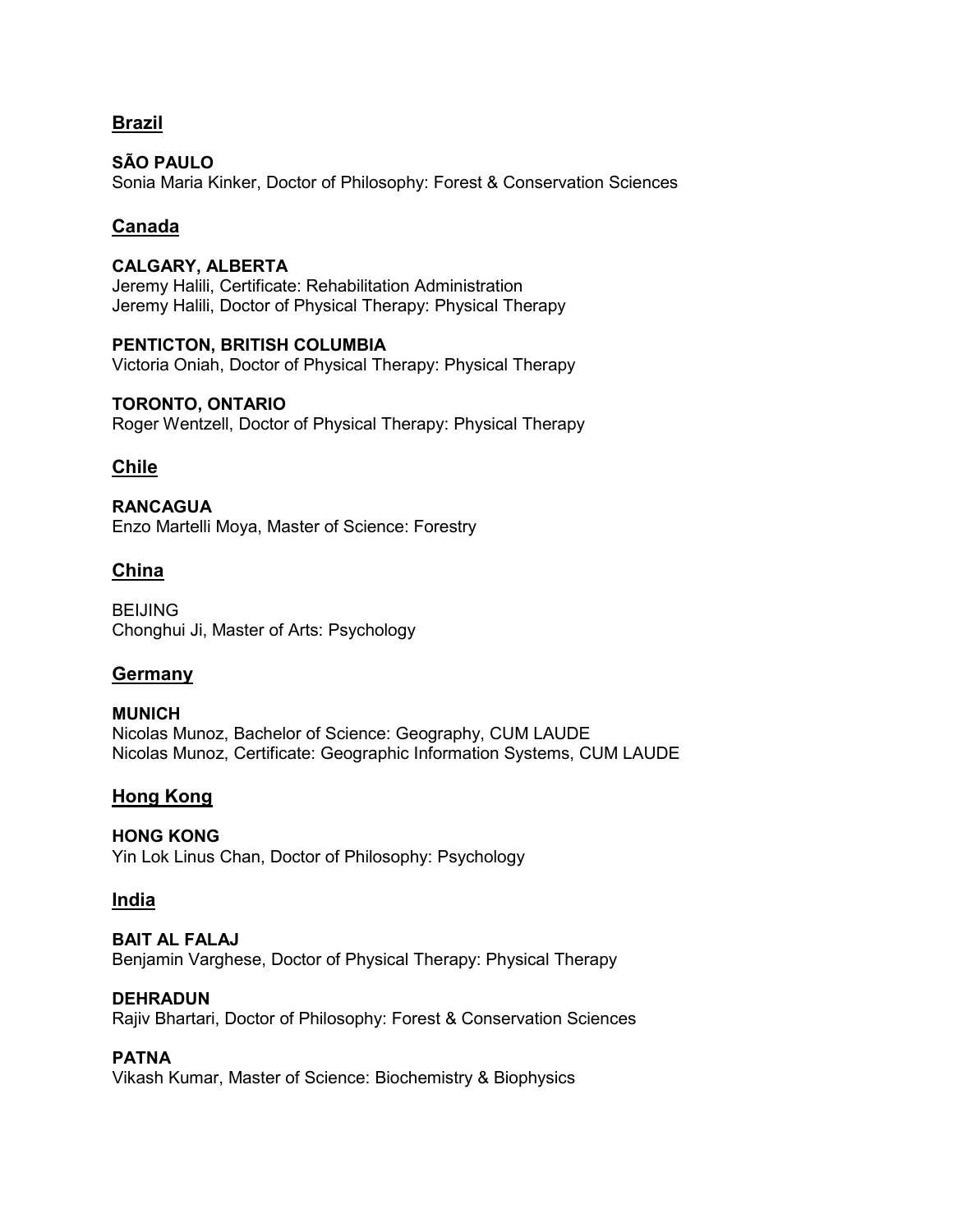# **Indonesia**

**BANDUNG** Alexandra Sugiri, Master of Social Work: Social Work

# **DENPASAR, BALI**

Victoria Baur, Bachelor of Arts: Psychology

# **South Korea**

**ANYANG-SI** Dahyun Heo, Doctor of Physical Therapy: Physical Therapy

## **CHUNGJU-SI**

Yeon Ju Nam, Doctor of Physical Therapy: Physical Therapy

## **DAEGU, KYEONGSANG**

Jung Hwan Lee, Certificate: Rehabilitation Administration Jung Hwan Lee, Doctor of Physical Therapy: Physical Therapy

## **GURO-GU**

Sunha Park, Certificate: Rehabilitation Administration Sunha Park, Doctor of Physical Therapy: Physical Therapy

## **SEONGNAM-SI**

Sangmin Lee, Certificate: Rehabilitation Administration Sangmin Lee, Doctor of Physical Therapy: Physical Therapy

# **SEOUL**

Jiseok Lim, BS in Business Administration: Accounting Eun Soo Yoo, BS in Business Administration: Management & Entrepreneurship

#### **UIJEONGBU-SI**

Hawon Park, Certificate: Rehabilitation Administration Hawon Park, Doctor of Physical Therapy: Physical Therapy

#### **YOUNGIN-SI, GYEONGGI**

Chang Yeol Choi, BS in Business Administration: Accounting

# **Luxembourg**

#### **HUNCHERANGE**

Andrea Baratte, BS in Wildlife Biology: Wildlife Biology

# **Nepal**

#### **GREENWOOD**

Ashlesha Khatiwada, Bachelor of Science: Geosciences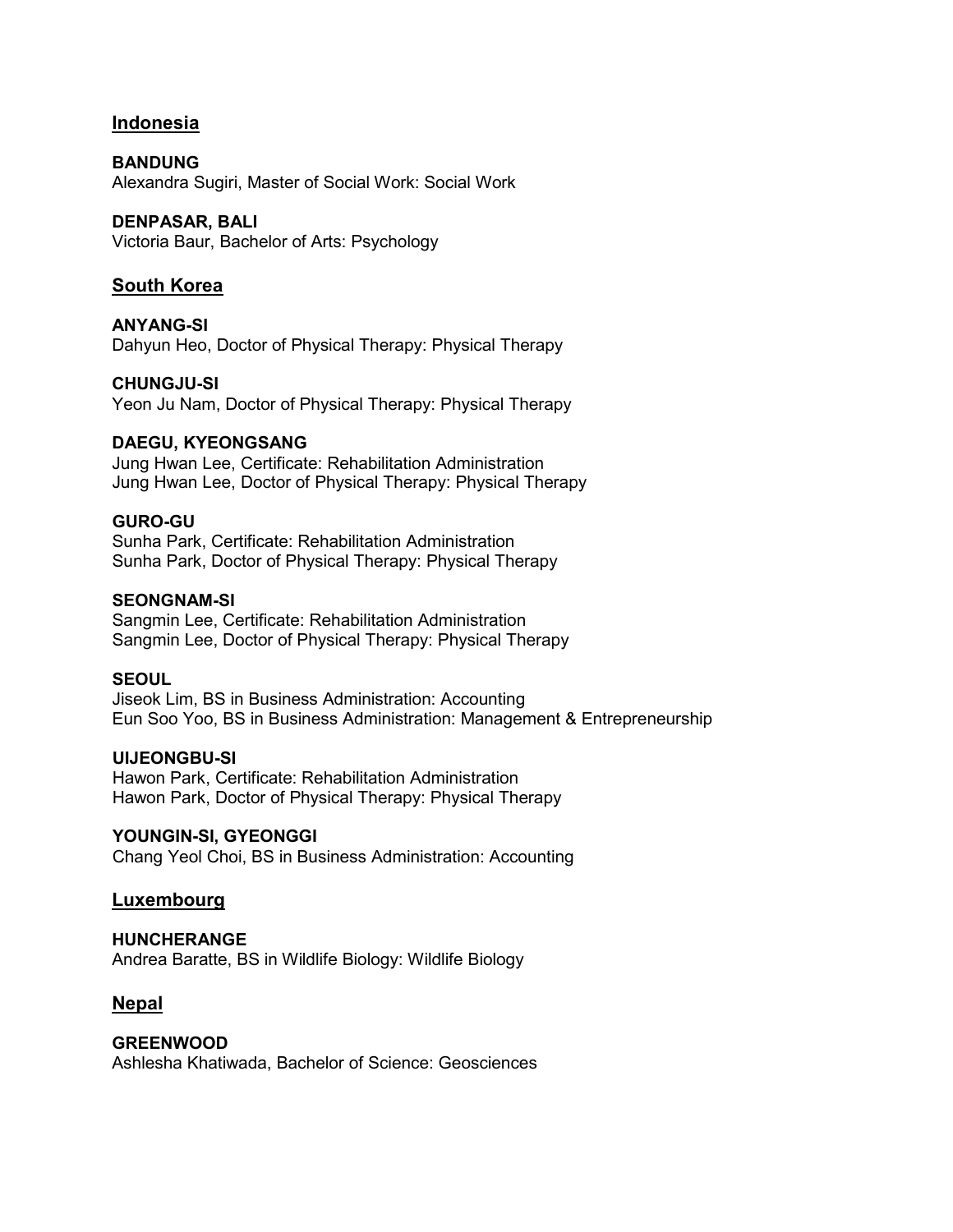# **Oman**

**SEEB** Asiya Akram, Doctor of Physical Therapy: Physical Therapy

# **Philippines**

**PHILIPPINES** Nina Geraldine Yu, Doctor of Physical Therapy: Physical Therapy

## **BACOLOD CITY**

Charl Marie Angeleen Millares, Doctor of Physical Therapy: Physical Therapy

## **BACOOR**

Hannah Ayesha Loma, Doctor of Physical Therapy: Physical Therapy

## **BATANGAS**

Carmela Del Espiritu Santo, Doctor of Physical Therapy: Physical Therapy

## **CAGAYAN DE ORO CITY**

Lyra Annie Sarceno, Doctor of Physical Therapy: Physical Therapy

#### **CEBU**

Stephanie Lourdes Cruz, Doctor of Physical Therapy: Physical Therapy

#### **CEBU CITY**

Thomas John Castañares, Doctor of Physical Therapy: Physical Therapy

# **DUMAGUETE CITY**

Catherine Belista, Doctor of Physical Therapy: Physical Therapy

# **GENERAL SANTOS CITY**

Lysette Oquendo, Doctor of Physical Therapy: Physical Therapy

# **LAS PINAS**

Mark Gerald Abuedo, Certificate: Rehabilitation Administration Mark Gerald Abuedo, Doctor of Physical Therapy: Physical Therapy

## **MABINI**

Myna Katrina Calangi, Doctor of Physical Therapy: Physical Therapy

#### **MANDAUE CITY**

Roselle Joanne Tarranza, Doctor of Physical Therapy: Physical Therapy

#### **MANILA**

Arjohn Gill, Certificate: Rehabilitation Administration James Reinier Lino, Doctor of Physical Therapy: Physical Therapy Frahdelyn Salvador, Doctor of Physical Therapy: Physical Therapy

# **QUEZON CITY**